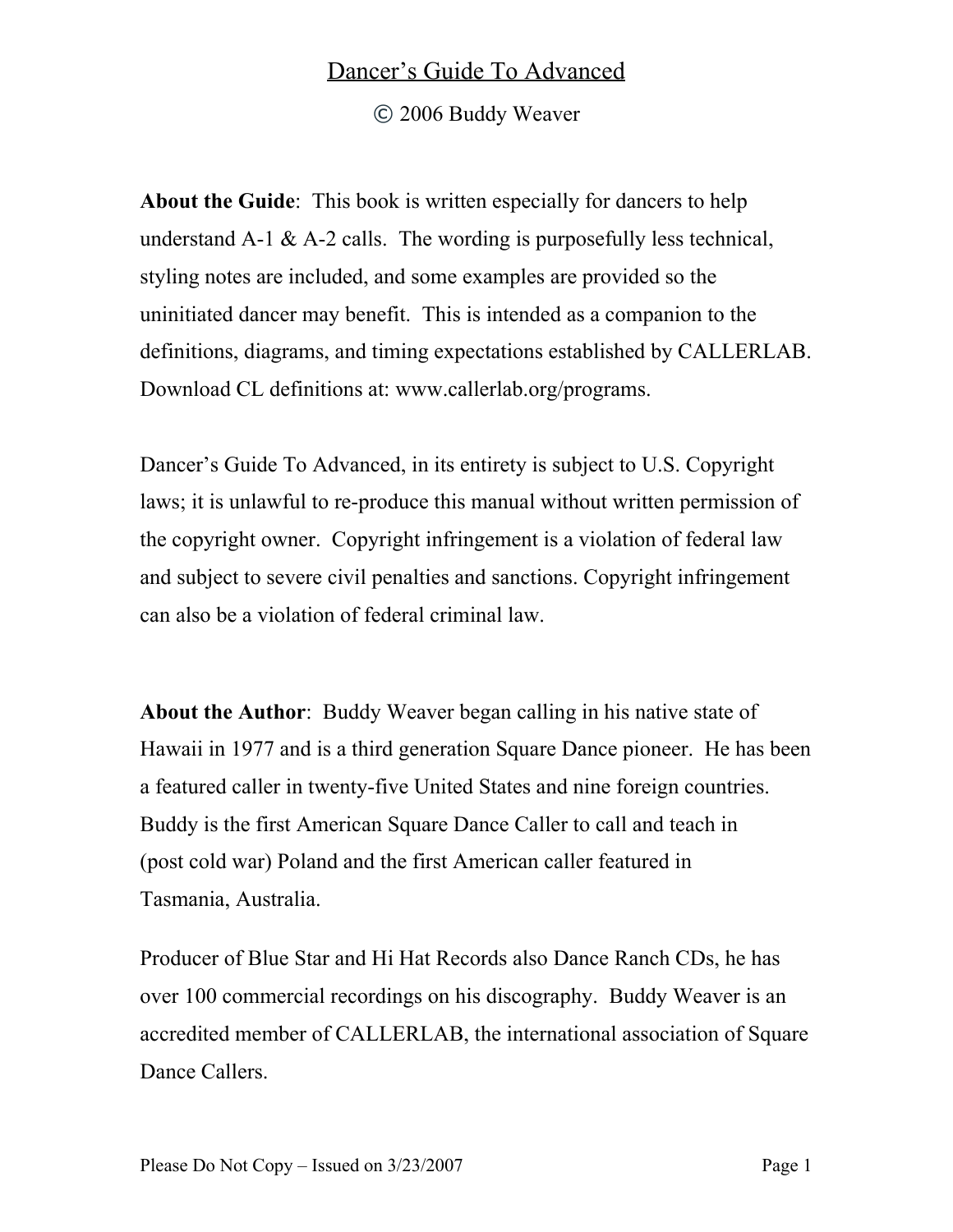# © 2006 Buddy Weaver

# A1 PROGRAM

| #               | Name                        | Page                     |
|-----------------|-----------------------------|--------------------------|
| 1               | (Anything) & Cross          | $\overline{4}$           |
| $\overline{2}$  | As Couples Concept          | $\overline{\mathcal{L}}$ |
| $\overline{3}$  | Beaus & Belles              | 5                        |
| $\overline{4}$  | <b>Chain Reaction</b>       | 5                        |
| 5               | <b>Cast A Shadow</b>        | 6                        |
| 6               | Clover $&$ (Anything)       | 7                        |
| $\overline{7}$  | Cross Clover &              | $\overline{7}$           |
|                 | (Anything)                  |                          |
| 8               | <b>Cross Over Circulate</b> | 8                        |
| 9               | Cross Trail Thru            | 9                        |
| 10              | Cycle And Wheel             | 9                        |
| $\overline{II}$ | Double Star Thru            | $\overline{10}$          |
| 12              | <b>Ends Bend</b>            | 10                       |
| 13              | Explode $&$ (Anything)      | 11                       |
| 14              | <b>Explode The Line</b>     | 11                       |
| $\overline{15}$ | <b>Fractional Tops</b>      | 12                       |
| 16              | <b>Grand Follow Your</b>    | 12                       |
|                 | Neighbor                    |                          |
| 17              | Grand Quarter Thru          | 13                       |
| 18              | <b>Grand Three Quarter</b>  | 13                       |
|                 | Thru                        |                          |
| 19              | Half Breed Thru             | 14                       |
| 20              | Horseshoe Turn              | 14                       |
| 21              | Left Wheel Thru             | $\overline{15}$          |
| 22              | Lock It                     | $\overline{15}$          |
| 23              | Mix                         | 16                       |

| #               | Name                   | Page            |
|-----------------|------------------------|-----------------|
| 24              | Pair Off               | 16              |
| 25              | Partner Hinge          | $\overline{17}$ |
| 26              | Partner Tag            | 17              |
| $\overline{27}$ | Pass In                | 17              |
| 28              | Pass Out               | 18              |
| 29              | Pass The Sea           | 18              |
| 30              | Quarter In             | 18              |
| 31              | Quarter Out            | 19              |
| 32              | Quarter Thru           | 19              |
| 33              | Reverse Swap           | 20              |
| 34              | Right (Left) Roll To A | 20              |
|                 | Wave                   |                 |
| 35              | Scoot and Dodge        | $\overline{21}$ |
| 36              | Six-Two Acey-Deucey    | 21              |
| 37              | Split Square Thru      | 22              |
| 38              | Square Chain Thru      | 23              |
| 39              | <b>Step And Slide</b>  | 23              |
| 40              | Swap Around            | 23              |
| 41              | Three Quarter Thru     | 24              |
| 42              | Transfer The Column    | 25              |
| 43              | <b>Triple Scoot</b>    | 26              |
| 44              | Triple Star Thru       | 26              |
| 45              | Triple Trade           | 26              |
| 46              | Turn And Deal          | 27              |
| 47              | Wheel Thru             | 27              |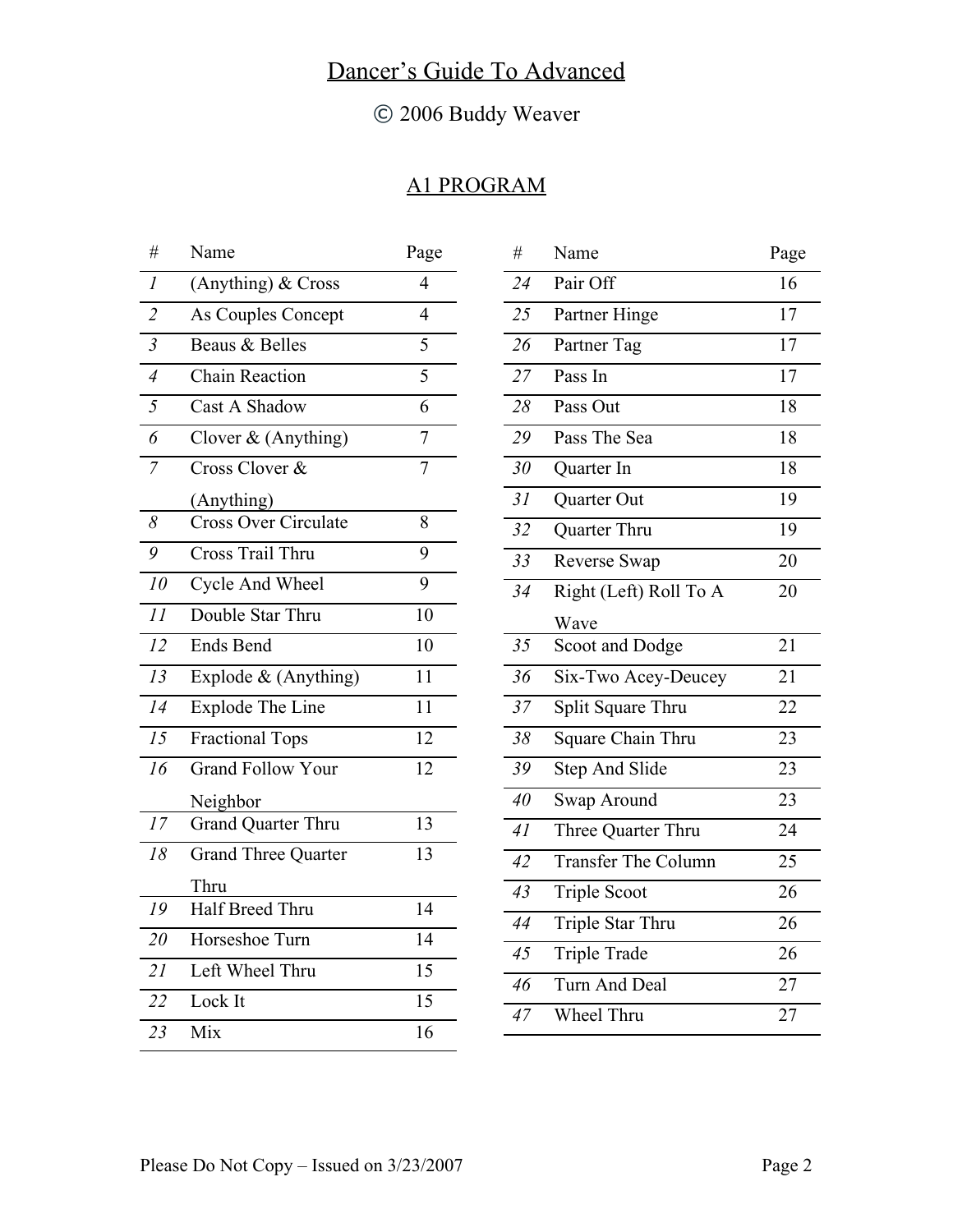© 2006 Buddy Weaver

## STYLING NOTES

- 1. HAND HOLDS Advanced dancers have adopted the "hands down" or handshake form of waves, mini-waves, and columns. Use a comfortable handshake with hands held at about average waist height. The thumb should overlap the back of the opposite dancer's hand. It is important to release hands when passing body-to-body. Do NOT stretch or lean over to reach the next hand.
- 2. ELBOWS BENT Bending your arm at the elbow will keep a square from expanding unnecessarily it also to helps establish ocean waves and mini-waves. Hands at your side in handshake position with elbows bent creates the ideal dancing environment. Do NOT stretch or lean over to reach the next hand.
- 3. SQUARE BREATHING Sometimes a combination of calls will cause squares to become unnecessarily spread out. For example, from a squared set, Heads Pass The Ocean and Lock It - the sides should take a small step backward to allow room down the middle for the wave; breathing out, which is normal. On the next call, Heads Lock It again, the sides should also move a step forward to bring the square back to an appropriate size; breathing in, which is learned.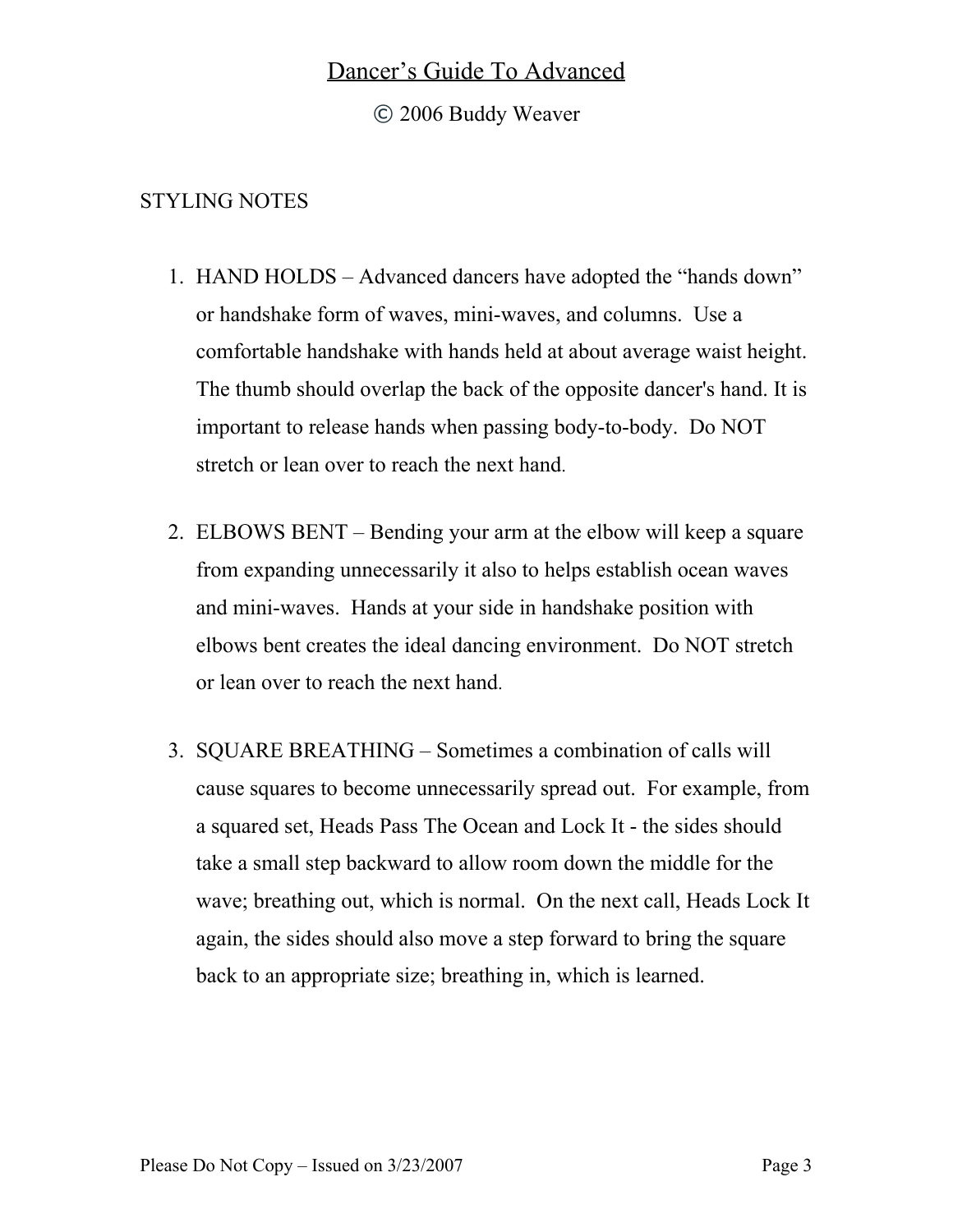© 2006 Buddy Weaver

## #1 (ANYTHING) AND CROSS

From a formation appropriate for the "anything" call (e.g., facing couples), do the anything call, which must result in box circulate formation with two out-facing dancers and two in-facing dancers. In-facing dancers then diagonally pull each other by using the outside hand, ending in couples back-to-back.

This is calls asks you to identify and stay within your box of four dancers. For example: from a squared set, Heads Touch A Quarter And Cross would have just the Heads Touch A Quarter and just the Head men diagonal pull by using their left hands.

## #2 AS COUPLES CONCEPT

From any formation composed of couples, like two-faced lines or parallel lines, each couple acts as though it were one person and does the part of a call appropriate for that person's position. This concept modifies a call but does *not* change its definition.

Examples: As Couples Walk And Dodge, As Couples Swing Thru, As Couples Touch One Quarter.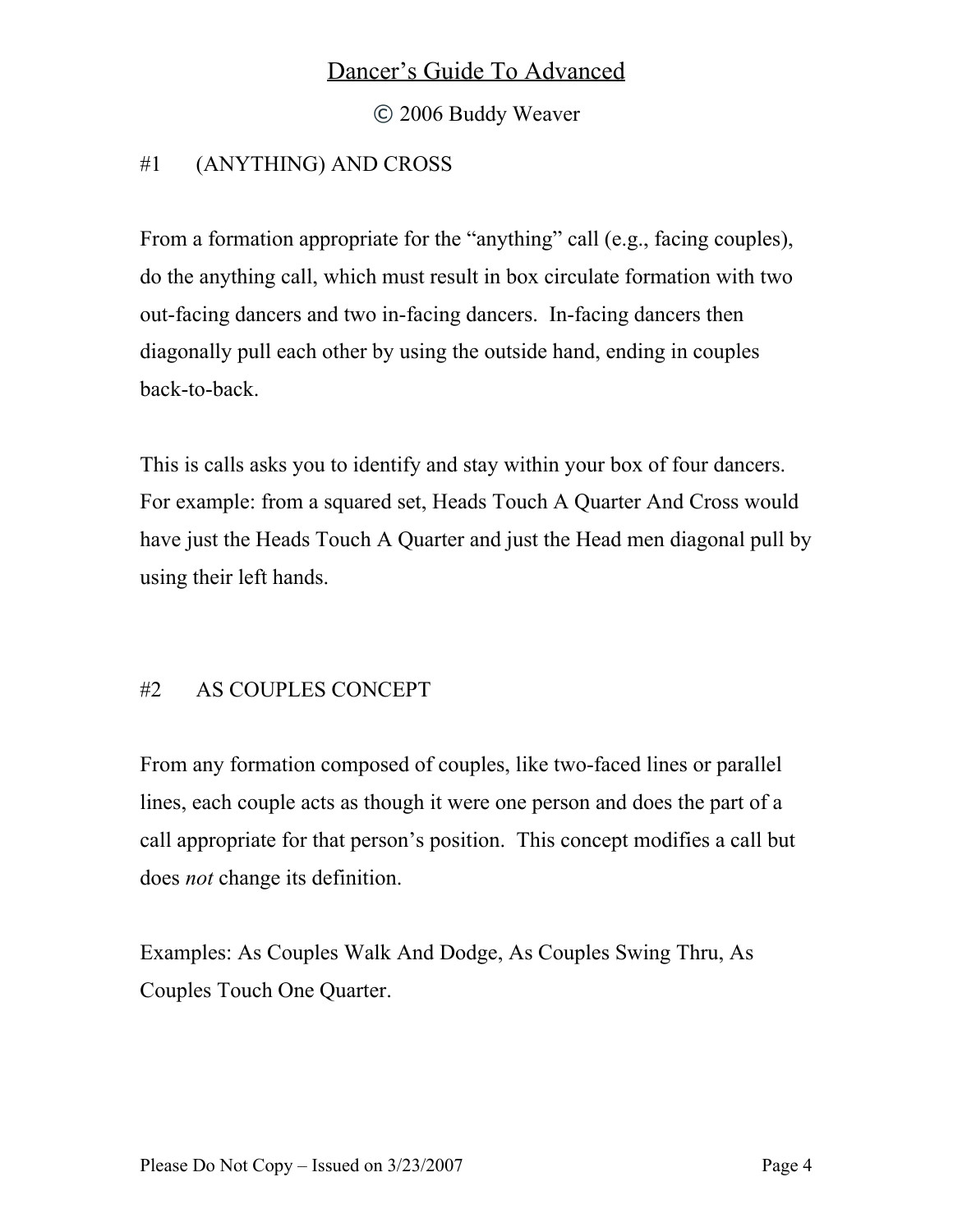© 2006 Buddy Weaver

## #3 BEAUS/ BELLES CONCEPT \* couples facing same direction only

In a couple, the dancer on the left is the "Beau" and the dancer on the right is the "Belle". To put it another way, if there is someone on your right, then you are a "Beau"; if there is someone on your left, then you are a "Belle".

### $\#4$  CHAIN REACTION  $*$  from  $\frac{1}{4}$  tag only

The centers of the wave will Pass Thru with the outside dancer they are faceto-face with. The two outside dancers will single hinge. At the same time the ends of the center wave will Promenade ¼ around the outside of the square and with the very end dancer Trade, while the center four dancers form a Star and turn it one quarter. Those who now meet will Cast Off  $\frac{3}{4}$  as the others move up to become ends of the forming parallel ocean waves.

Here is a descriptive example: from a squared set, the Heads Pass The Ocean. From here the two center girls will Pass Thru with the outside man. The girls Left Hinge. At the same time the man on the end of the wave Promenade around the outside  $\frac{1}{4}$  and with the outside girl – Trade, while the centers right hand Star one big step (one position). Boys Cast left ¾ as the girls move up to the ends of the wave.

When dancing Chain Reaction from a left handed  $\frac{1}{4}$  tag, it is important to remember that the initial Pass Thru is still done right shoulder to right shoulder.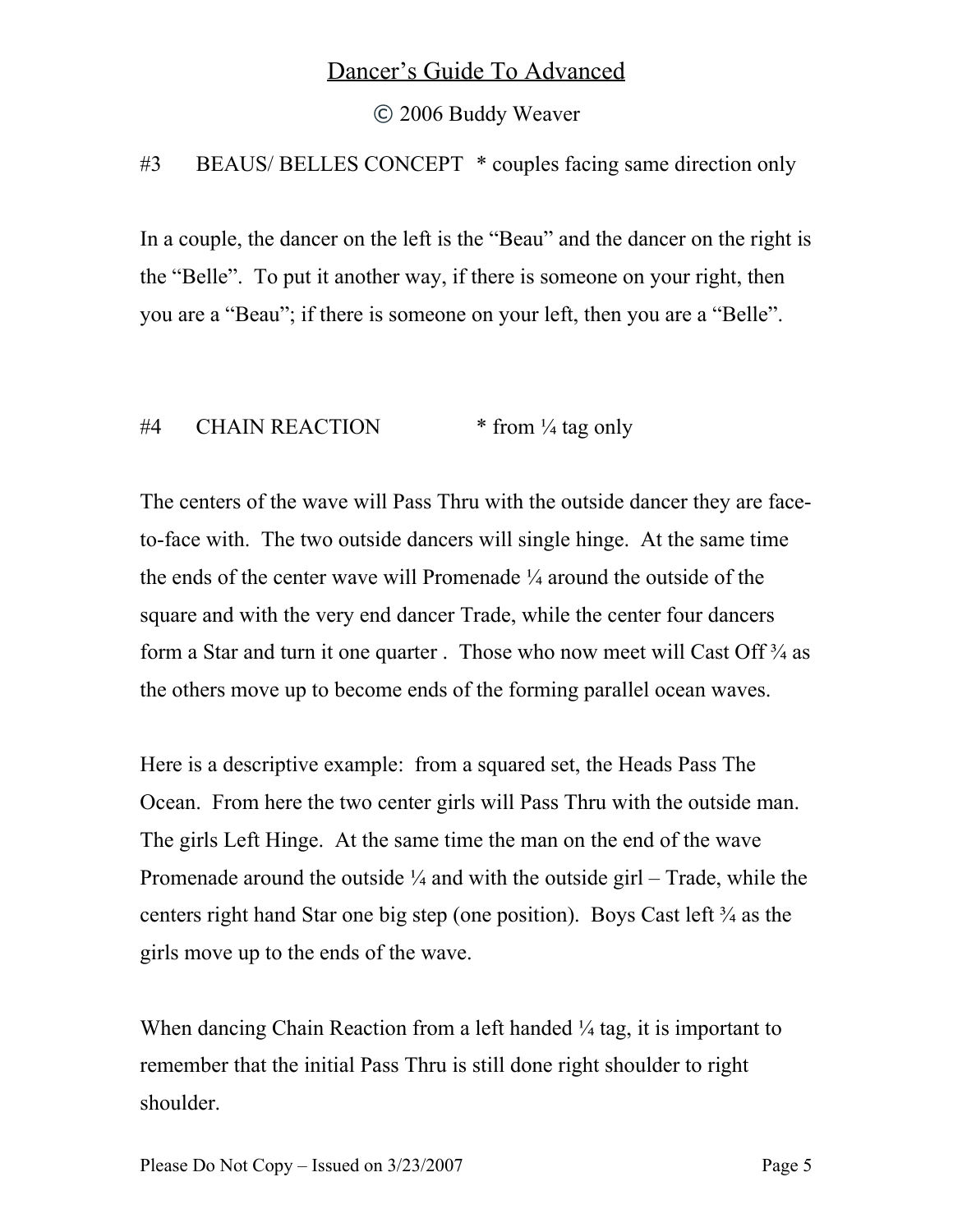© 2006 Buddy Weaver

## #5 CAST A SHADOW

From parallel two-faced lines or parallel ocean waves, Ends ½ Zoom, then Cast Off ¾ and Spread apart to become the ends of new formation. The centers facing out will Cloverleaf stepping in-between the (Casting & Spreading) ends; they end as centers next to the closest end. The centers facing in will extend, single hinge and extend to fill the one vacant center position. Two-faced lines will end in waves; Ocean waves will end in twofaced lines.

This call takes 10 beats of music which is too much time for the centers facing in, so it is recommended that those dancers extend, hesitate a moment to "square off" with the wall in front of them, then extend.

From 3 and 1 lines where both centers are facing out, both centers will Cloverleaf (shadowing the adjacent end dancer). Ends in a 3 and 1 line with both centers facing in.

From a Promenade, everyone acts as though the formation were two-faced lines. The caller must designate two couples to lead the call, thus the outsides  $\frac{1}{2}$  Zoom with the designated dancers acting as the lead, Cast  $\frac{3}{4}$  and Spread, while the designated centers Cloverleaf and the other centers Hinge and Extend. Ends in parallel waves.

Cast A Shadow as defined is not allowed from columns – that is an independent call.

Please Do Not Copy – Issued on  $3/23/2007$  Page 6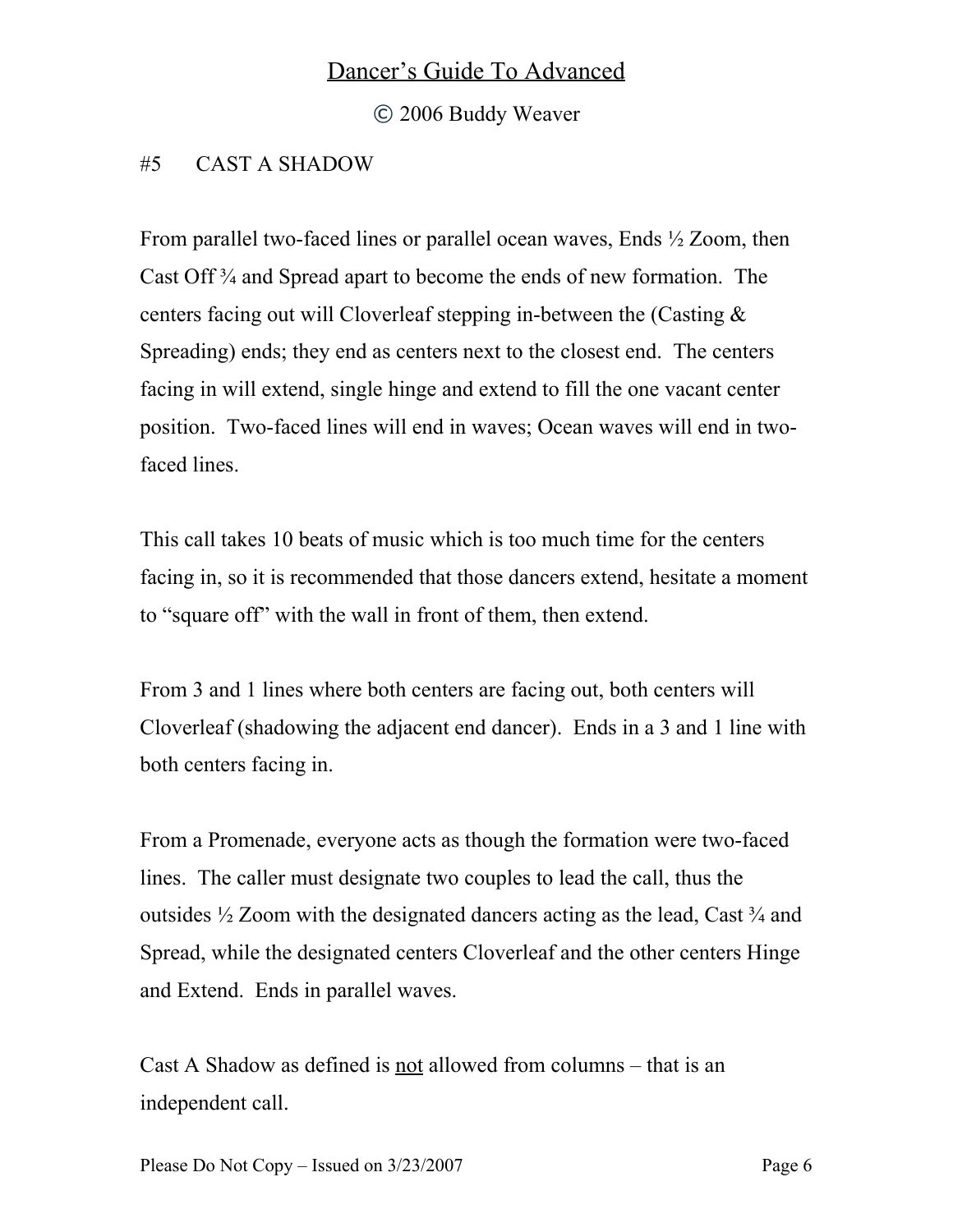© 2006 Buddy Weaver

## #6 CLOVER AND (ANYTHING)

From anywhere there are two couples facing out to do a Cloverleaf, the outfacing couples will Cloverleaf. The centers will do the "anything" call.

## #7 CROSS CLOVER AND (ANYTHING)

From anywhere there are two couples facing out to do a Cloverleaf, the outfacing couple will Half Sashay blending into a Cloverleaf pattern while the others will do the "anything" call.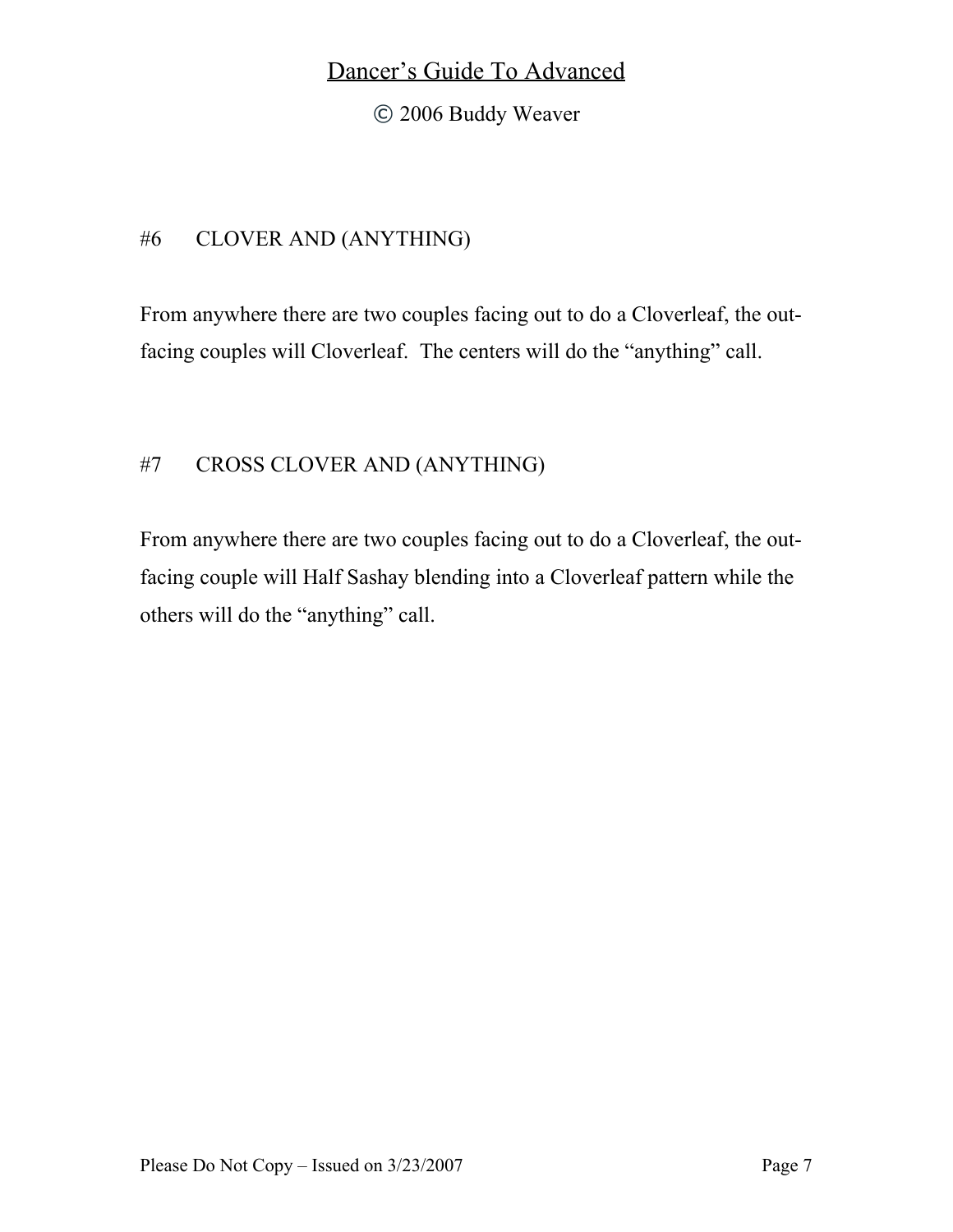© 2006 Buddy Weaver

### #8 CROSS OVER CIRCULATE

From parallel two-faced lines, dancers facing in will start a Couples Circulate but as they cross the set, they will Half Sashay to end as a couple facing out, sashayed from their starting arrangement. The couples facing out will do a Tag the Line and Face In which is the same as lead ends Circulate to the far center spot in the same line while lead center Circulates to the far end spot in the same line.

From parallel ocean waves, dancers facing out Trade (as in Trade the Wave). Dancers facing in, identify the facing dancer in the opposite wave on their own side of the square and with them Circulate (right shoulder pass) to end facing out.

From lines facing in, the Belle goes in front of the Beau creating a tandem formation, the tandem dancers pass right shoulders, finishing the cross action with original Beau sliding to right. Ends with lines facing out, sashayed from starting arrangement.

From lines facing out, all dancers Tag the Line and Face In. Ends with facing in lines, sashayed from starting arrangement.

*Ends become centers and centers become ends.* Right hand parallel waves end in left hand parallel waves.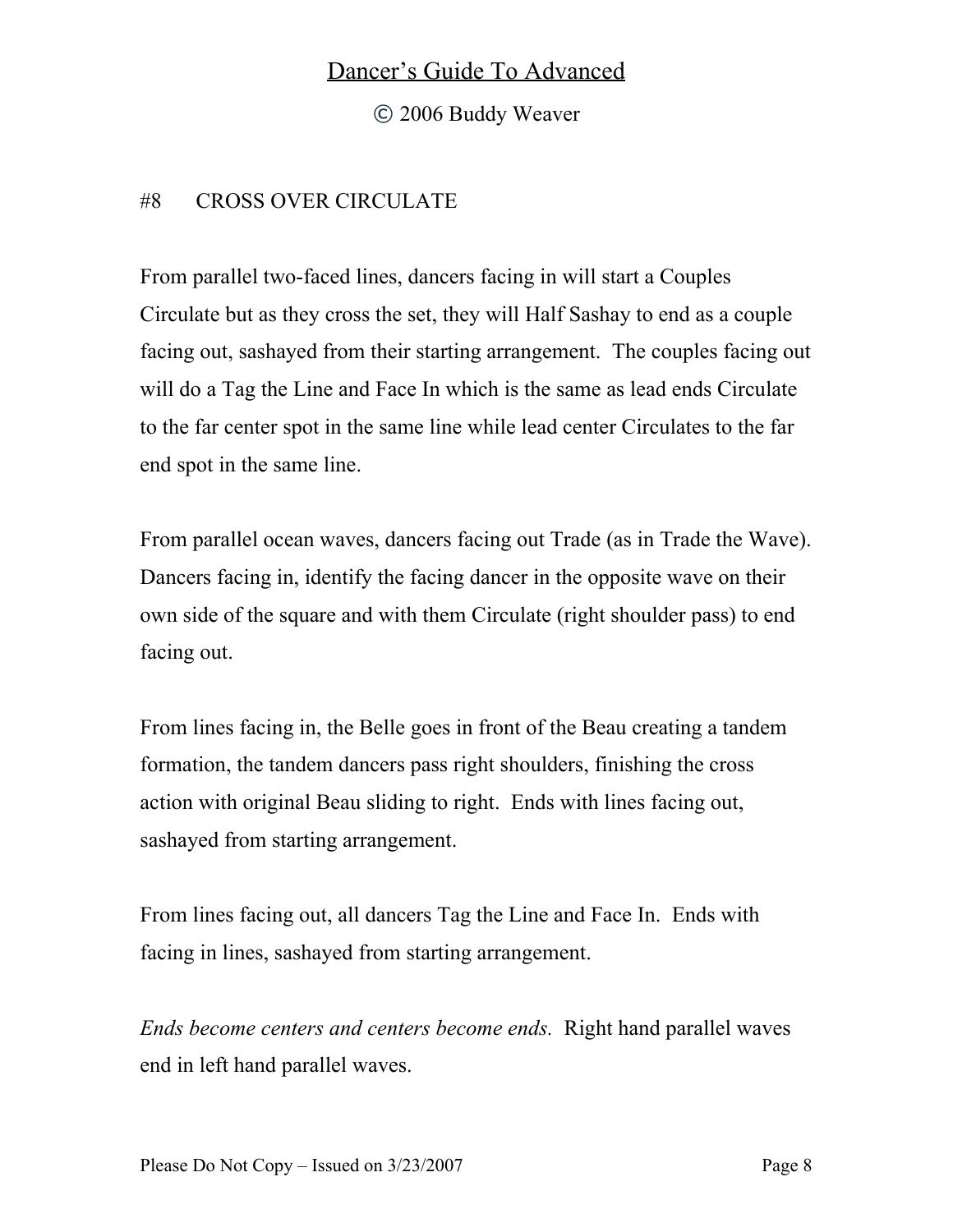© 2006 Buddy Weaver

### #9 CROSS TRAIL THRU

From couples facing couples, right shoulder Pass Thru and then Half Sashay, done as one smooth action.

If the caller says "Cross Trail Thru to your Corner", anticipate finishing the Cross Trail Thru as described above with a Quarter Out, or "look for your corner", movement.

## #10 CYCLE AND WHEEL

From a 3 & 1 line with ends of the line facing in a clockwise or counterclockwise rotation, mini-wave half of the line Recycle, as the couple half of the line does a Wheel And Deal. Ends in facing couples.

If both ends are facing out, Cycle And Wheel has the right ends passing in front of the left ends to finish in a Double Pass Thru formation. The same is applicable if both ends are facing in, except Cycle And Wheel finishes in a completed Double Pass Thru formation.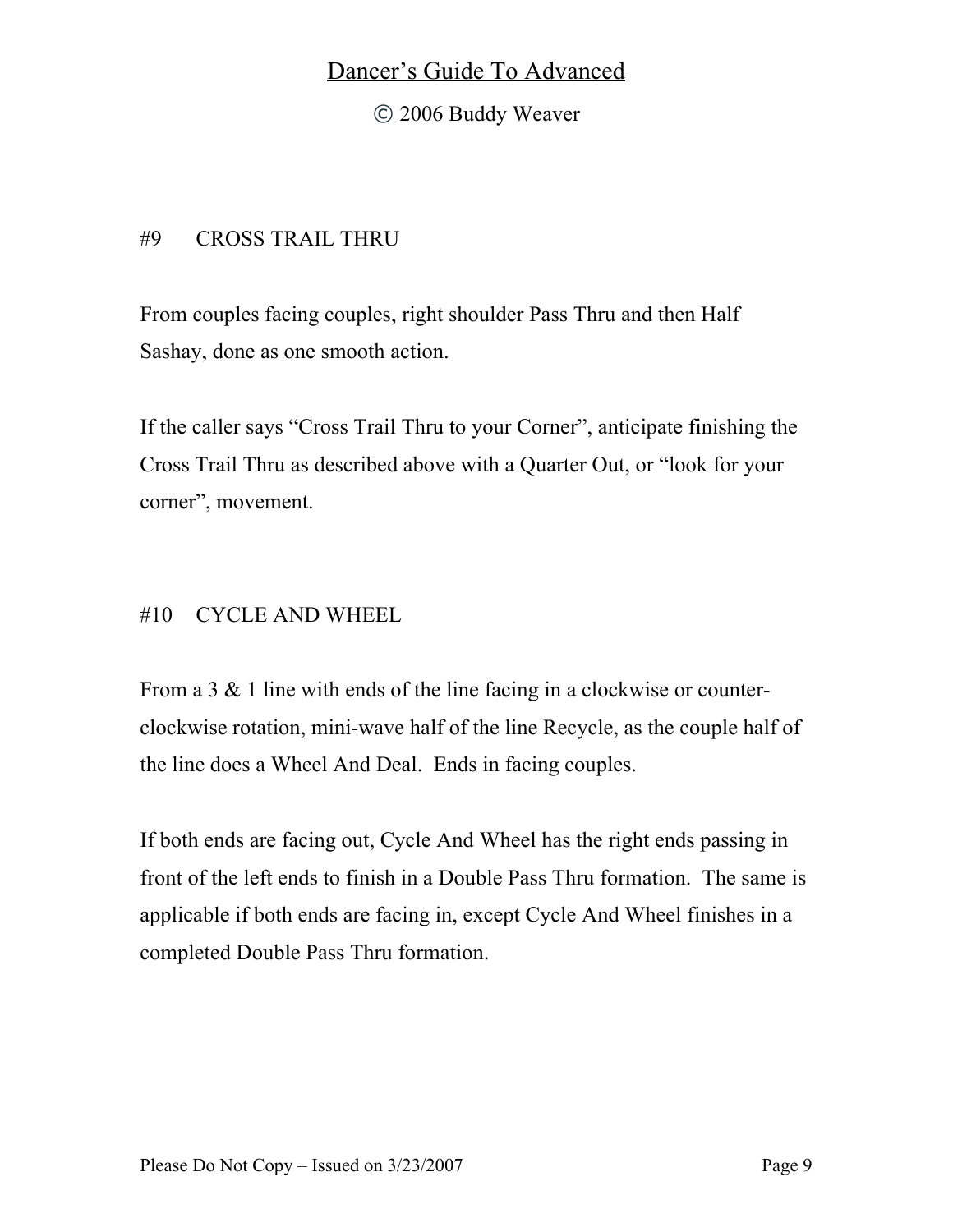© 2006 Buddy Weaver

## #11 DOUBLE STAR THRU

Normal facing couples Star Thru, then Left Star Thru (the man uses his left hand, the lady uses her right hand; the man goes around while the lady goes under the arch). Ends in couples back-to-back.

The "patty cake" style some dancers have adopted for Double Star Thru is very confusing to newer dancers as they lose wall orientation.

### #12 ENDS BEND

From any line or wave formation where ends can be determined (not columns), ends will take a small step forward and turn  $\frac{1}{4}$  to face the other end.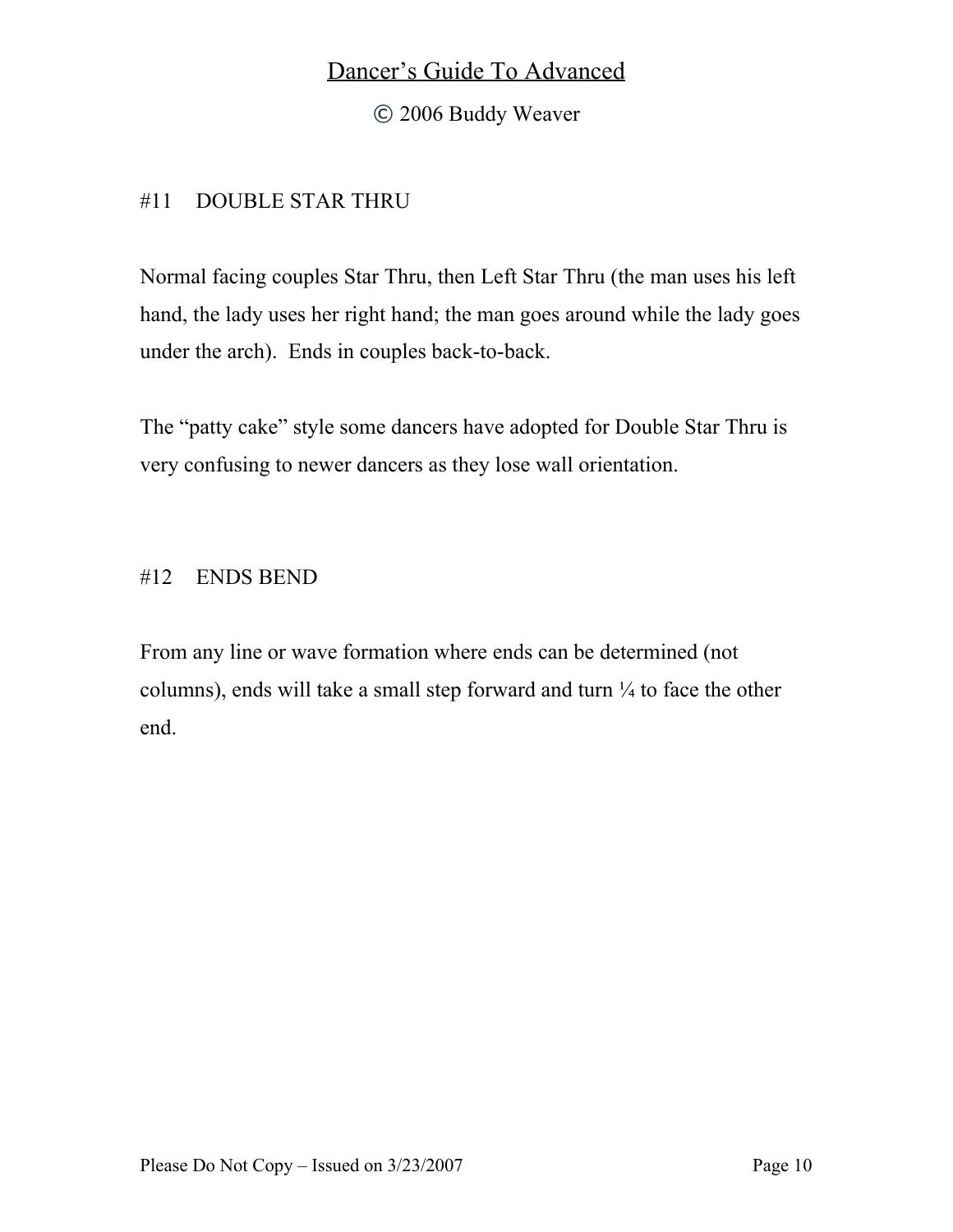© 2006 Buddy Weaver

## #13 EXPLODE & (ANYTHING)

From a line with both centers facing the same direction, centers step ahead as the ends slide together, all Quarter In to make facing couples and do the anything call.

From a 3 & 1 line, dancers in the mini-wave half of the line Step Thru, Quarter In, while dancers in couple half of the line will have centers step ahead as the ends slide together, Quarter In, All do the anything call.

From a wave, all Step Thru (giving couples back-to-back), Quarter In, and do the "anything" call.

## #14 EXPLODE THE LINE

From any line with the centers facing the same way, centers step forward, as the ends slide together, then all Quarter In and Right Pull By. Ends in couples back-to-back.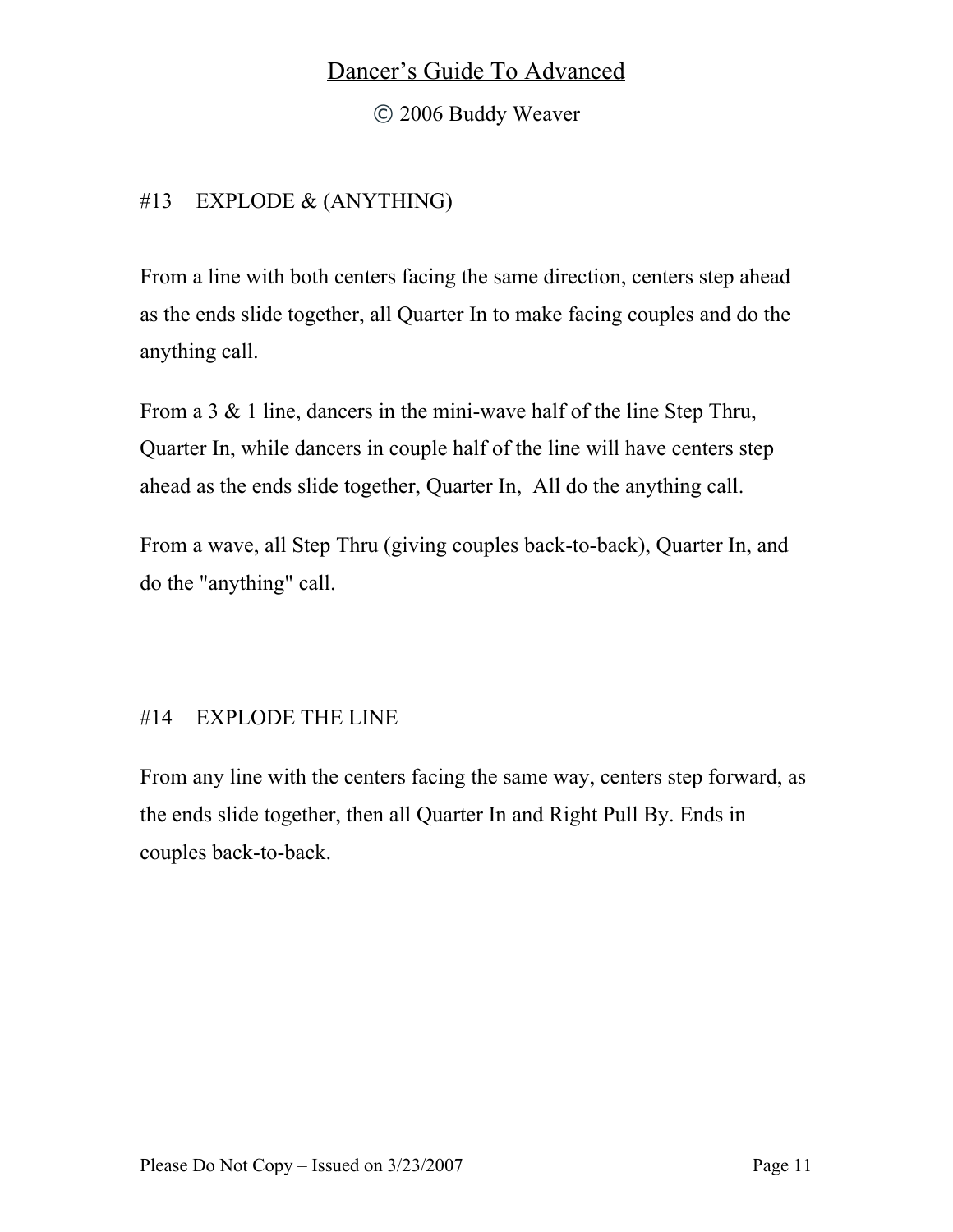© 2006 Buddy Weaver

## #15 FRACTIONAL TOPS

From a Thar, Wrong-Way Thar, Right & Left Grand, or Wrong Way Grand, All Arm Turn  $\frac{1}{2}$ , then the centers turn their star, as the outsides move forward around their circle, as in:

Quarter Top: end upon meeting the first dancer.

Half a Top: end upon meeting the second dancer.

Three Quarter Top: end upon meeting the third dancer.

Ends in a thar or wrong-way thar and emphasis on slowing down will help with proper execution.

## #16 GRAND FOLLOW YOUR NEIGHBOR

From a column, #1 dancer in the column does a Fold And Roll and will become the end of a forming tidal wave. The other dancers will Extend and Cast Off ¾. Right hand columns end in a left hand tidal wave; left hand column ends in a right hand tidal wave. SEE NOTES ON CAST OFF – PAGE 13.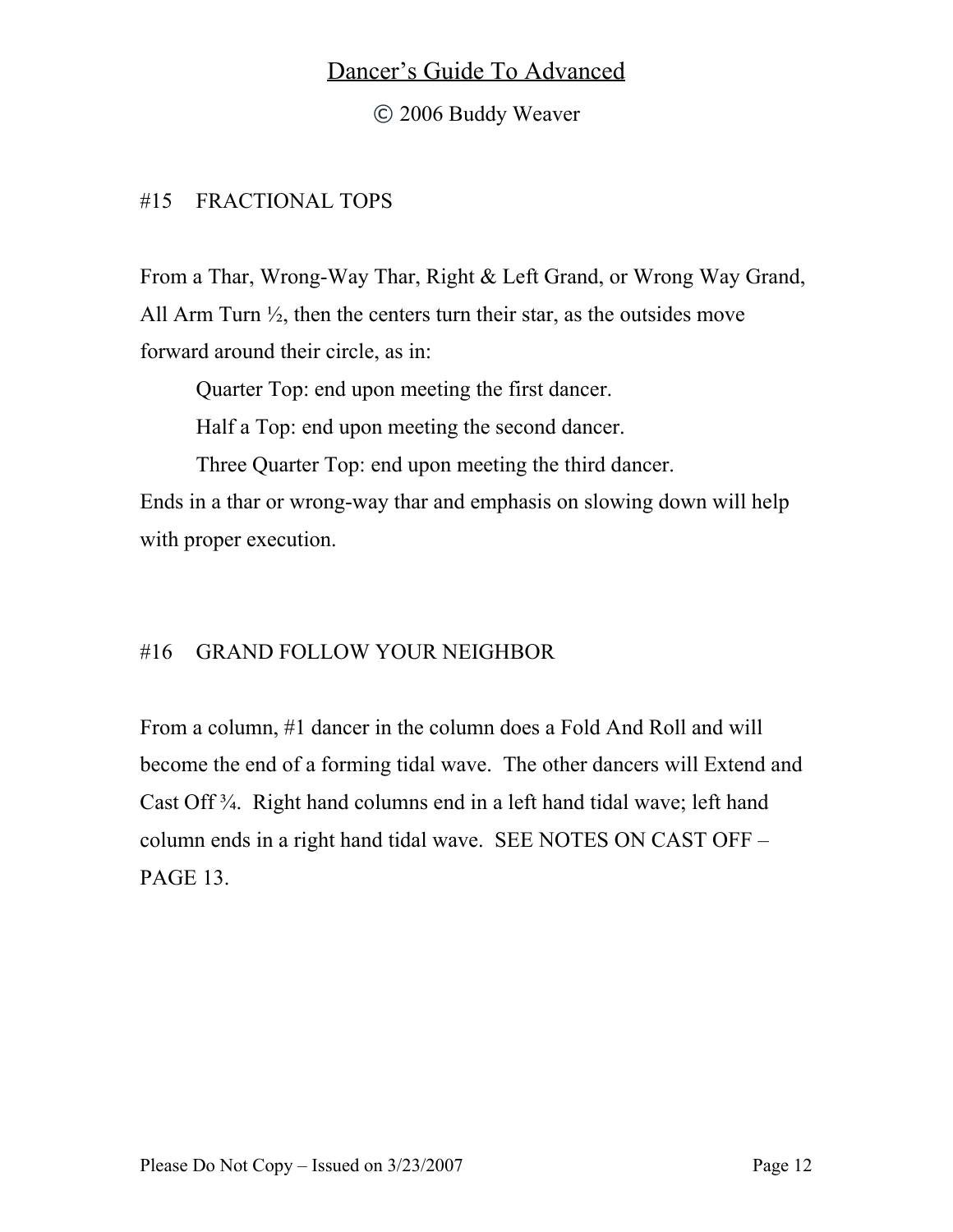© 2006 Buddy Weaver

## #17 GRAND QUARTER THRU

From right-hand columns only, all Arm Turn  $\frac{1}{4}$  by the Right, and those who can Trade by the Left. Ends in a Tidal Wave.

## #18 GRAND THREE QUARTER THRU

From right-hand columns only, all Cast Off by the Right <sup>3</sup>/<sub>4</sub>, and those who can, Trade by the Left. Ends in a Tidal Wave.

A NOTE ON CAST OFFS – as Advanced dancers have adopted the "hands down" or handshake form of waves, mini-waves, and columns, it is sometimes difficult for dancers to transition from a handshake mini-wave to an arm turn cast off then back to a handshake mini-wave. In the absence of an arm turn cast off, dancers may establish a handshake mini-wave but bring their hands much *lower* than normal (about thigh height). This will prevent casting dancers from taking up too much space in the center of the set. "Hands low" should *not* be thought of as a replacement for handshake waves or columns.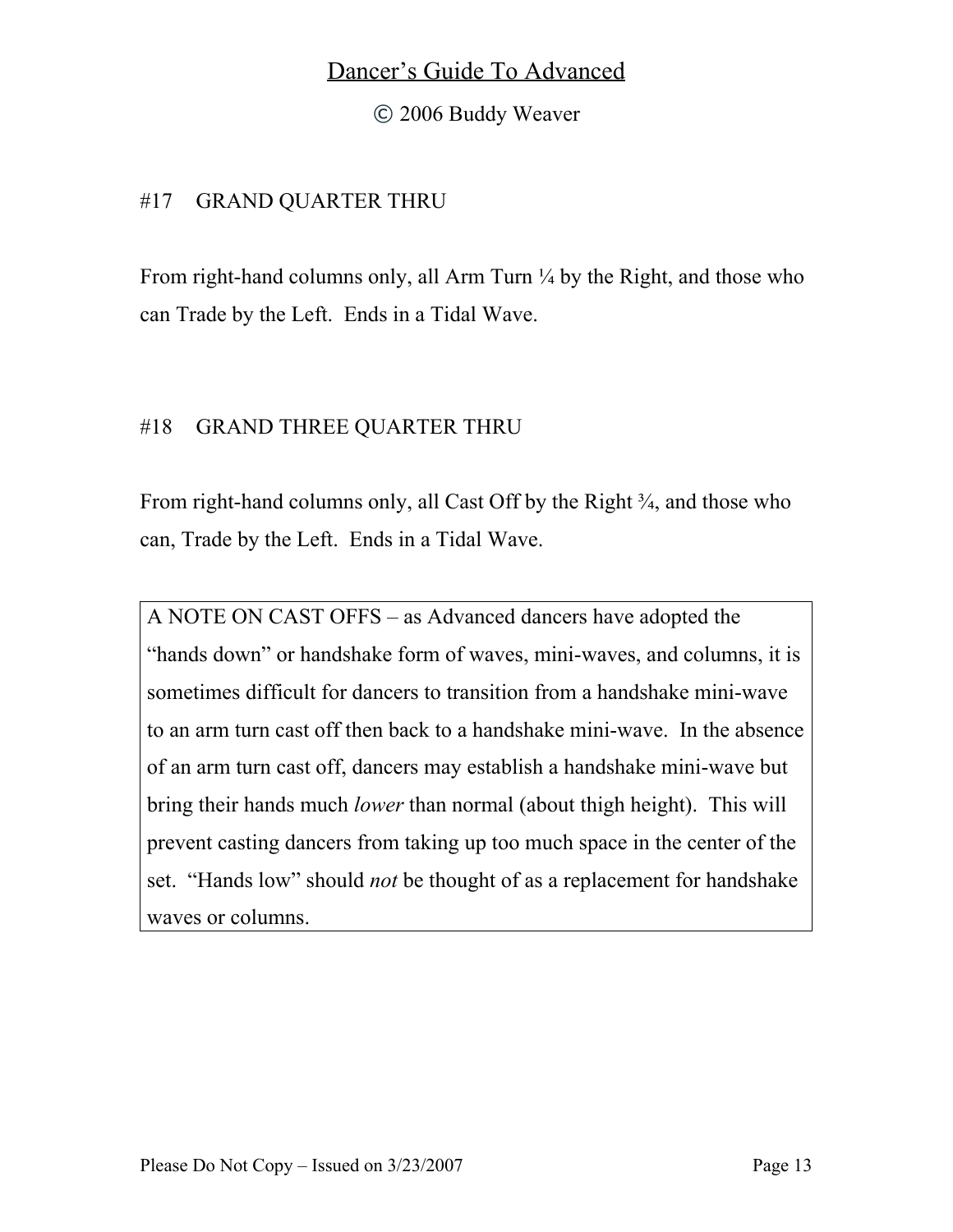© 2006 Buddy Weaver

## #19 HALF BREED THRU

From facing couples, each composed of a man and a lady: All Right Pull By, the normal couple (if any) will do a Courtesy Turn, the Sashayed couple will do a U-Turn Back. Ends in normal facing couples.

### #20 HORSESHOE TURN

From any formation suitable for a Clover And Anything, outside couples Cloverleaf while the centers Partner Tag. Where applicable, the call ends with dancers holding hands with new partner to more easily identify their new formation.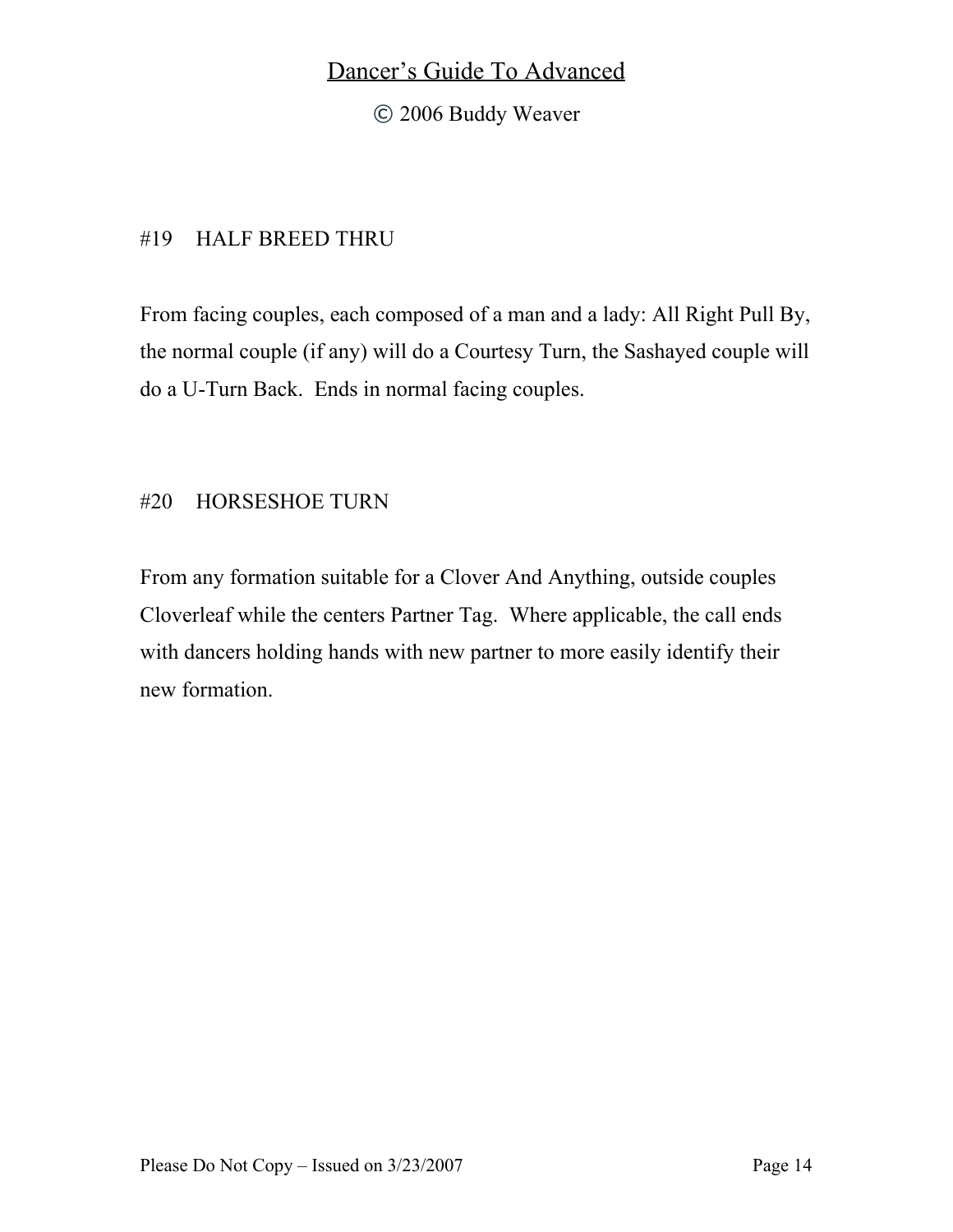© 2006 Buddy Weaver

## #21 LEFT WHEEL THRU

From facing couples, this is similar to couples Lead Left, except that the dancers drop hands and the Belles pass left shoulders with each other on the way. Ends in couples back to back.

From normal facing couples, the girls will pass left shoulders as they walk thru the center of the opposite couple; the men will turn  $\frac{1}{4}$  to the left (aka face left).

## #22 LOCK IT

From waves, two-faced lines or diamonds, centers Hinge while the ends move up around a quarter circle as in Fan the Top. Dancers stay with their group of four, start to finish.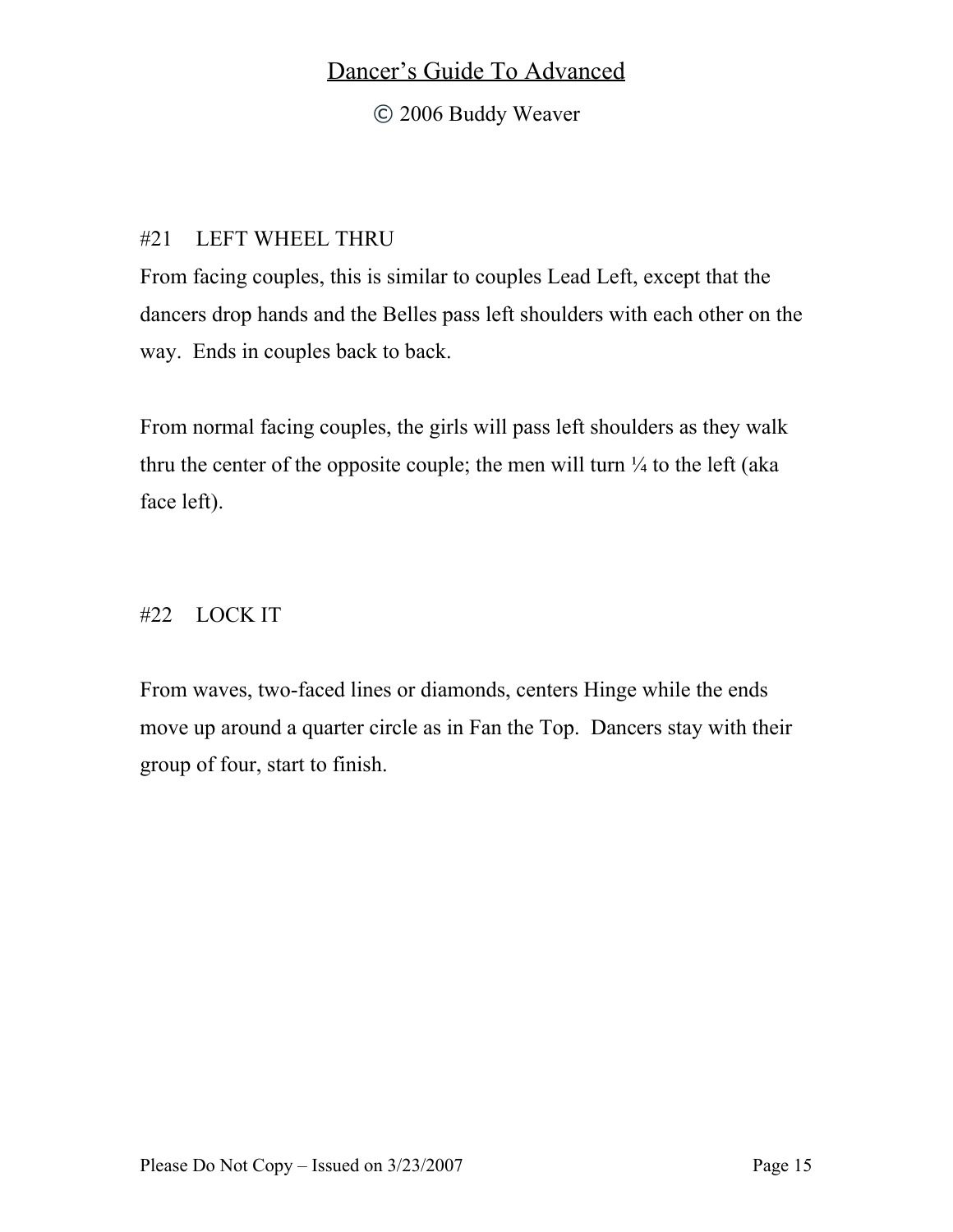© 2006 Buddy Weaver

#23 MIX

From any line or wave, centers Cross Run, then the new centers Trade. If both centers are facing the same way at the start of the call, they Half Sashay (Belles in front) blending into a Run to the end of a line.

If the caller says Swing and Mix, or any other call before "and Mix", perform the call that results in a line or wave then perform the Mix.

### #24 PAIR OFF

From a squared set, those designated facing dancers (e.g., Heads, Sides) will take a small step forward and take the facing dancer to become new partner as each does a Face Out toward the outside of the square.

From an eight Chain Thru formation, all dancers will Face Out to end in lines facing out.

From facing lines, all dancers will step ahead and take the facing dancer to become new partner as each does a Face Out toward the outside of the square. Ends in a completed Double Pass Thru formation.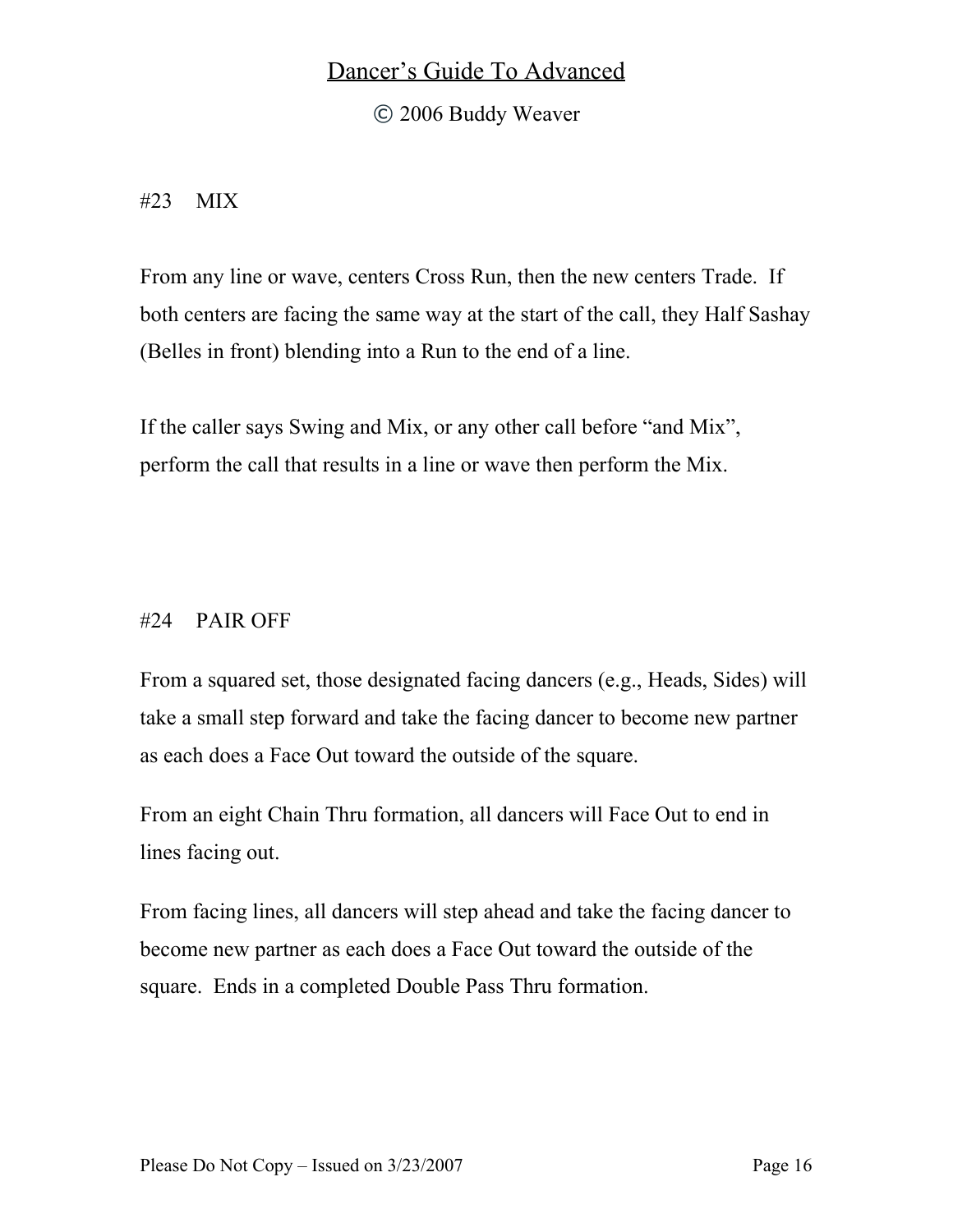© 2006 Buddy Weaver

## #25 PARTNER HINGE

From anywhere "partner" is defined, do  $\frac{1}{2}$  of a Partner Trade, ending in a right-hand mini-wave.

## #26 PARTNER TAG

From anywhere "partner" is defined, face your partner and right shoulder pass by. Dancers should end back-to-back with starting partner while holding hands with new partner (where applicable)

## #27 PASS IN

Dancers facing, as in lines or eight chain thru formation, will Pass Thru and turn in place  $\frac{1}{2}$  toward the center of the square.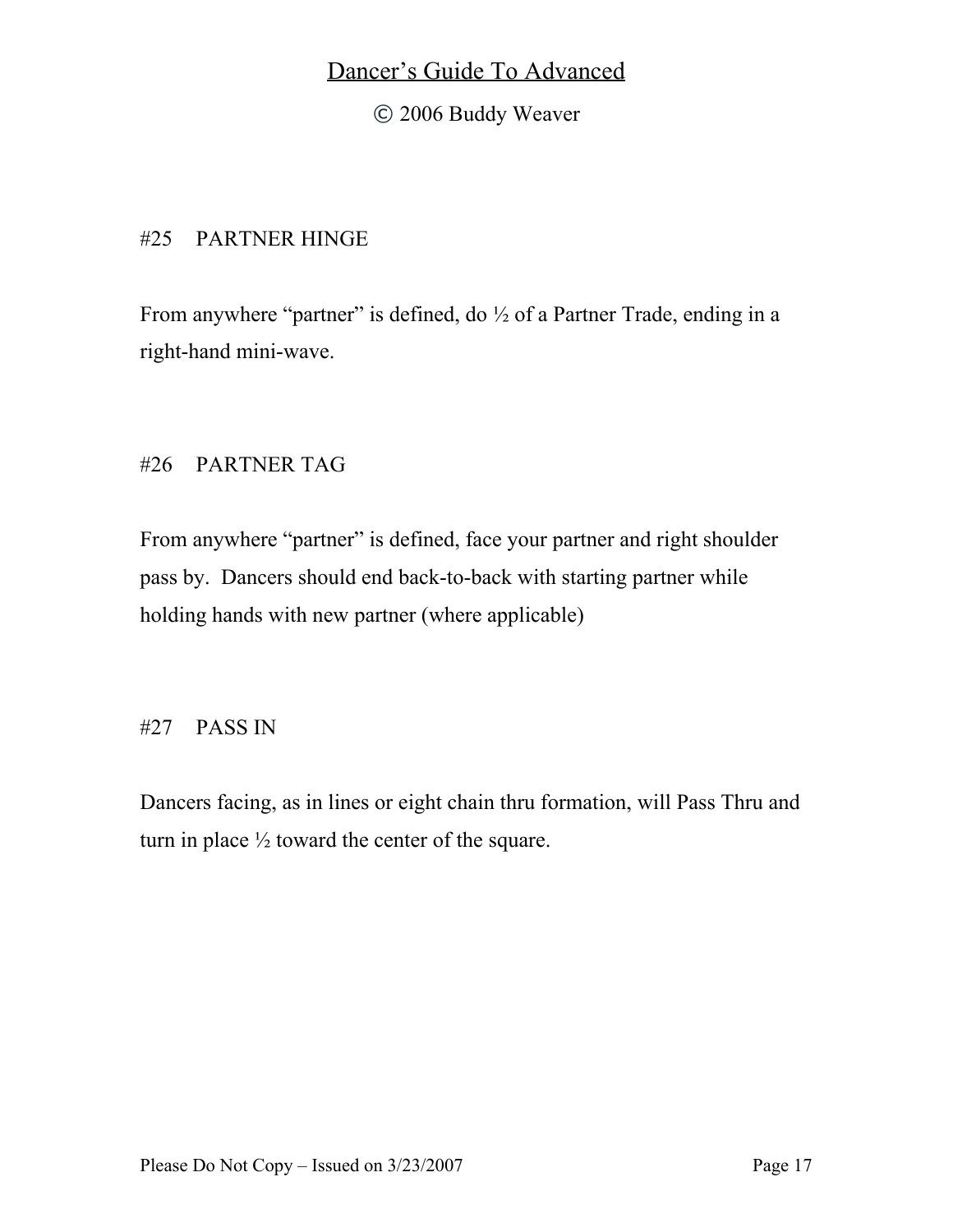© 2006 Buddy Weaver

#28 PASS OUT

Dancers facing, as in lines or eight chain thru formation, will Pass Thru and turn in place  $\frac{1}{2}$  away from the center of the square.

### #29 PASS THE SEA

From facing couples, Pass Thru, Quarter In to face partner and step forward to form a left hand ocean wave.

## #30 QUARTER IN

From anywhere "partner" is defined or the call "face in" can be done, dancers turn in place  $\frac{1}{4}$  to face their partner. If you have no partner, as in diamonds, then face in. Quarter In is synonymous with Face Your Partner.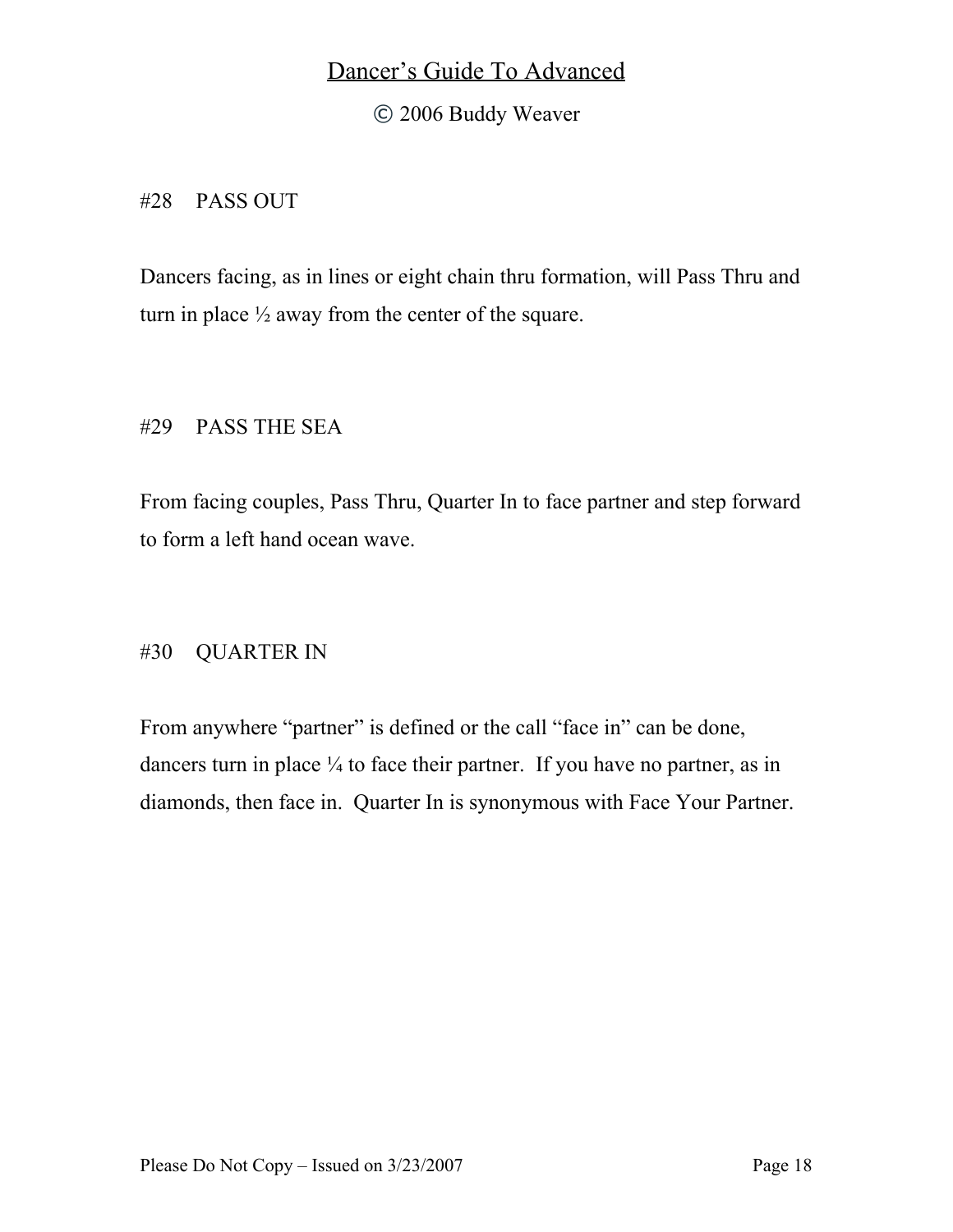© 2006 Buddy Weaver

### #31 QUARTER OUT

From anywhere "partner" is defined or the call "face out" can be done, dancers turn in place  $\frac{1}{4}$  away from their partner. If you have no partner, as in diamonds, then face out. Quarter Out is synonymous with Turn Your Back To Your Partner.

### #32 QUARTER THRU

From anywhere there is a dancer to do each part (e.g. right hand ocean waves, some diamonds, some lines), those who can turn  $\frac{1}{4}$  by the right and those who can turn  $\frac{1}{2}$  by the left. Action always starts with a right hand.

If Quarter Thru is called and there are two side-by-side formations, like from a column, dancers stay within their own box circulate formation, independent of the other.

If LEFT Quarter Thru is called, those who can turn  $\frac{1}{4}$  by the left and those who can turn  $\frac{1}{2}$  by the right.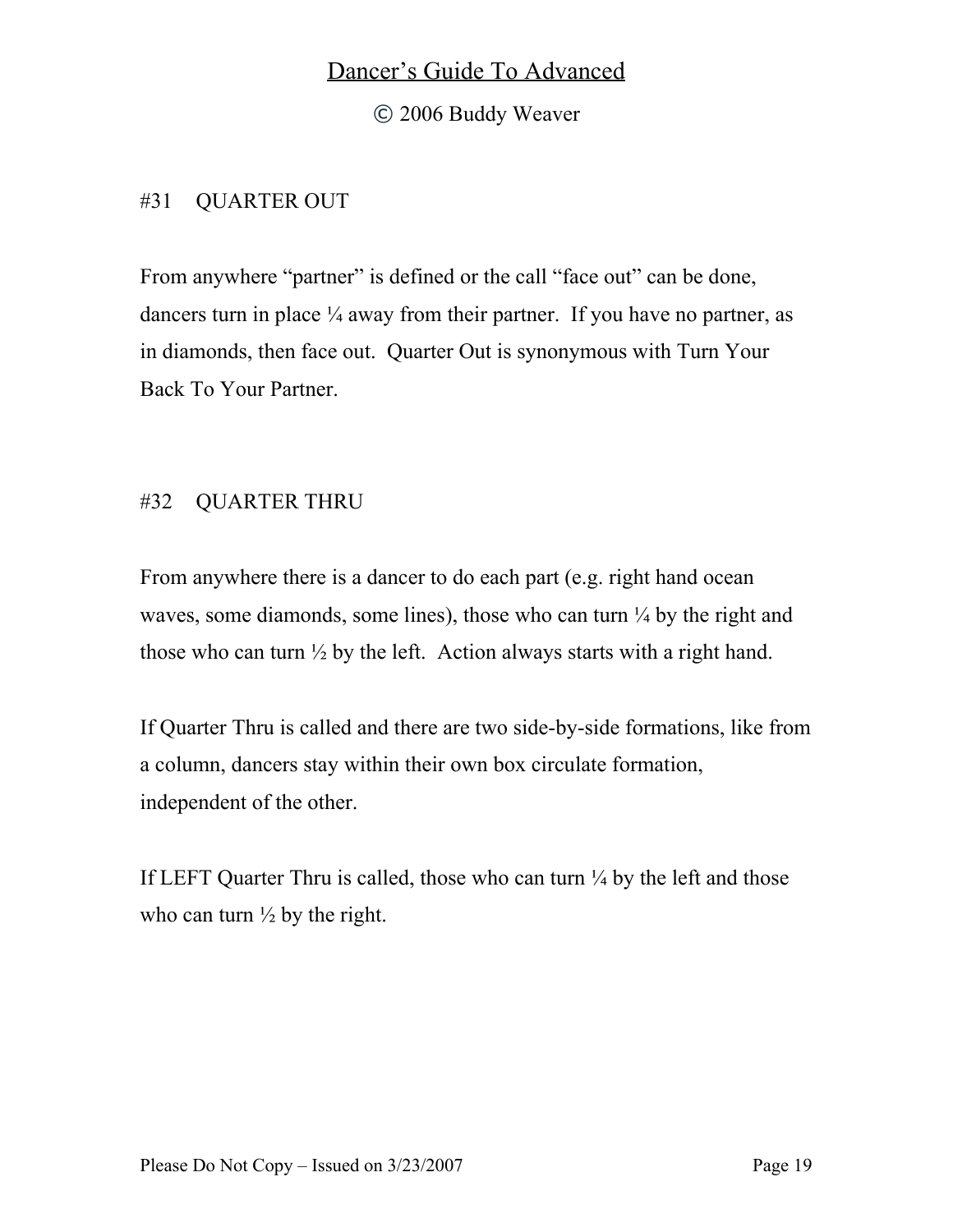© 2006 Buddy Weaver

## #33 REVERSE SWAP (AROUND)

From facing couples, the Beau in each couple walks straight forward without turning, to take the spot of the dancer they were facing. At the same time, the Belle in each couple Runs Left (passing behind his starting partner) into the spot being vacated. Ends as couples back to back.

## #34 RIGHT ROLL TO A WAVE (LEFT ROLL)

From dancers back-to-back formations, all dancers will right (left) about face (180 degree turn) and step into a wave.

From a double pass thru position (starting or completed), only the lead dancers will right (left) about face and all step into a wave.

Right Roll forms right hand ocean waves, while Left Roll forms left handed waves.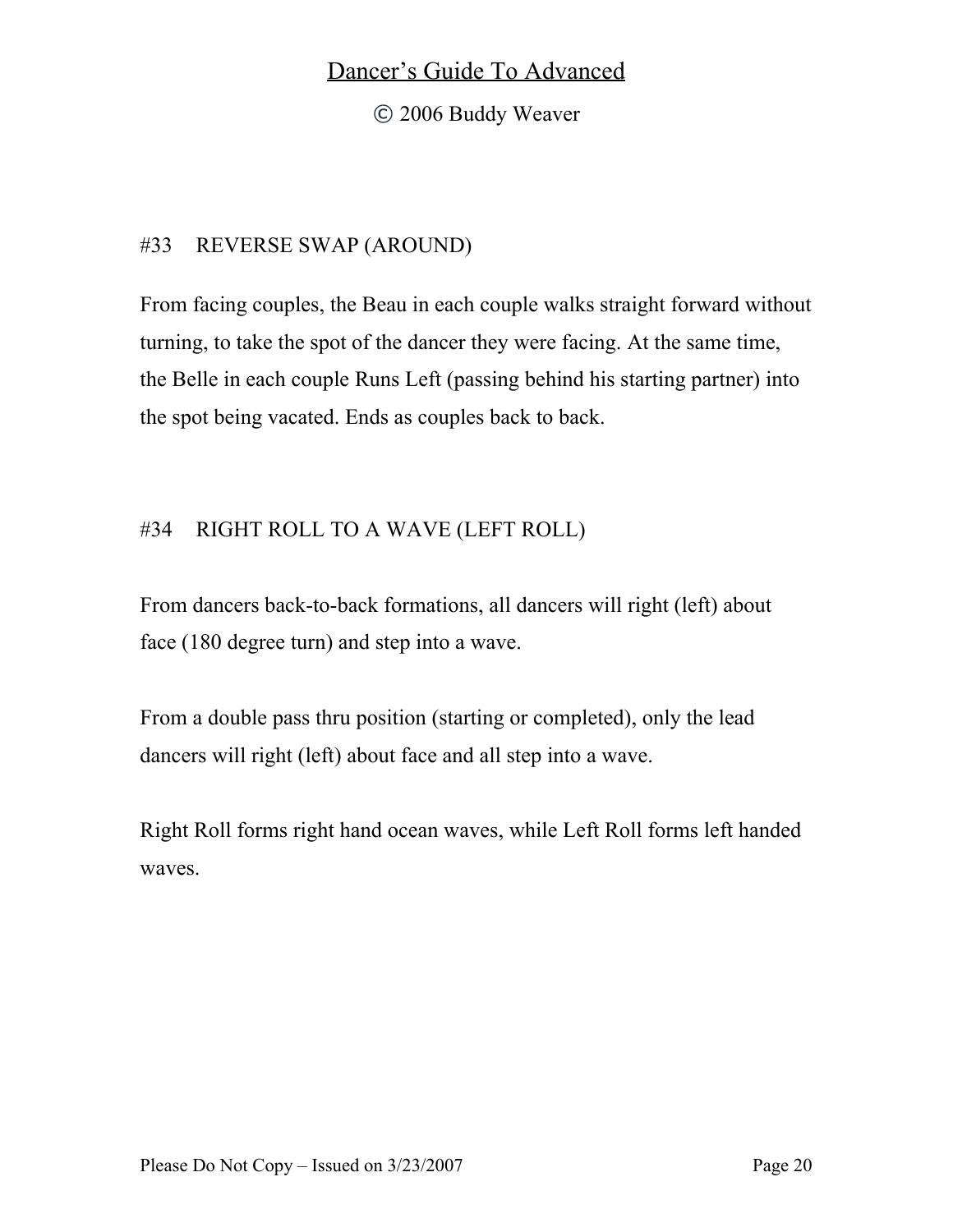© 2006 Buddy Weaver

## #35 SCOOT AND DODGE

From a box circulate formation, In-facing dancers Scoot Back – extend, arm turn  $\frac{1}{2}$ , extend – while the Out-facing dancers Dodge, as in Walk & Dodge.

### #36 SIX BY TWO ACEY DEUCEY

From any formation with a very center two and an outside six dancers, like Diamonds (parallel and point-to-point), Hourglass, etc. The very center two dancers Trade while the outside six Circulate in *their* formation.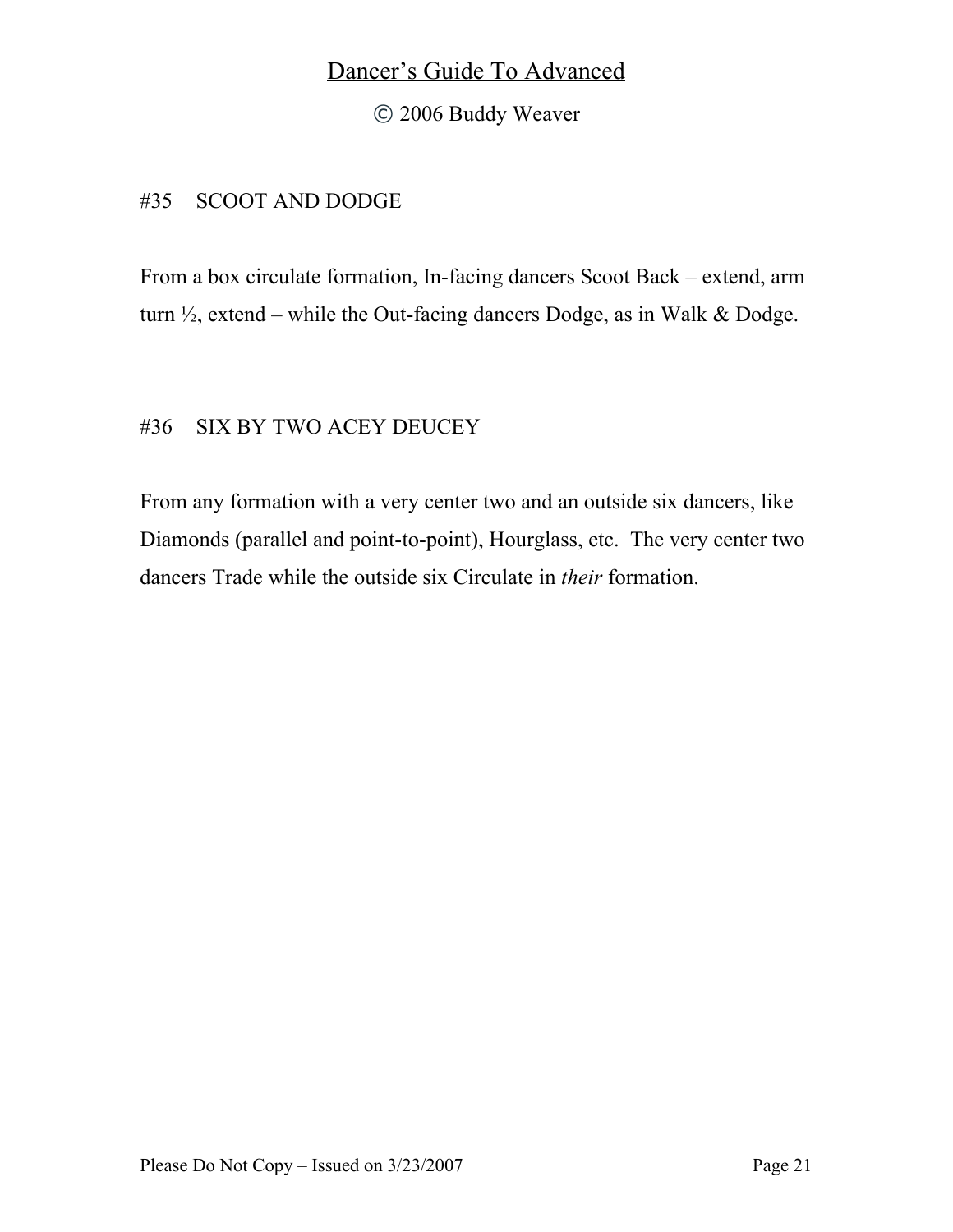© 2006 Buddy Weaver

## #37 SPLIT SQUARE THRU

It's important to recognize the "split" command will divide the square into two boxes of four dancers. From a squared set, designated dancers (for example - Heads) will step ahead to start the action by doing the first hand – right pull by – of the call. Those Head dancers will Quarter In to their box of four dancers and complete the last three hands of the Square Thru, i.e., Left Square Thru <sup>3</sup>/<sub>4</sub>. Ends in a Trade By formation.

If the action starts from the outside, those facing Right Pull By, Quarter In (to face those who didn't pull by), and continue the action.

If the Split Square Thru is called  $\frac{3}{4}$  or  $\frac{1}{2}$ , the starting dancers will do all the designated hands; those who didn't pull by will always do one hand less.

The starting Pull By should be done with a consciously light touch, think "touch and go". This is especially important with different arrangements or Left Split Square Thru.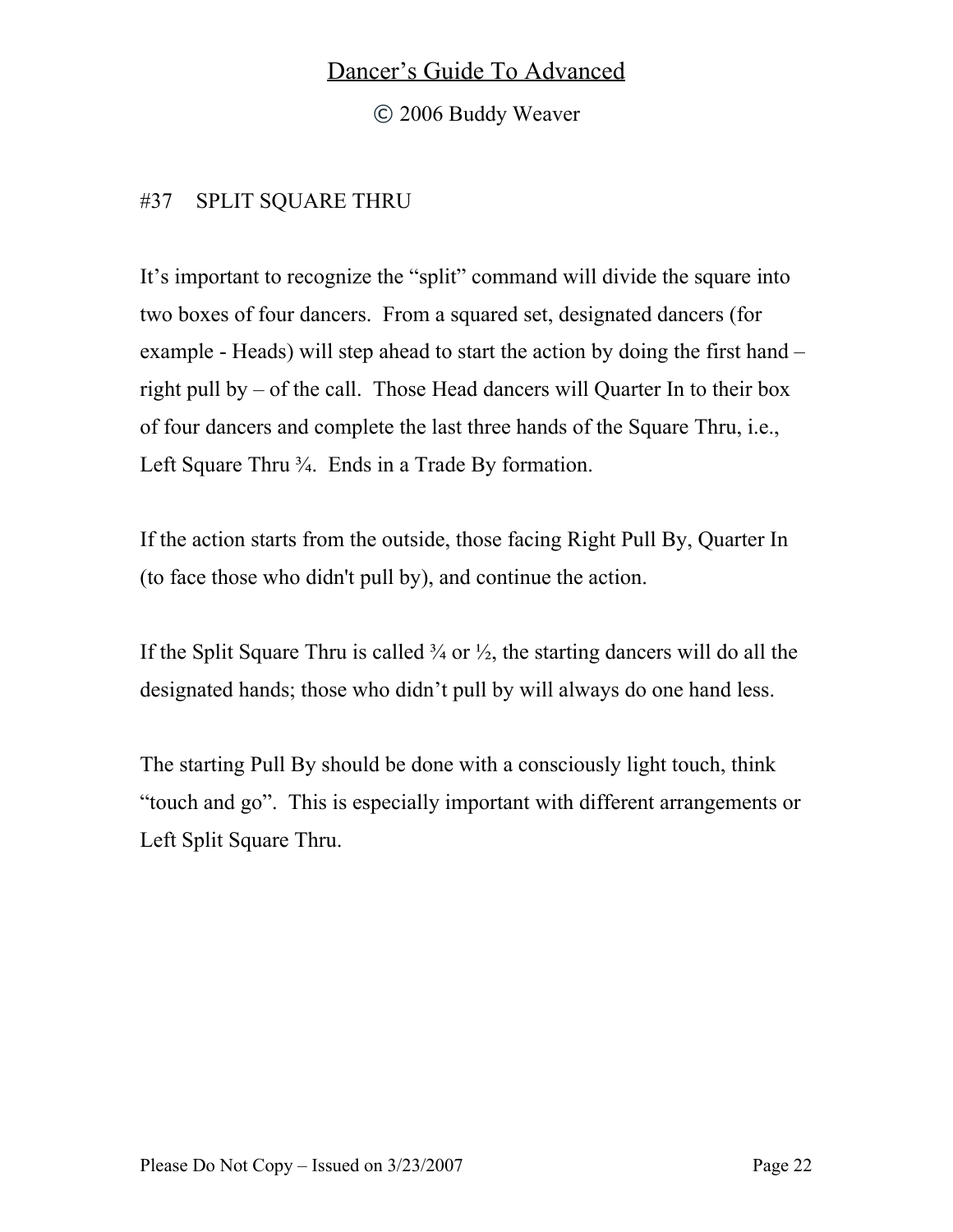© 2006 Buddy Weaver

## #38 SQUARE CHAIN THRU

From facing couples, right Pull By, Quarter In, Left Swing Thru and Left Turn Thru to end in couples back-to-back.

The starting Pull By should be done with a consciously light touch, think "touch and go". This is especially important in Left Square Chain Thru, which is a left Pull By, Quarter In, Swing Thru and Turn Thru to end in couples back-to-back.

### #39 STEP AND SLIDE

From any line or wave, centers step forward while the ends slide sideways until they are side-by-side. Similar to a Walk And Dodge action.

### #40 SWAP AROUND

From facing couples, the belle in each couple walks straight forward without turning, to take the spot of the dancer they were facing. At the same time, the beau in each couple Runs (passing behind his starting partner) into the spot being vacated. Ends as couples back to back.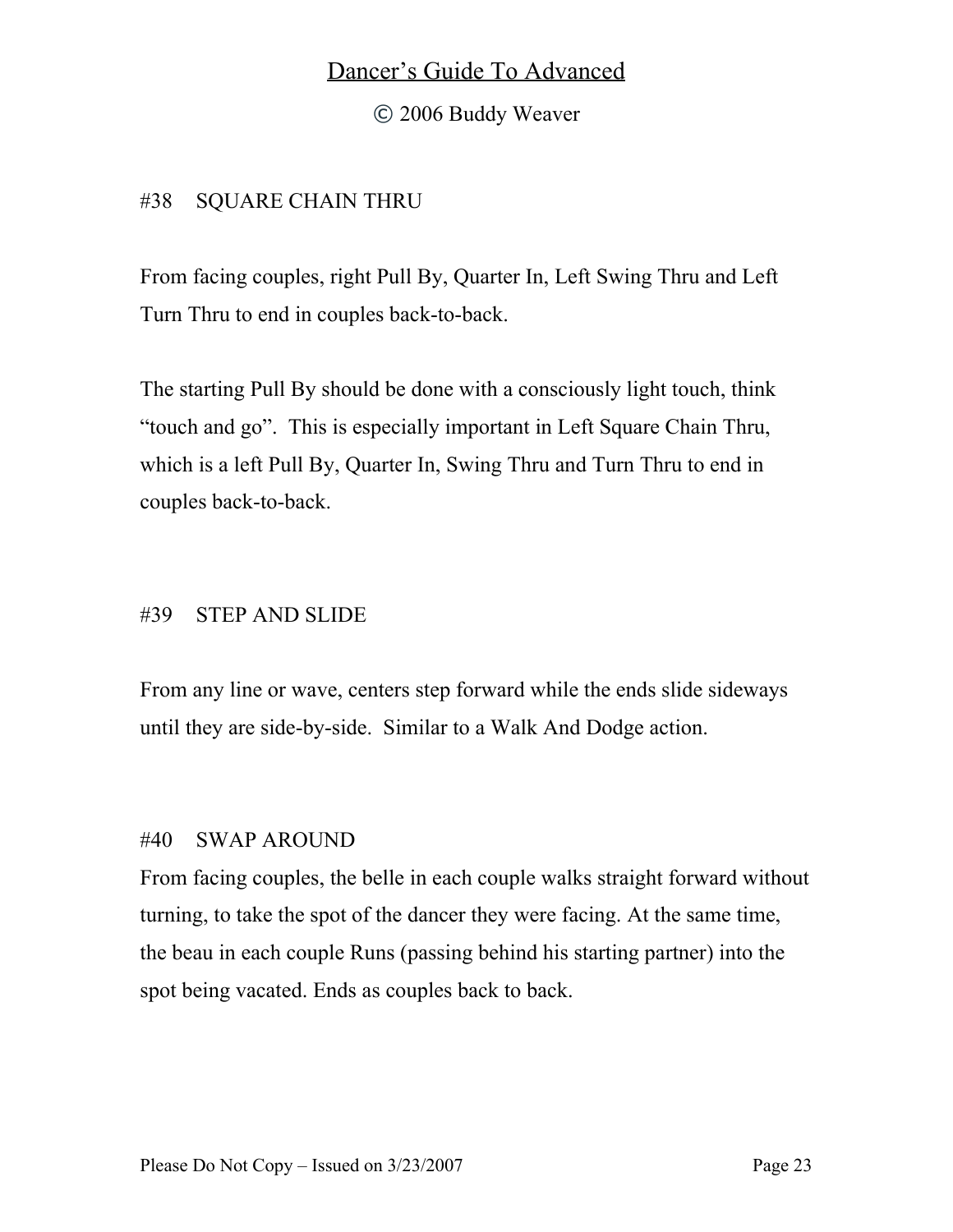© 2006 Buddy Weaver

### #41 THREE QUARTER THRU

From anywhere there is a dancer to do each part (e.g. right hand ocean waves, some diamonds, some lines), those who can Cast Off  $\frac{3}{4}$  by the right and those who can turn  $\frac{1}{2}$  by the left. Action always starts with a right hand.

If Three Quarter Thru is called and there are two side-by-side formations, like from a column, dancers stay within their own box circulate formation, independent of the other.

If LEFT Three Quarter Thru is called, those who can Cast Off ¾ by the left and those who can turn  $\frac{1}{2}$  by the right

A NOTE ON CAST OFFS – as Advanced dancers have adopted the "hands down" or handshake form of waves, mini-waves, and columns, it is sometimes difficult for dancers to transition from a handshake mini-wave to an arm turn cast off then back to a handshake mini-wave. In the absence of an arm turn cast off, dancers may establish a handshake mini-wave but bring their hands much *lower* than normal (about thigh height). This will prevent casting dancers from taking up too much space in the center of the set. "Hands low" should *not* be thought of as a replacement for handshake waves or columns.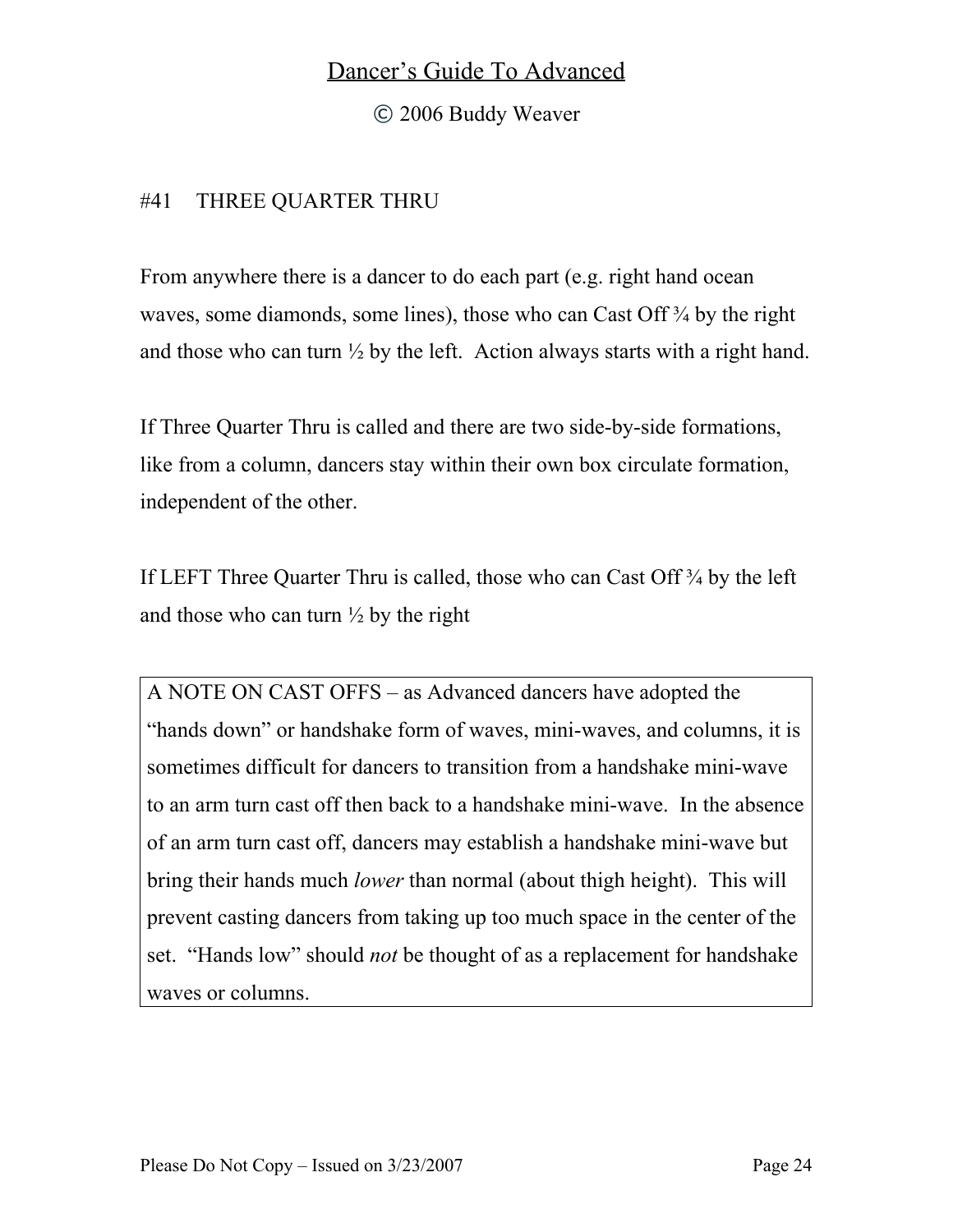© 2006 Buddy Weaver

### #42 TRANSFER THE COLUMN

From columns, dancers #1 and #2 (lead two dancers) in each column Circulate 3 spots then Face In to end as a couple, facing in. Meanwhile, dancers #3 and #4 Circulate one spot, Cast Off ¾, and Extend to original dancers  $#1 \& #2$ , forming parallel waves. Right hand columns end in right hand waves. Left hand columns end in left hand waves.

A NOTE ON CAST OFFS – as Advanced dancers have adopted the "hands down" or handshake form of waves, mini-waves, and columns, it is sometimes difficult for dancers to transition from a handshake column to an arm turn cast off then back to a handshake wave. In the absence of an arm turn cast off, dancers may establish a handshake mini-wave but bring their hands much lower than normal (about thigh height). This will prevent casting dancers from taking up too much space in the center of the set. "Hands low" should *not* be thought of as a replacement for handshake waves or columns.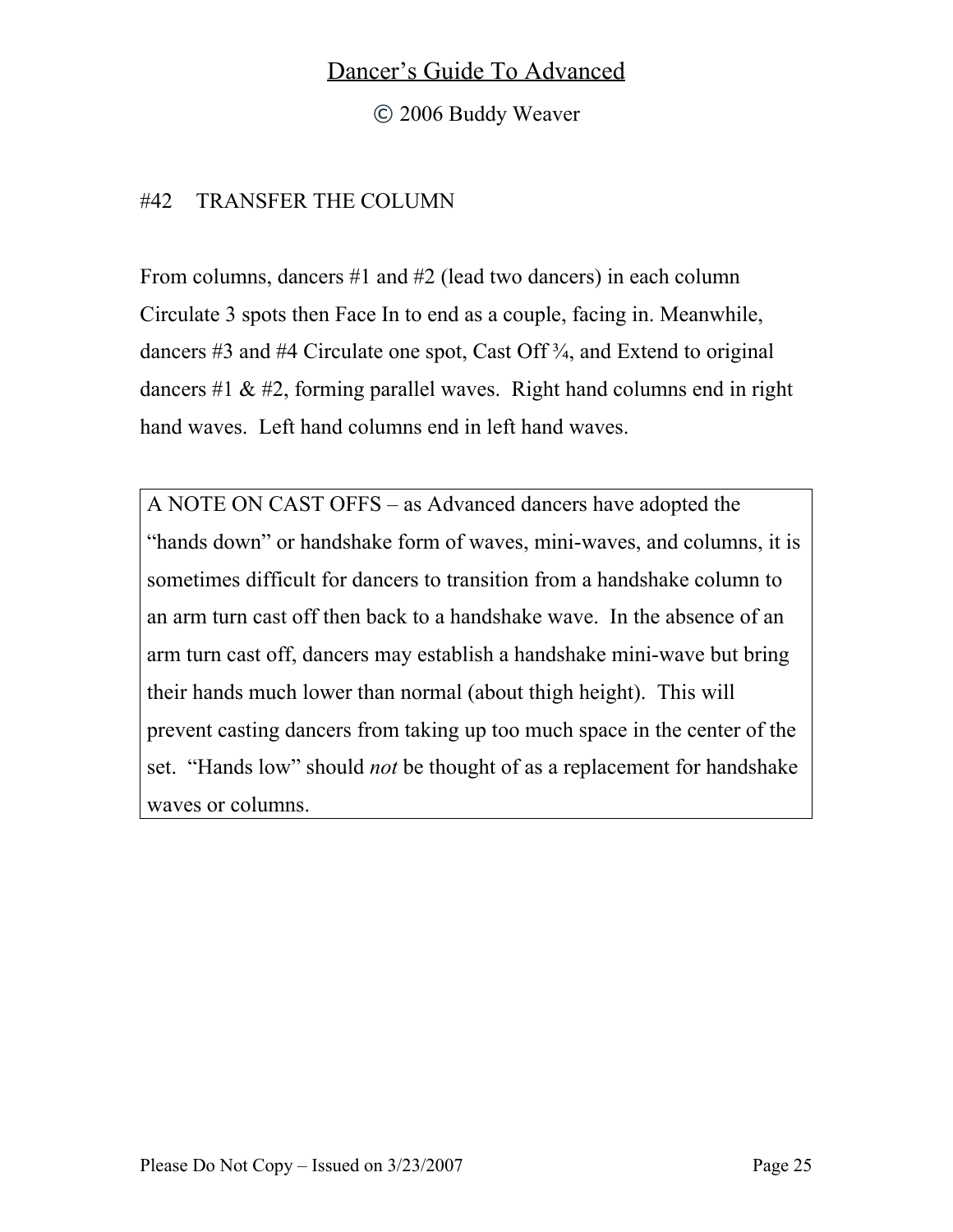© 2006 Buddy Weaver

### #43 TRIPLE SCOOT

From a column, #1 dancer in the column folds into adjacent position. Other dancers Extend, Arm Turn ½, and Extend. Ends in a column.

Arm Turn  $\frac{1}{2}$  is by the right from a right hand column, by the left from a left hand column.

### #44 TRIPLE STAR THRU

From a formation, like starting Double Pass Thru where centers are normal couples and outsides are sashayed, those who can Double Star Thru, then those who can Star Thru.

## #45 TRIPLE TRADE

From any formation where there are three pairs of adjacent dancers, those pairs (six in the middle) Trade, while the end dancer (if there is one) remains in place.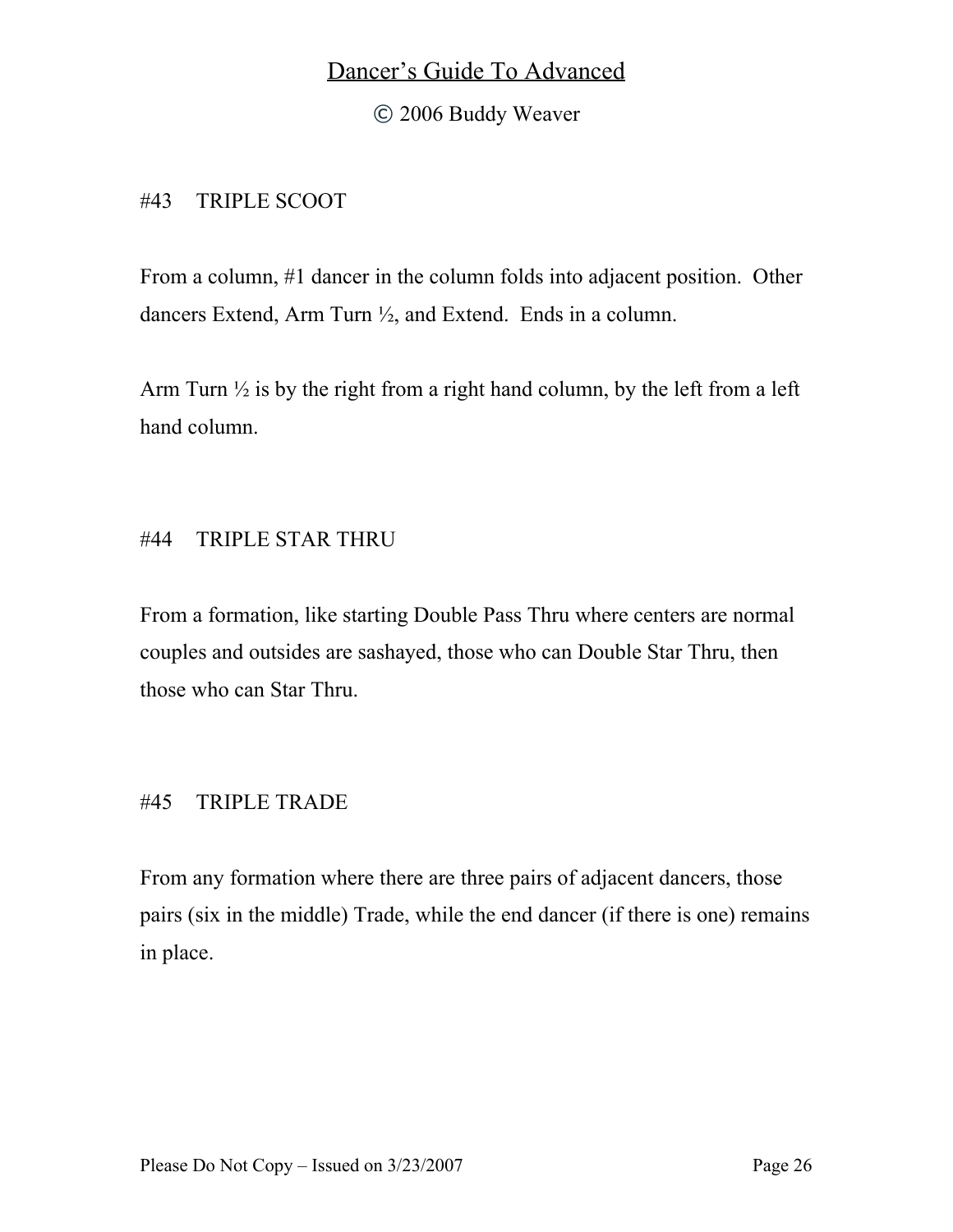© 2006 Buddy Weaver

### #46 TURN AND DEAL

From two-faced lines or lines facing out, all Half Tag, then individually turn another quarter in the same direction as turned to start the Half Tag. By example: from two-faced lines facing clockwise around the square, all turn  $\frac{1}{4}$  right then walk to the center of the line and turn  $\frac{1}{4}$  right. The feel of the call is "turn-step-turn".

From an ocean wave, two-faced lines facing counter-clockwise around the square and 3x1 lines, the same definition applies, but as the Half Tag action is a right shoulder to right shoulder pass, some dancers may have to make a slight step backward as they start the call. Turn And Deal from a left handed ocean wave is acceptable but from a right handed wave creates an awkward dancer reaction.

### #47 WHEEL THRU

From facing couples, this is similar to couples Lead Right; except that the dancers drop hands and the Beaus pass right shoulders with each other on the way. Ends in couples back to back.

From normal facing couples, the men will pass right shoulders as they walk thru the center of the opposite couple; the ladies will turn  $\frac{1}{4}$  to the right (aka face right).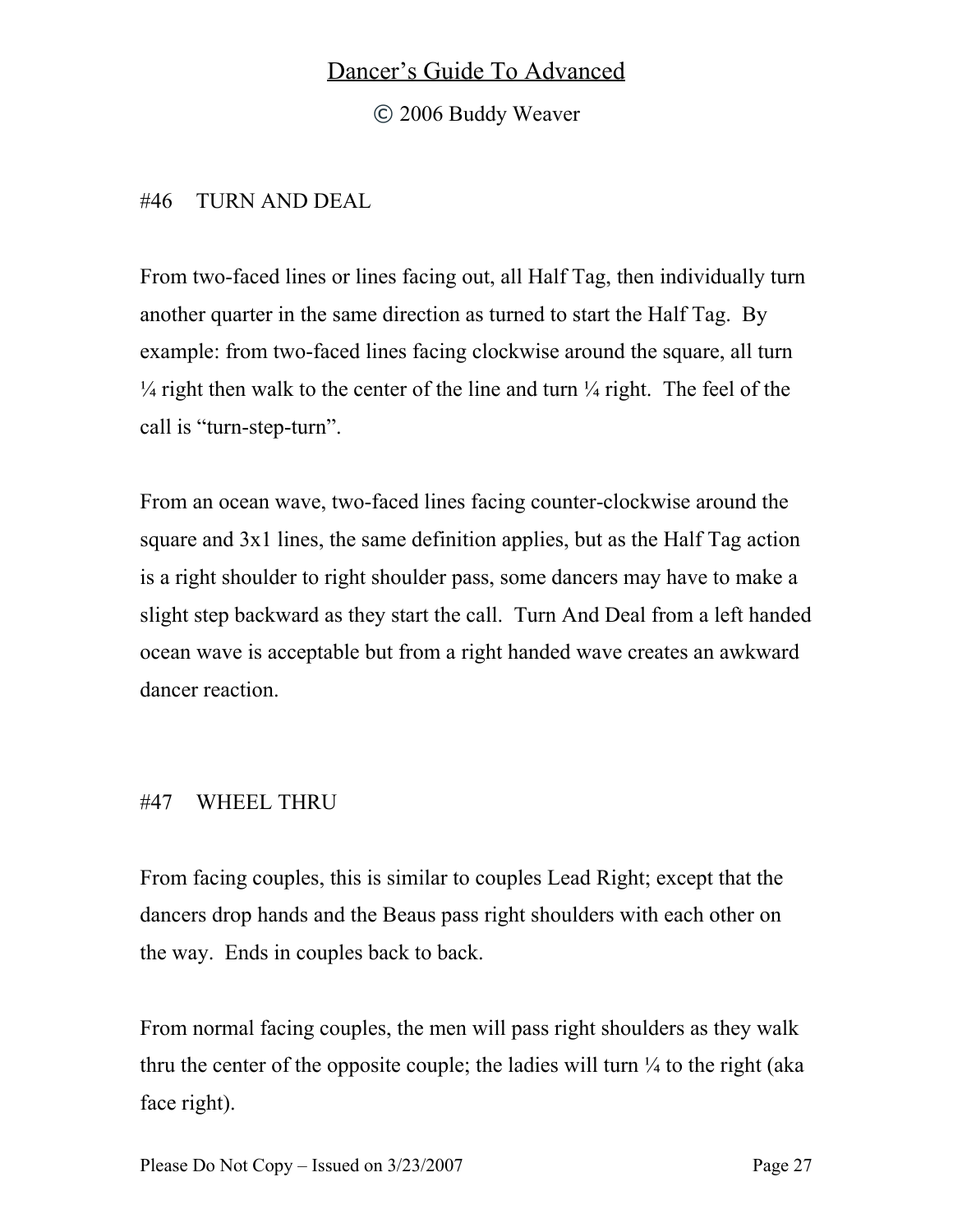# © 2006 Buddy Weaver

# A2 PROGRAM

| #  | Name                  | Page |
|----|-----------------------|------|
| 48 | All Four Couples/ All | 29   |
|    | <b>Eight Concept</b>  |      |
| 49 | Checkmate the Column  | 31   |
| 50 | Cut the Hourglass     | 31   |
| 51 | Diamond Chain Thru    | 32   |
| 52 | Flip the Hourglass    | 32   |
| 53 | Hourglass Circulate   | 33   |
| 54 | In-Roll Circulate     | 33   |
| 55 | Mini-Busy             | 34   |
| 56 | Motivate              | 35   |
| 57 | Out-Roll Circulate    | 36   |
| 58 | Pass And Roll         | 37   |
| 59 | Pass & Roll Your      | 37   |
|    | Neighbor              |      |
| 60 | Peel And Trail        | 38   |
| 61 | Recycle               | 39   |
| 62 | Remake                | 40   |
| 63 | Remake the Thar       | 41   |
|    |                       |      |

| #  | Name                                  | Page |
|----|---------------------------------------|------|
| 64 | <b>Scoot And Weave</b>                | 42   |
| 65 | Scoot Chain Thru                      | 43   |
| 66 | Single Wheel                          | 44   |
| 67 | Slide                                 | 44   |
| 68 | Slip                                  | 45   |
| 69 | Slither                               | 45   |
| 70 | Spin the Windmill                     | 46   |
| 71 | Split/Box Counter Rotate              | 47   |
| 72 | Split/Box Transfer                    | 48   |
| 73 | Split Square Chain Thru               | 49   |
| 74 | Swing                                 | 49   |
| 75 | Switch the Wave                       | 50   |
| 76 | <b>Switch to a Diamond</b>            | 50   |
| 77 | Switch to an Hourglass                | 50   |
| 78 | <b>Trade Circulate</b>                | 51   |
| 79 | Trail Off                             | 52   |
| 80 | Transfer And (Anything)               | 53   |
| 81 | $\overline{Z}$ ig - $\overline{Z}$ ag | 54   |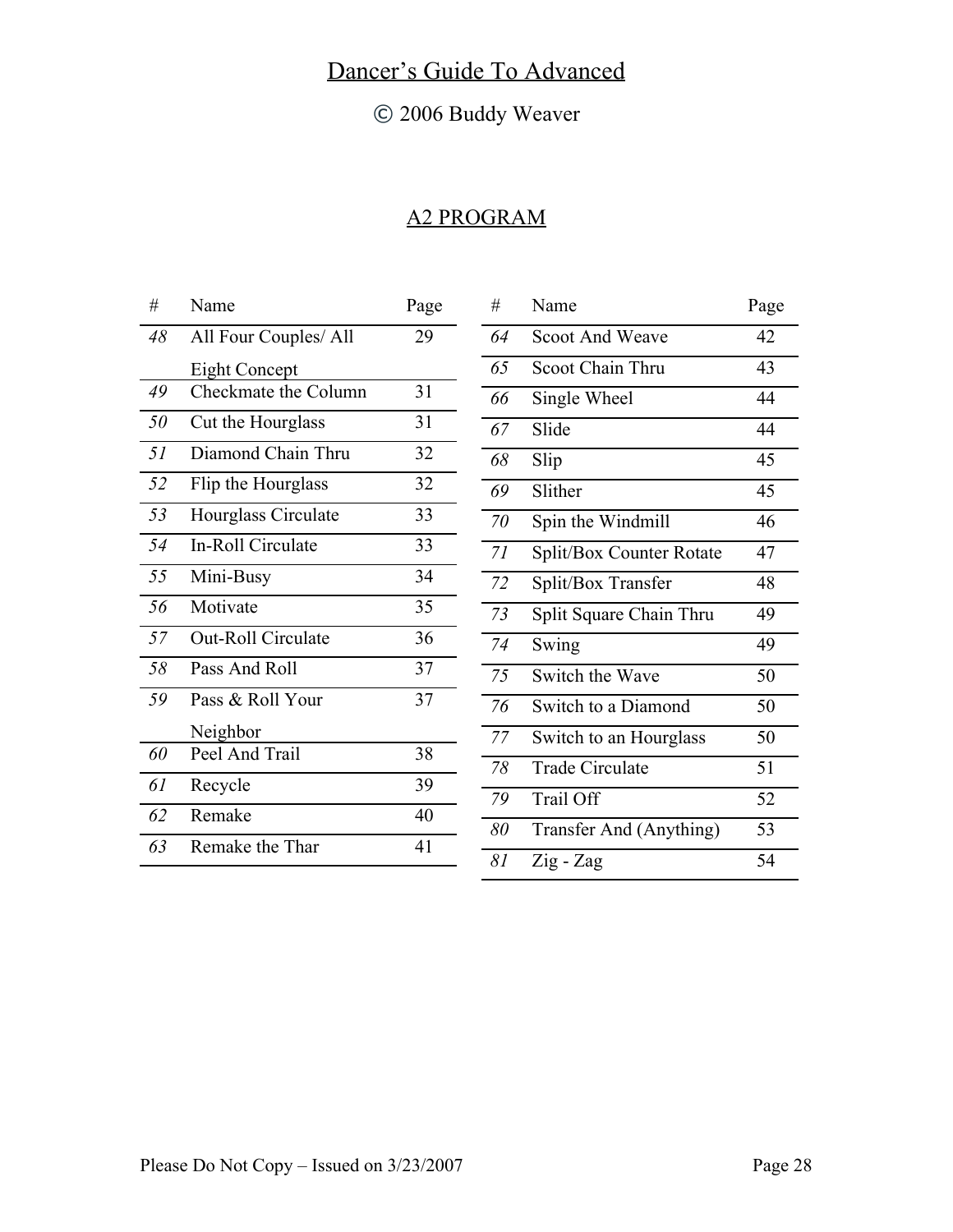© 2006 Buddy Weaver

## #48 ALL FOUR COUPLES/ ALL EIGHT CONCEPT

From a squared set or thar (also from a circle), this concept allows all eight dancers to do a four-dancer call at once. The Heads work with each other as though the Sides aren't there; the Sides work with each other as though the Heads aren't there.

When all four dancers would normally walk through the middle of the square (like the call Right  $& Left Thru)$ , they go around the perimeter instead. Shoulder passing those not part of their work group, alternating between right shoulders and left shoulders.

A good example is the call All Four Couples Right And Left Thru, where all pass corners right shoulders, right pull by original opposite, pass the next left shoulders, and courtesy turn original partner to end facing the center of the square.

When two of four dancers would normally walk through the middle of the square (like the call Flutter Wheel), they adjust to a Star as they go.

An example is the call All Eight Flutter Wheel, where the Belle steps forward into a Right Hand Star reaching out with the free hand, taking the opposite Beau and continuing to the Belle's starting position, turning as a couple to face the center of the square.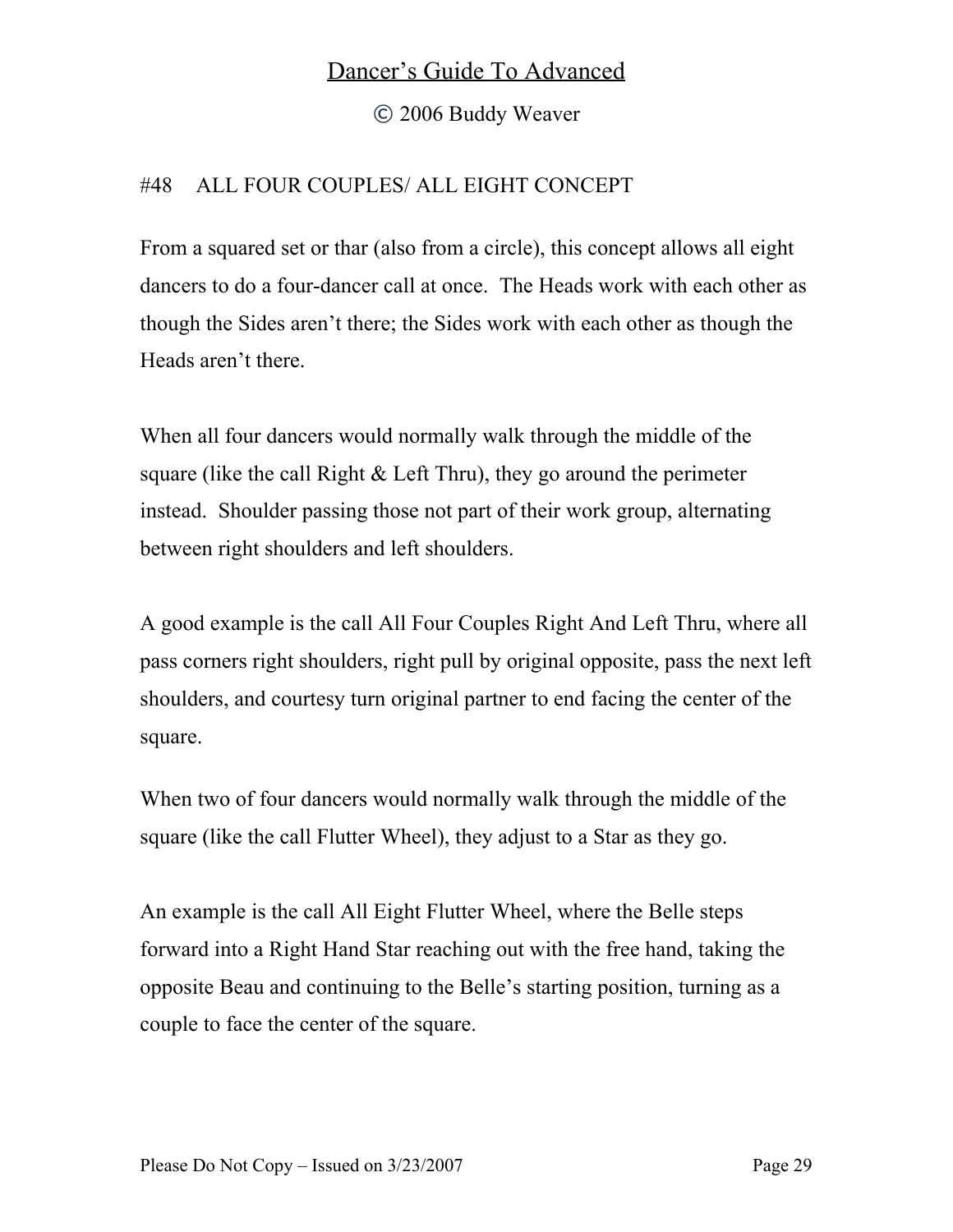© 2006 Buddy Weaver

### More examples:

All Four Couples Star Thru, from a squared set; pass corner right shoulders and Star Thru, ending facing the center of the square.

Dancing example:

From a squared set, face your partner for an All Eight Swing Thru. Arm turn partner  $\frac{1}{2}$  by the right, centers Star left  $\frac{1}{2}$  while others remain in place.

The call All Four Couples Square Chain Thru, uses a little of each concept but is a C-1 variation of the concept. From a squared set at home, Pass corner right shoulders, right Pull By the original opposite, Pass the next left shoulders, left Arm Turn  $\frac{1}{2}$  with original partner, center four Star right  $\frac{1}{2}$ , all left Arm Turn ½ moving forward to Pass the next left shoulders then Face Out. Ends in a squared set with everyone facing out next to original partner in normal position.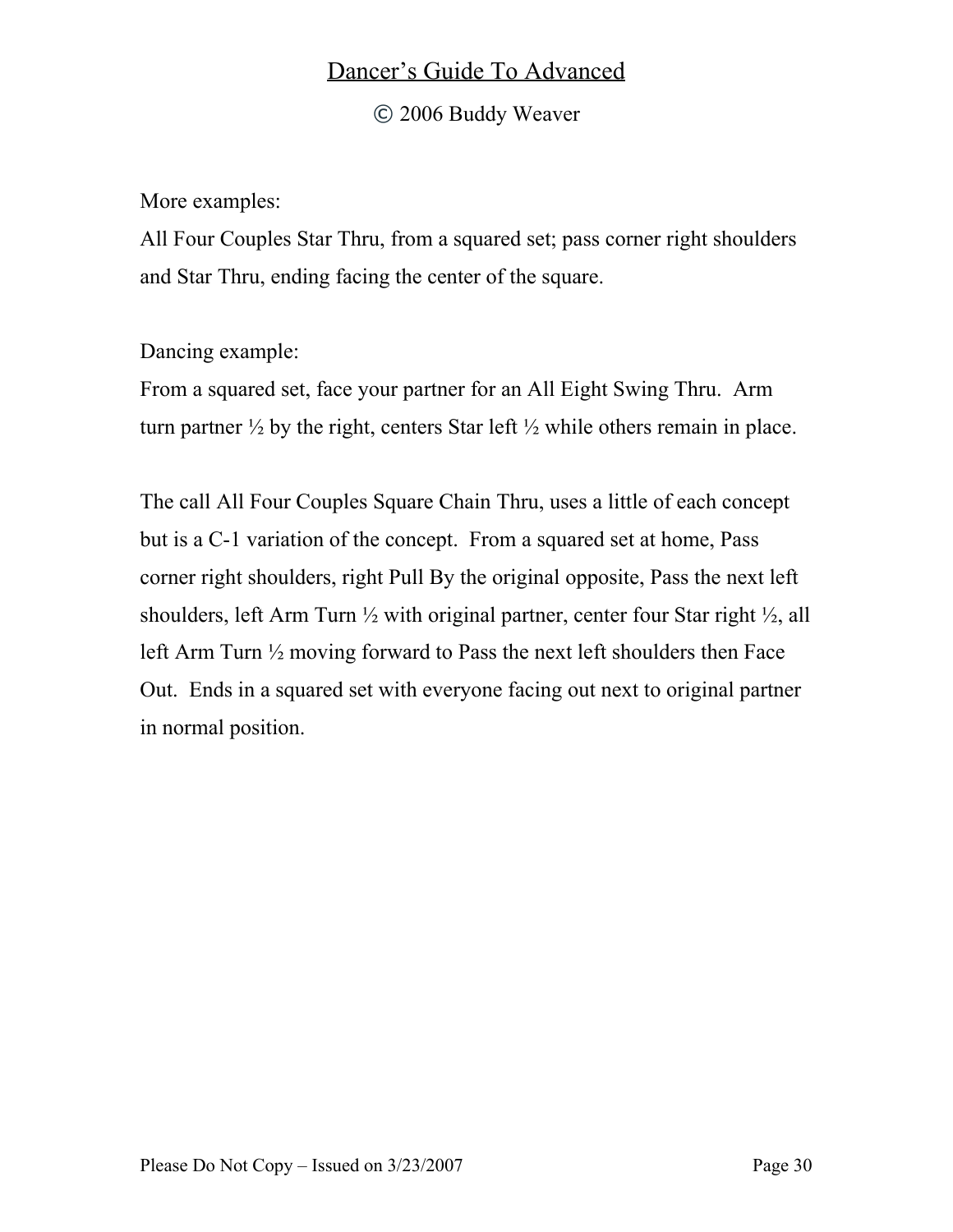© 2006 Buddy Weaver

## #49 CHECKMATE THE COLUMN

From columns, dancers #1 and #2 (lead two dancers) in each column Circulate 4 spots then Face In to end as a couple, facing in. Meanwhile, dancers #3 and #4 Circulate two spots, Face In and as a couple, Extend. Ends in parallel two-faced lines.

From a Double Pass Thru formation, all act as dancers #3 and #4, which is the same as Double Pass Thru, Face In and Pass Thru. Ends in lines facing out.

From a completed Double Pass Thru formation, all act as dancers #1 and #2, where all Circulate 4 spots, similar to Track II, then face in. Ends in facing lines.

### #50 CUT THE HOURGLASS

From an hourglass, the points slide together and trade (as in Cut the Diamond), while the others Hourglass Circulate. Ends in parallel two-faced lines.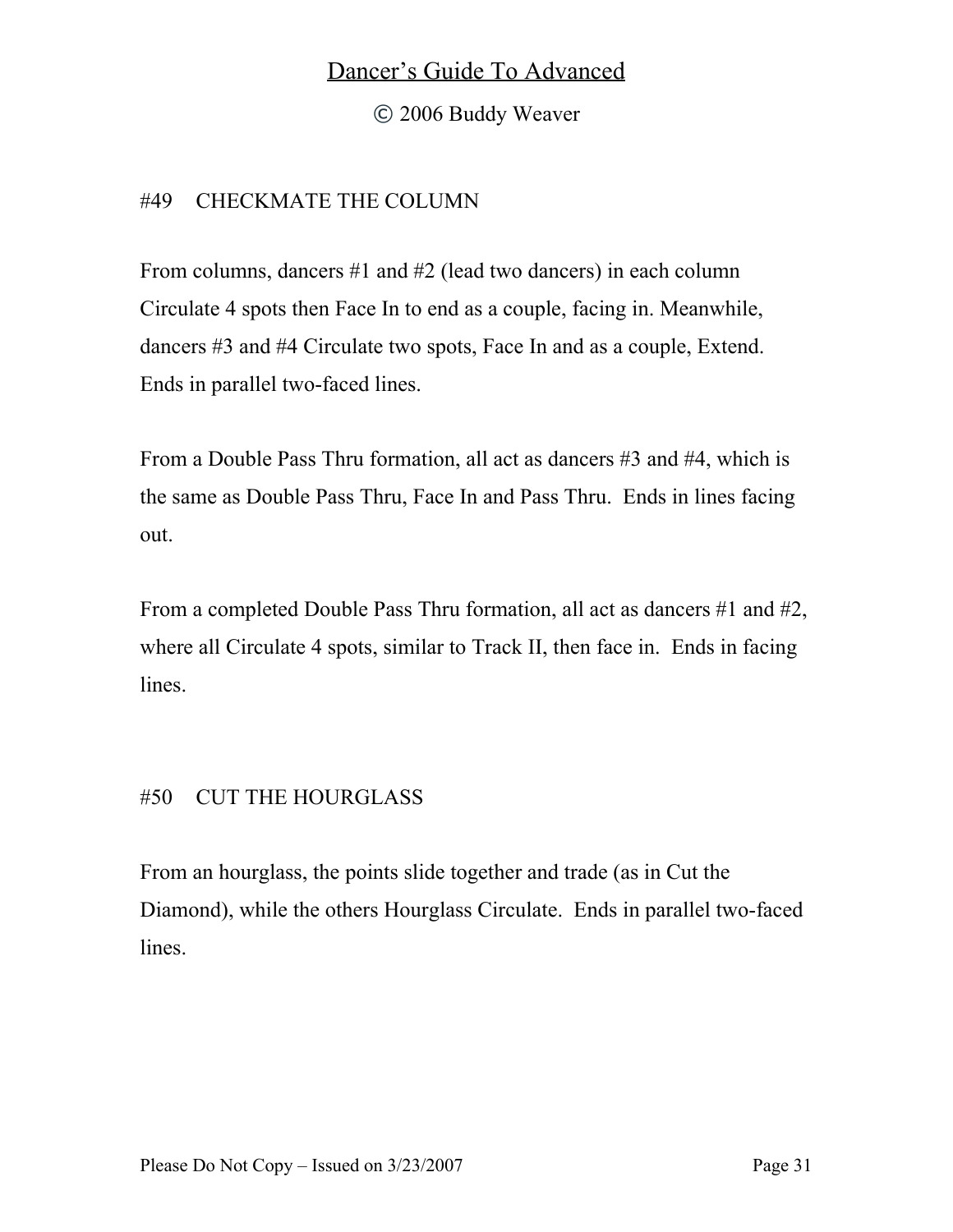© 2006 Buddy Weaver

## #51 DIAMOND CHAIN THRU

From Diamonds, all Diamond Circulate, the two dancers in the very center of the square – Trade, then with the adjacent ends, Cast Off ¾. Right or left hand diamonds end in two-faced lines; facing diamonds ends in parallel waves.

### #52 FLIP THE HOURGLASS

From an Hourglass, the points Flip (or Run) to the nearest center (as in Flip the Diamond) while the others Hourglass Circulate. Right or left hand hourglass ends in parallel Ends in parallel waves; facing hourglass ends in two-faced lines.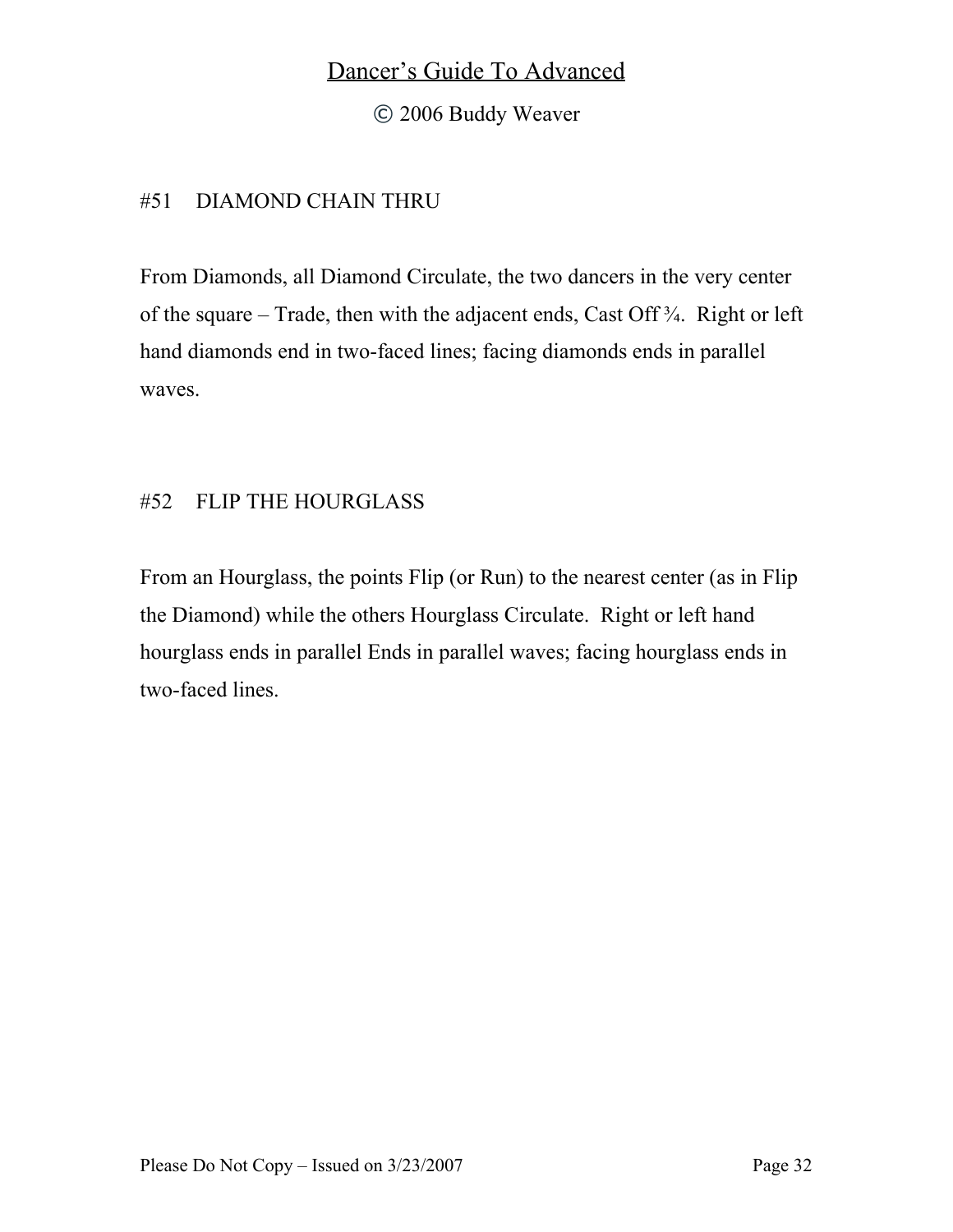© 2006 Buddy Weaver

## #53 HOURGLASS CIRCULATE

An hourglass formation is an irregular circle made up of a center diamond (the centers) and four corners (the points). The call Hourglass Circulate has each dancer move forward one position in the hourglass; centers become points while points become centers. Dancers will step into the *exact* footprint of the next position with shoulder remaining towards the center of the hourglass – start with right shoulder towards hourglass; finish with right shoulder towards hourglass.

## #54 IN-ROLL CIRCULATE

From parallel waves, the ends facing in – Circulate to the other wave, the adjacent dancers Fold (or Roll), in sequence, toward the vacated end position.

Dance example: from a squared set, Heads Pair Off and step to a right hand wave. In-Roll Circulate will have the Side man Circulate to the next wave, Head girl folds into his vacated position, Side girl folds into her vacated position, Head man folds into Side girls vacated position. Ends in a right hand wave – two men together, two girls together.

From left hand waves, the call ends in left hand waves; from two-faced lines, the call ends with inverted lines; from 3 and 1 lines, the call ends in 3 and 1 lines.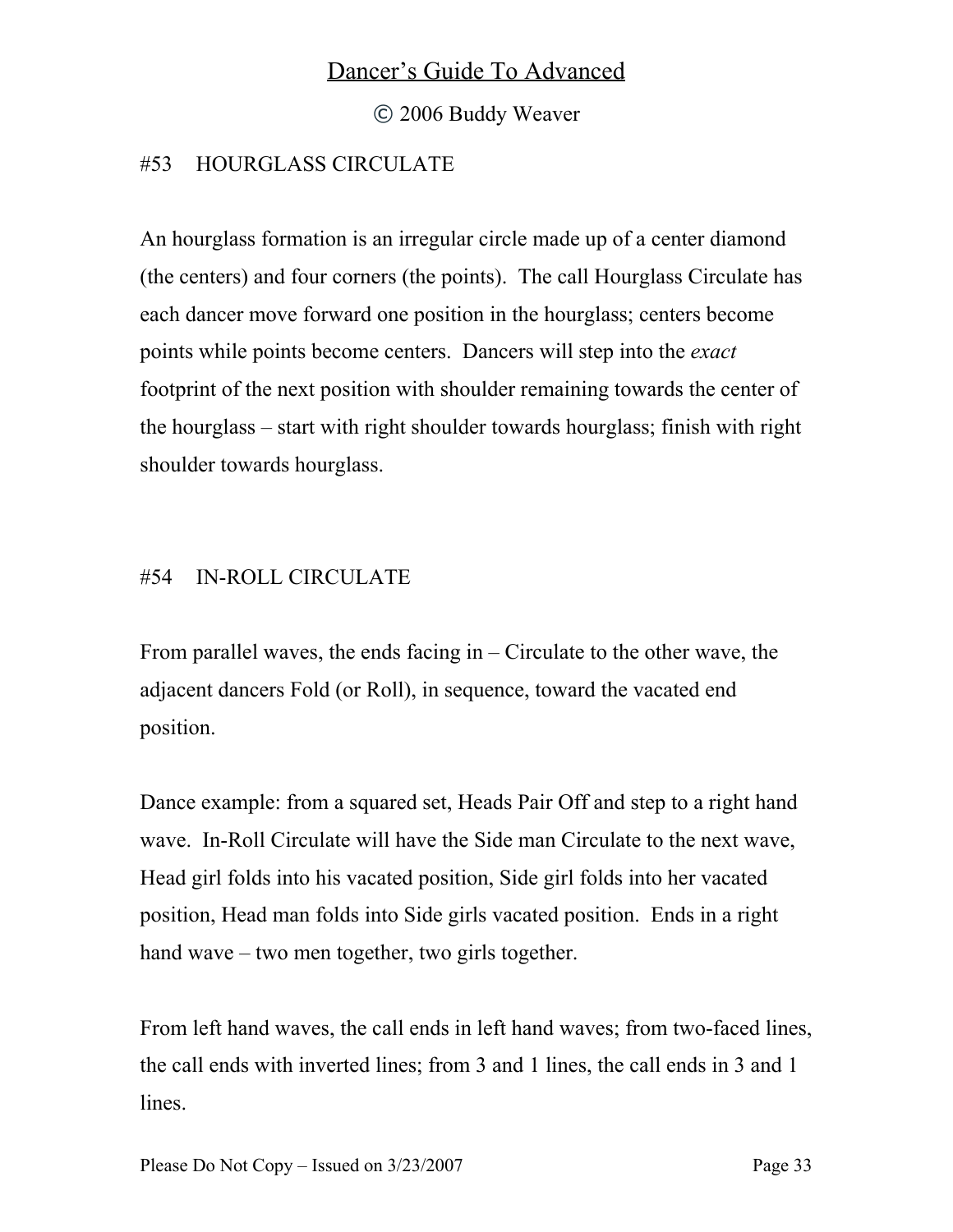© 2006 Buddy Weaver

### #55 MINI-BUSY

From two-faced lines, the couple facing in will Extend, the center two Hinge becoming centers of a forming diamond, while the ends hesitate and identify (point to) the new diamond, then center four Flip the Diamond. Meanwhile, the dancers facing out will individually Face In, step forward one spot, and Face In again; this action feels like, "turn, step, turn" and is similar to Turn And Deal (#46). From parallel two-faced lines, the call ends in a quarter tag formation (wave between couples).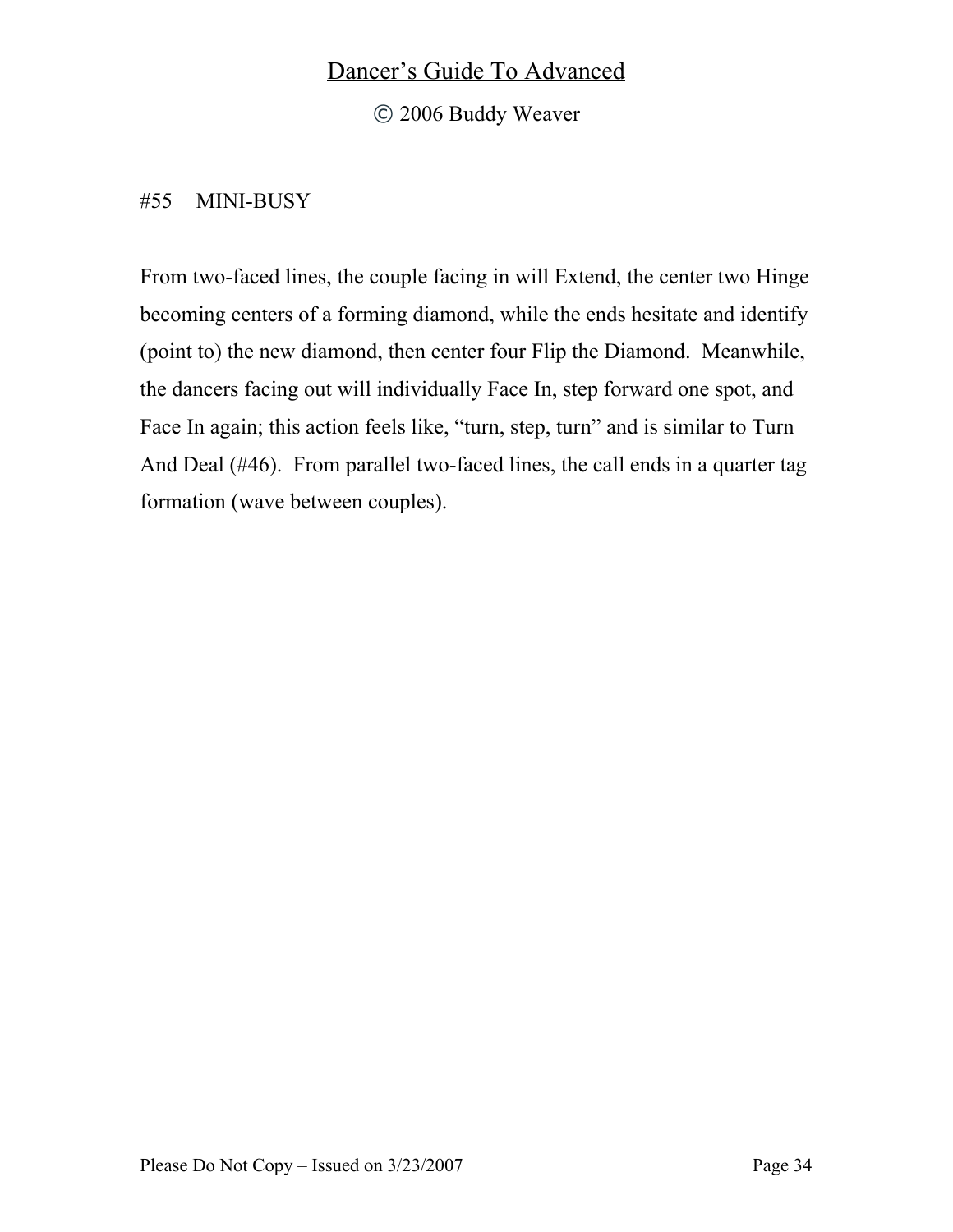© 2006 Buddy Weaver

### #56 MOTIVATE

From parallel waves, All Eight Circulate, centers of each wave Cast Off ¾, while the ends  $\frac{1}{2}$  Circulate. This creates a Star between two mini-waves. The Star turns  $\frac{1}{2}$  (two positions) while those in the outside mini-waves, Trade. Centers who meet outside dancers then Cast Off ¾ while the others move up to become ends of parallel waves.

Dance example: from a squared set, Heads Pass the Ocean and Extend. Motivate will have All Eight Circulate, then girls Cast Off  $\frac{3}{4}$  (see note) while men  $\frac{1}{2}$  circulate more. Center four right hand Star half way while the outsides Trade and freeze. The freeze is held until the center dancers are lined up with the outside dancers, ready to Cast Off; the center girl and outside man, Cast Off ¾ while the others move up to the end of a wave.

A NOTE ON CAST OFFS – as Advanced dancers have adopted the "hands down" or handshake form of waves, mini-waves, and columns, it is sometimes difficult for dancers to transition from a handshake wave to an arm turn cast off then back to a handshake mini-wave. In the absence of an arm turn cast off, dancers may establish a handshake mini-wave but bring their hands much *lower* than normal (about thigh height). This will prevent casting dancers from taking up too much space in the center of the set. "Hands low" should *not* be thought of as a replacement for handshake waves or columns.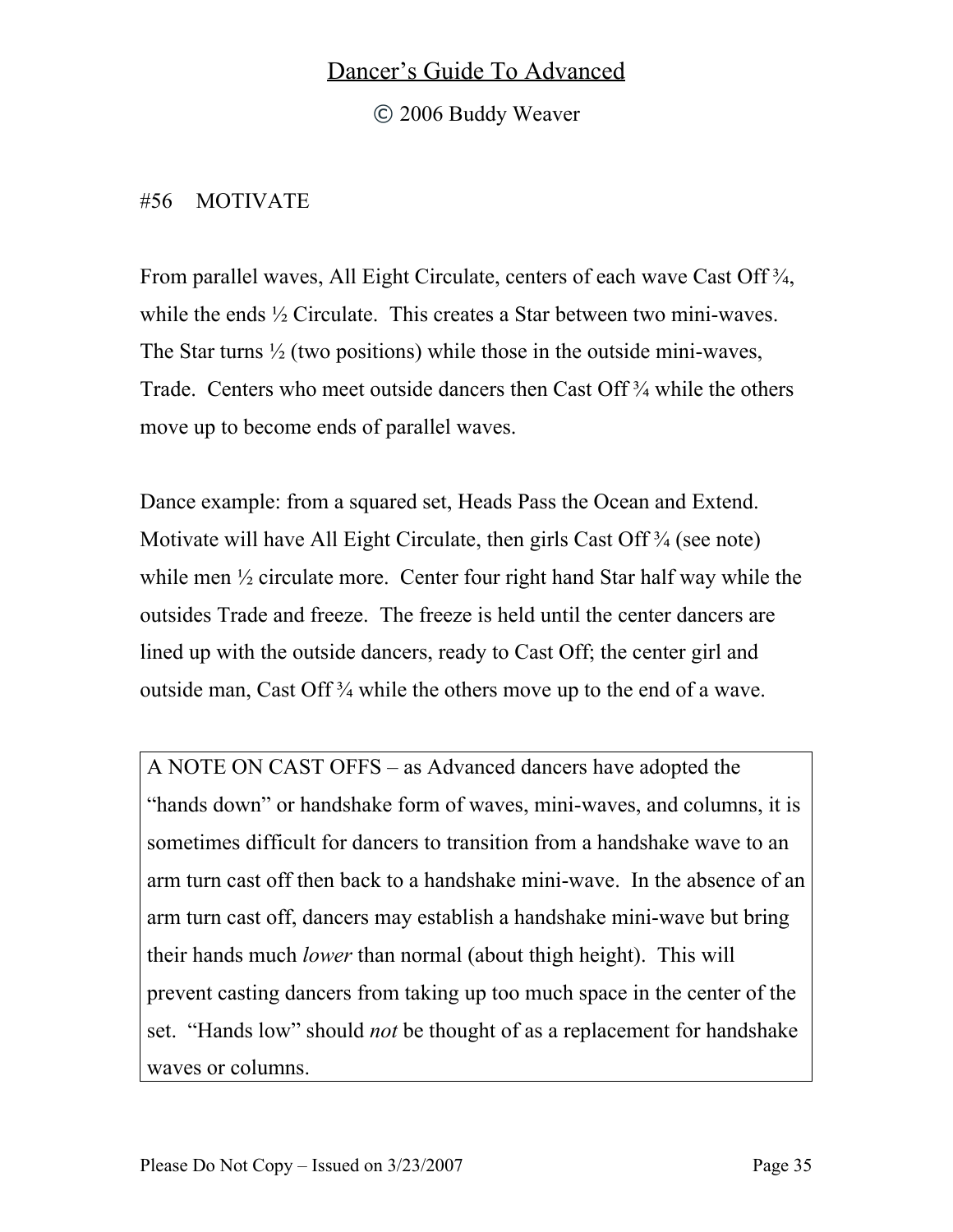© 2006 Buddy Weaver

## #57 OUT-ROLL CIRCULATE

From an ocean wave, the ends facing out – Circulate, the adjacent dancers Fold (or Roll) toward the vacated end position.

Dance example: from a squared set, Heads Pair Off and step to a right hand wave. Out-Roll Circulate will have the Head man Circulate to the other end of the wave, Side girl folds into his vacated position, Head girl folds into her vacated position, Side man folds into Head girls vacated position. Ends in a right hand wave – two men together, two girls together.

From left hand waves, the call ends in left hand waves; from two-faced lines, the call ends with inverted lines; from 3 and 1 lines, the call ends in 3 and 1 lines. *Dancers stay with their group of four, start to finish*.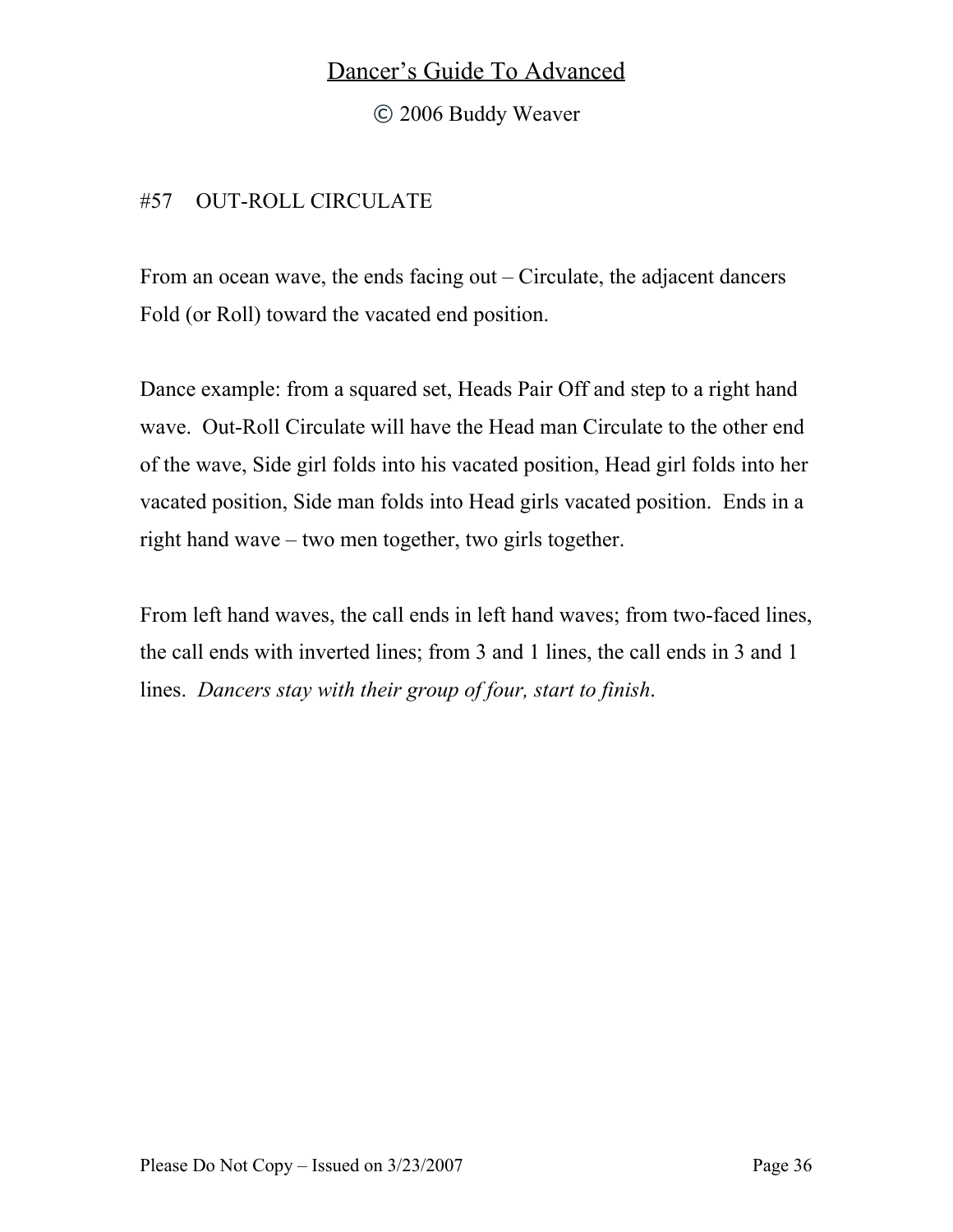© 2006 Buddy Weaver

### #58 PASS AND ROLL

From an Eight Chain Thru formation, all Pass Thru, centers Turn Thru while the outsides right-face U-Turn Back (Right Roll), then all Pass Thru, centers Pass Thru again as the outsides do a Right Roll to meet the centers in a wave. Ends in parallel waves.

The call may also start from parallel waves; in this case the action is similar to a Scoot Back and Split Circulate.

Left Pass And Roll would be a Left Pass Thru, centers Left Turn Thru while the outsides left-face U-Turn Back, then all Left Pass Thru, centers Left Pass Thru again as the outsides Left Roll to meet the centers in a left hand wave.

### #59 PASS AND ROLL YOUR NEIGHBOR

From an Eight Chain Thru formation, all Pass Thru, centers Turn Thru while the outsides right-face U-Turn Back (Right Roll), then all Pass Thru, centers right arm turn ¾ while the outsides right roll ¾ to become the ends of a forming left hand wave. Ending action is similar to Follow Your Neighbor, ends in parallel left hand waves.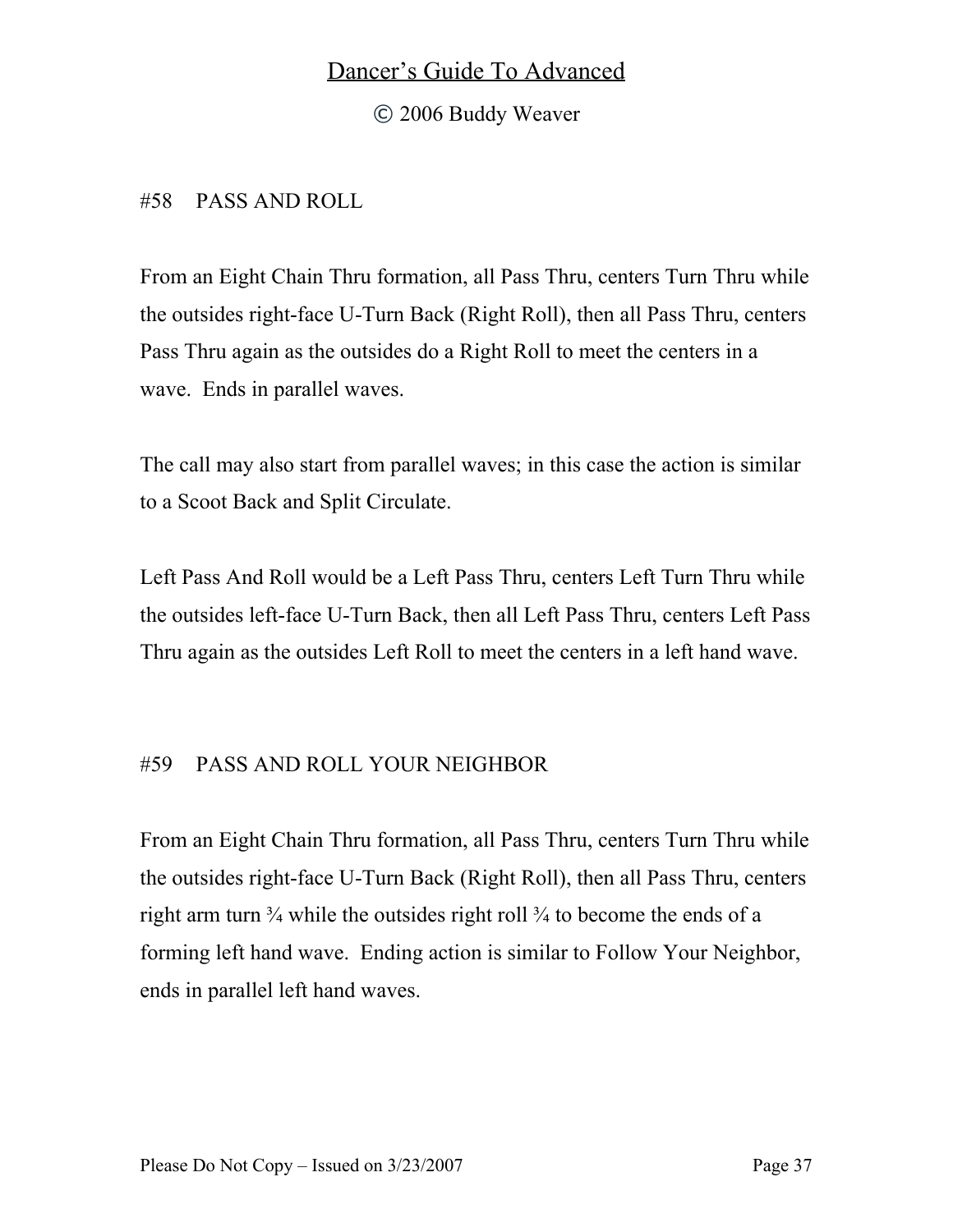© 2006 Buddy Weaver

### #60 PEEL AND TRAIL

From a column or "z" formation, lead dancers Peel Off (away from formation) to become the ends of forming waves, while trailing dancers step forward (if necessary) and arm turn  $\frac{1}{2}$  to become the centers of forming waves.

From a completed Double Pass Thru or Double Pass Thru formation, lead dancers will Peel Off (away from center) and step forward to become the ends of forming lines. Trailing dancers Half Sashay and Peel Off as one smooth action to become the centers of forming lines. It is important to note the Half Sashay action is not a right shoulder pass and can *never be substituted for any right shoulder pass action.*

Generally speaking, leaders become ends of forming lines or waves while trailers become centers of forming lines or waves.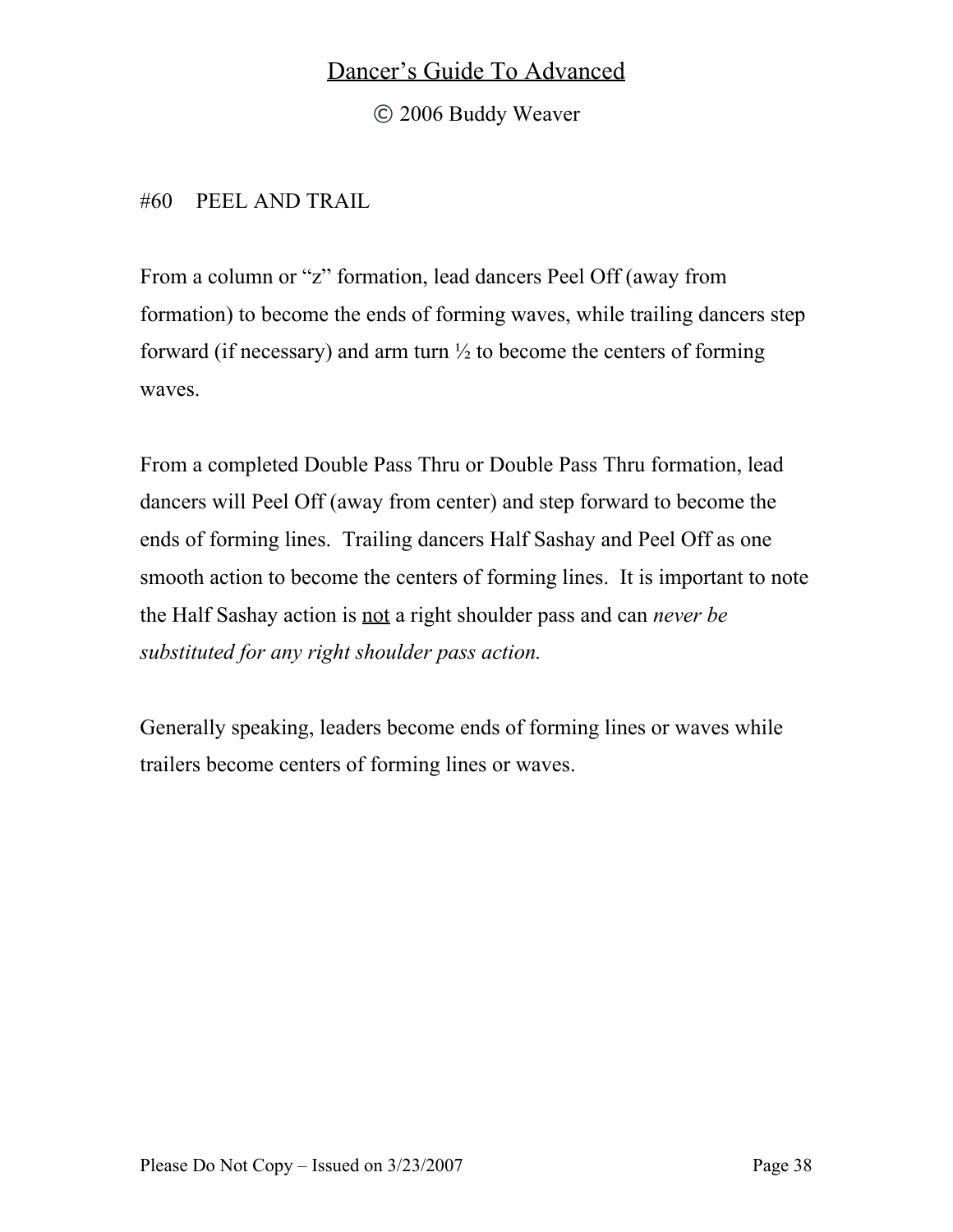© 2006 Buddy Weaver

### #61 RECYCLE

From facing couples, the Beaus step forward while doing a U-Turn Back (turning towards each other), becoming the centers of a forming wave. Meanwhile, the Belles Veer Left to become the ends of a forming wave.

To help with proper execution, Beaus should *avoid* taking hands until they have completed the U-Turn Back.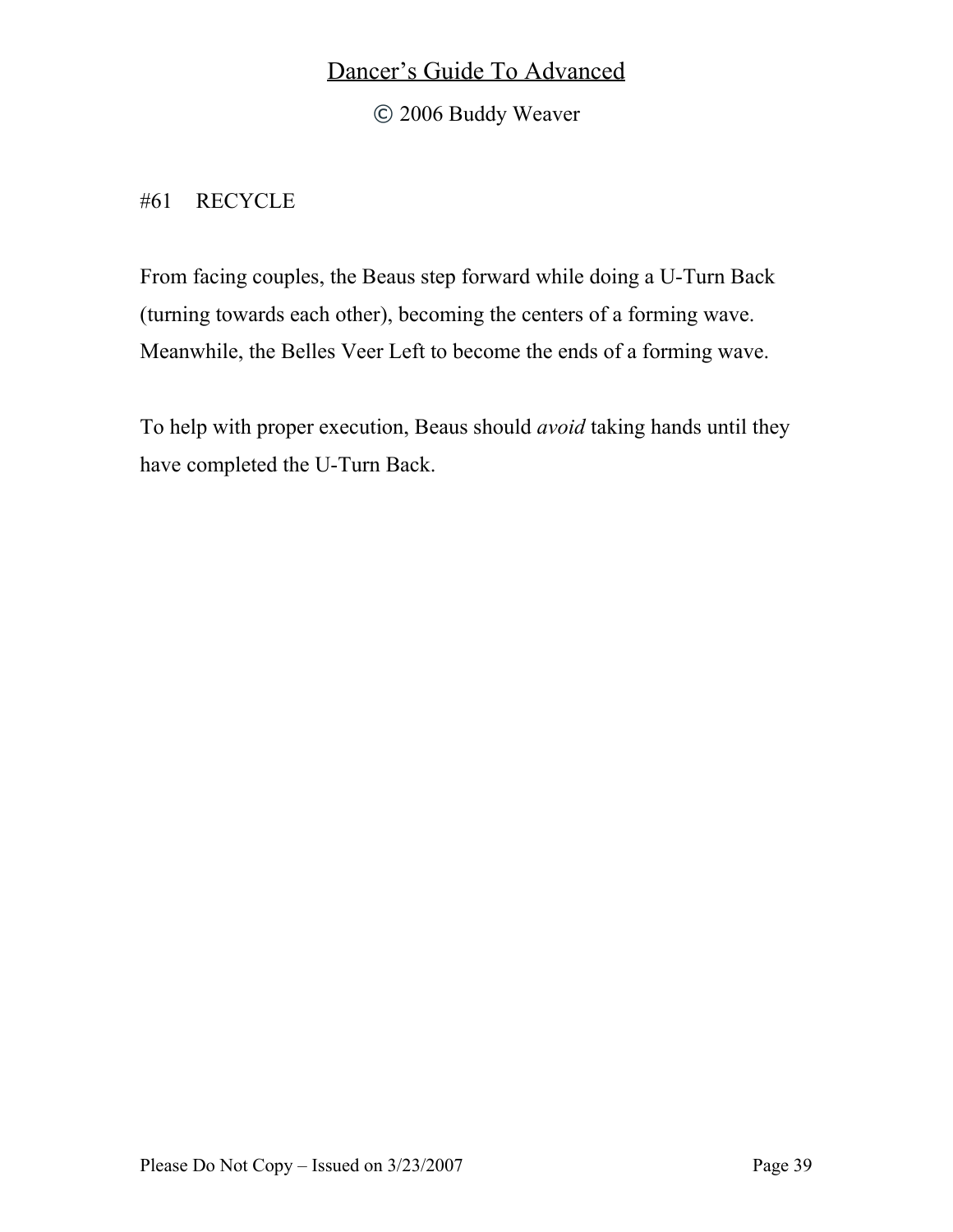© 2006 Buddy Weaver

### #62 REMAKE

From a wave or facing diamond with centers in right hand wave, those who can turn  $\frac{1}{4}$  by the right, those who can turn  $\frac{1}{2}$  by the left, those who can turn ¾ by the right. Right hand waves end in right hands waves; left hand waves end in left hand waves; facing diamonds end in facing diamonds.

Left Remake is those who can turn  $\frac{1}{4}$  by the left, those who can turn  $\frac{1}{2}$  by the right, those who can turn  $\frac{3}{4}$  by the left.

From a column, the call Remake is danced within your box of four, independent of the other. Two side-by-side formations may be joined by calling Grand Remake (see below)

A NOTE ON CAST OFFS – as Advanced dancers have adopted the "hands down" or handshake form of waves, mini-waves-waves, and columns, it is sometimes difficult for dancers to transition from a handshake column to an arm turn cast off then back to a handshake column. In the absence of an arm turn cast off, dancers may establish a handshake mini-wave but bring their hands much *lower* than normal (about thigh height). This will prevent casting dancers from taking up too much space in the center of the set, especially when dancing Remake from a column. "Hands low" should *not* be thought of as a replacement for handshake waves or columns.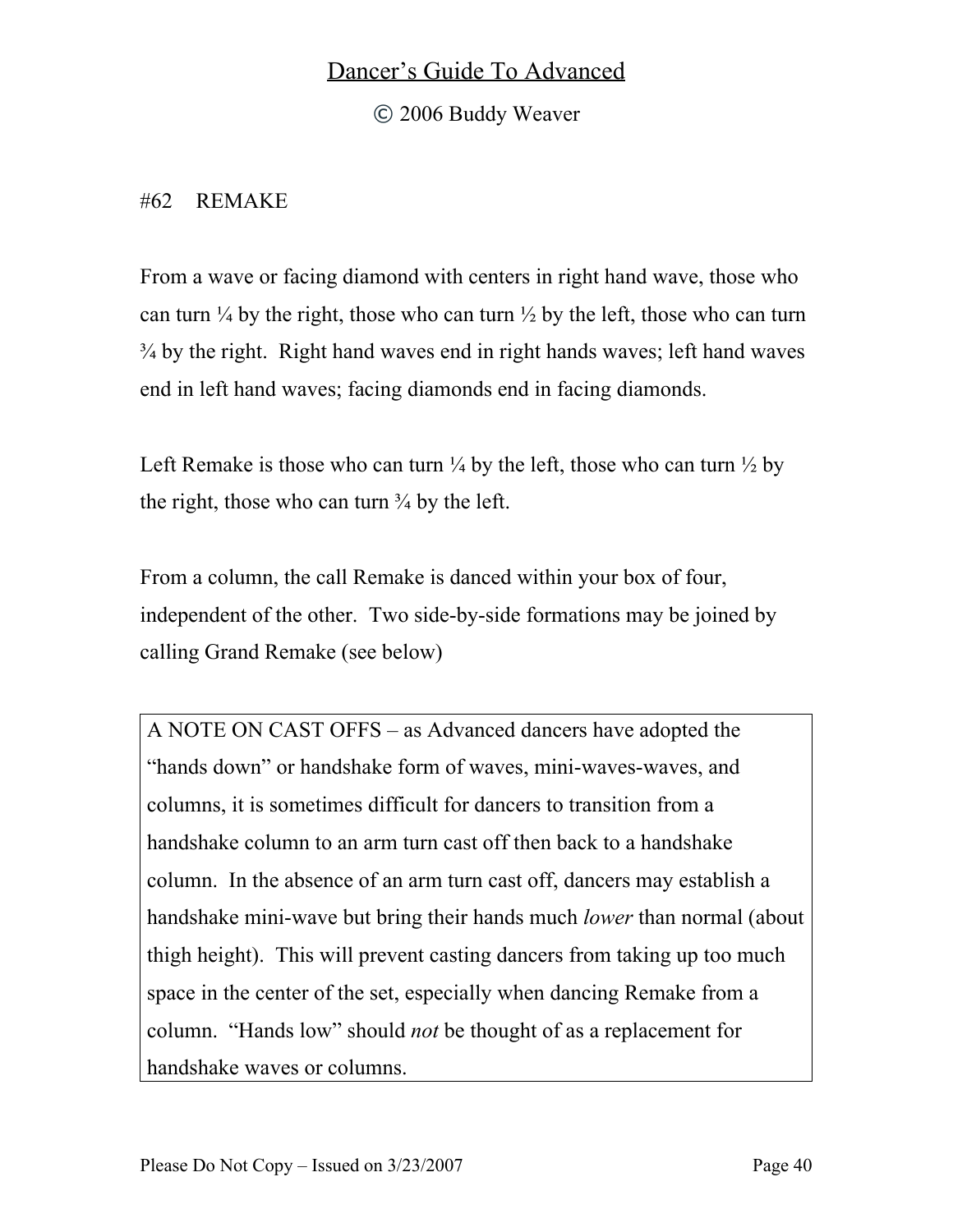© 2006 Buddy Weaver

**Grand Remake**: from a right hand column, all turn <sup>1/4</sup> by the right, those who can turn  $\frac{1}{2}$  by the left, all turn  $\frac{3}{4}$  by the right to end in a column.

#63 REMAKE THE THAR (also called Remake Thar)

From a thar (centers have right hand into star and backing up), all reach ahead with right hand and Pull By, with the next dancer arm turn ¾ by the left forming a thar with new centers and new ends. This action simulates the exact definition – turn  $\frac{1}{4}$  by the left, turn  $\frac{1}{2}$  by the right, turn  $\frac{3}{4}$  by the left.

From a wrong-way thar (centers have left hand into star and backing up), all reach ahead with left hand and left Pull By, with the next dancer arm turn  $\frac{3}{4}$ by the right forming a wrong-way thar with new centers and new ends. Again, this action simulates the exact definition – turn  $\frac{1}{4}$  by the right, turn  $\frac{1}{2}$ by the left, turn  $\frac{3}{4}$  by the right.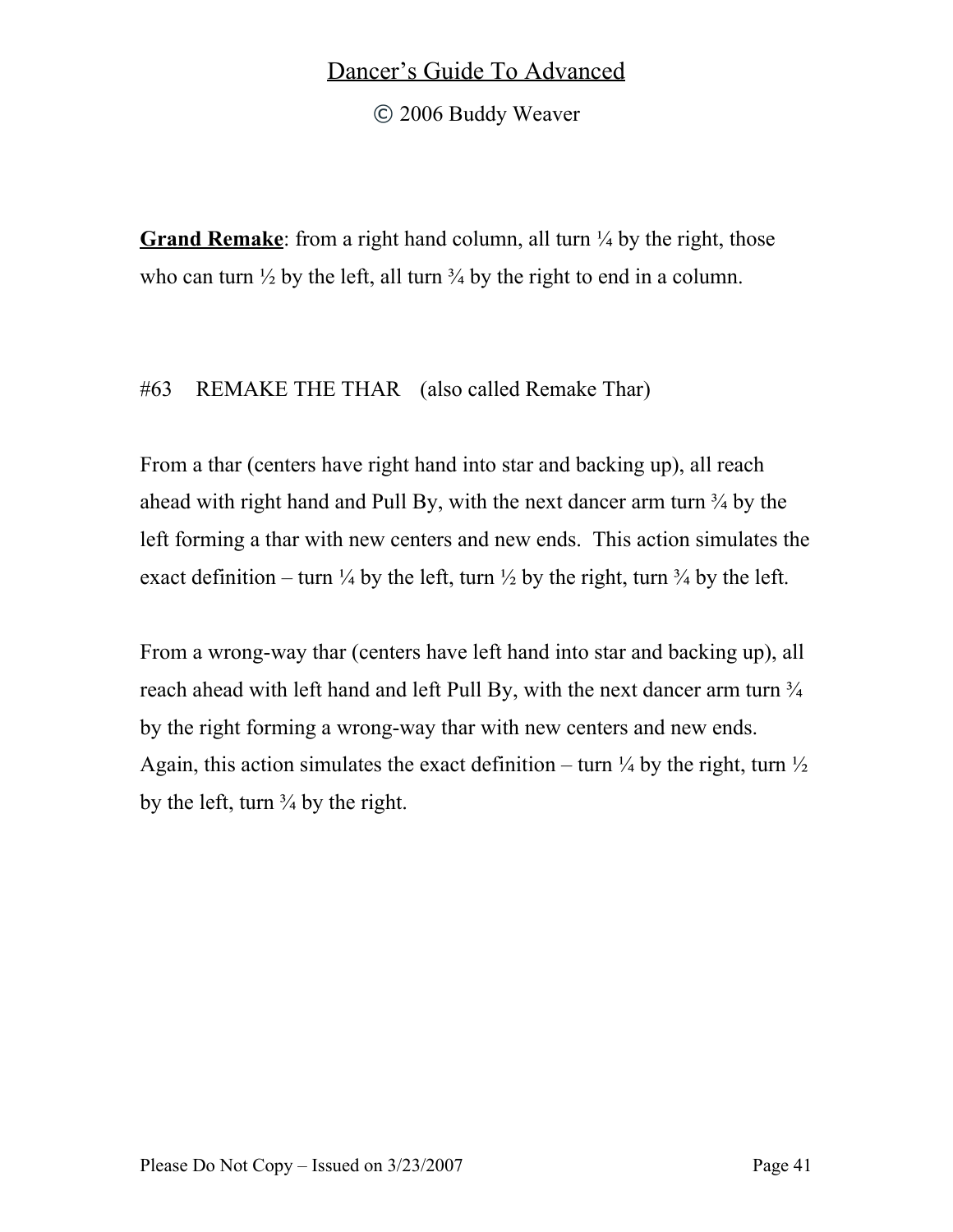© 2006 Buddy Weaver

### #64 SCOOT AND WEAVE

From a right hand box circulate formation, all Scoot Back, blending into a weave without first touching hands. The weave is those facing in Left Touch ¼ to become centers of a forming wave, while those facing out simply Face Right to become ends of a forming wave. Ends in a right hand wave.

From a left hand box circulate formation, all Scoot Back, those facing in Touch ¼ (right), while those facing out simply Face Left. Ends in a left hand wave.

When danced from a column, each box of four dances independent from the other but ends in a tidal wave.

From a right-handed quarter tag formation (wave between couples facing in), all Extend, Trade, those facing in Left Touch ¼, while the others Face Right. Ends in a right hand wave.

From a left handed quarter tag formation, all Extend to parallel left hand waves, Trade, those facing in Touch ¼, while the others Face Left. Ends in a left hand wave.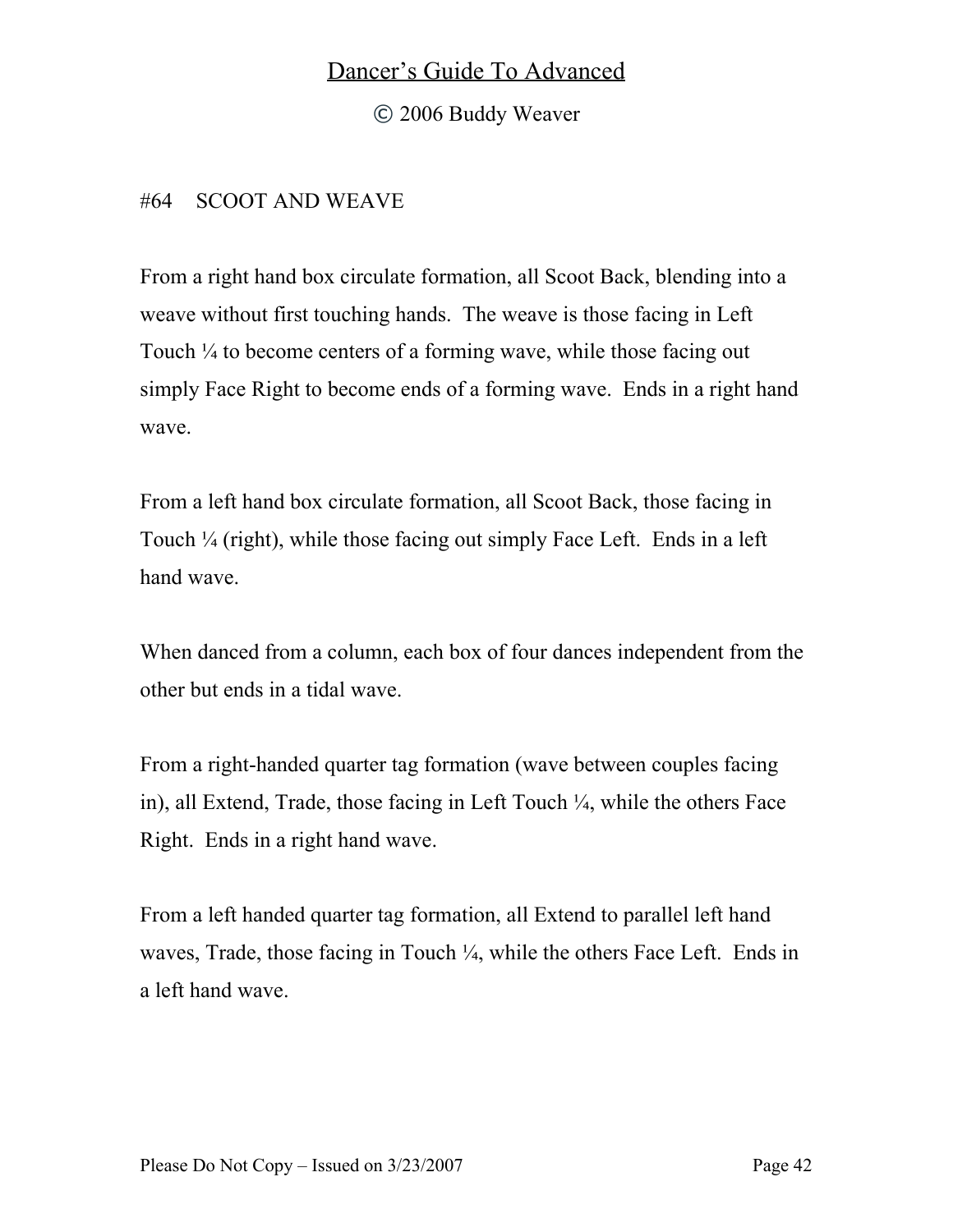© 2006 Buddy Weaver

### #65 SCOOT CHAIN THRU

From an ocean wave, those facing in, Extend, Swing, Slip, Swing, and Extend, while those facing out fold into the adjacent position (right hand wave – fold is to the right). Ends in a wave.

Historically, the call used to define the in-facing dancers part as, Extend, Swing Thru, Turn Thru and step back to an ocean wave. This definition still works today from right hand waves without fractions (i.e., 4/5 Scoot Chain Thru). Scoot Chain Thru from left hand waves would be Extend, Left Swing Thru, Left Turn Thru and step back to a left hand wave.

From a quarter tag (wave between couples), all Extend, Swing, Slip, Swing and Extend. Ends in a three quarter tag formation. Likewise, a left hand quarter tag (left hand wave between couples) would end in a left hand three quarter tag.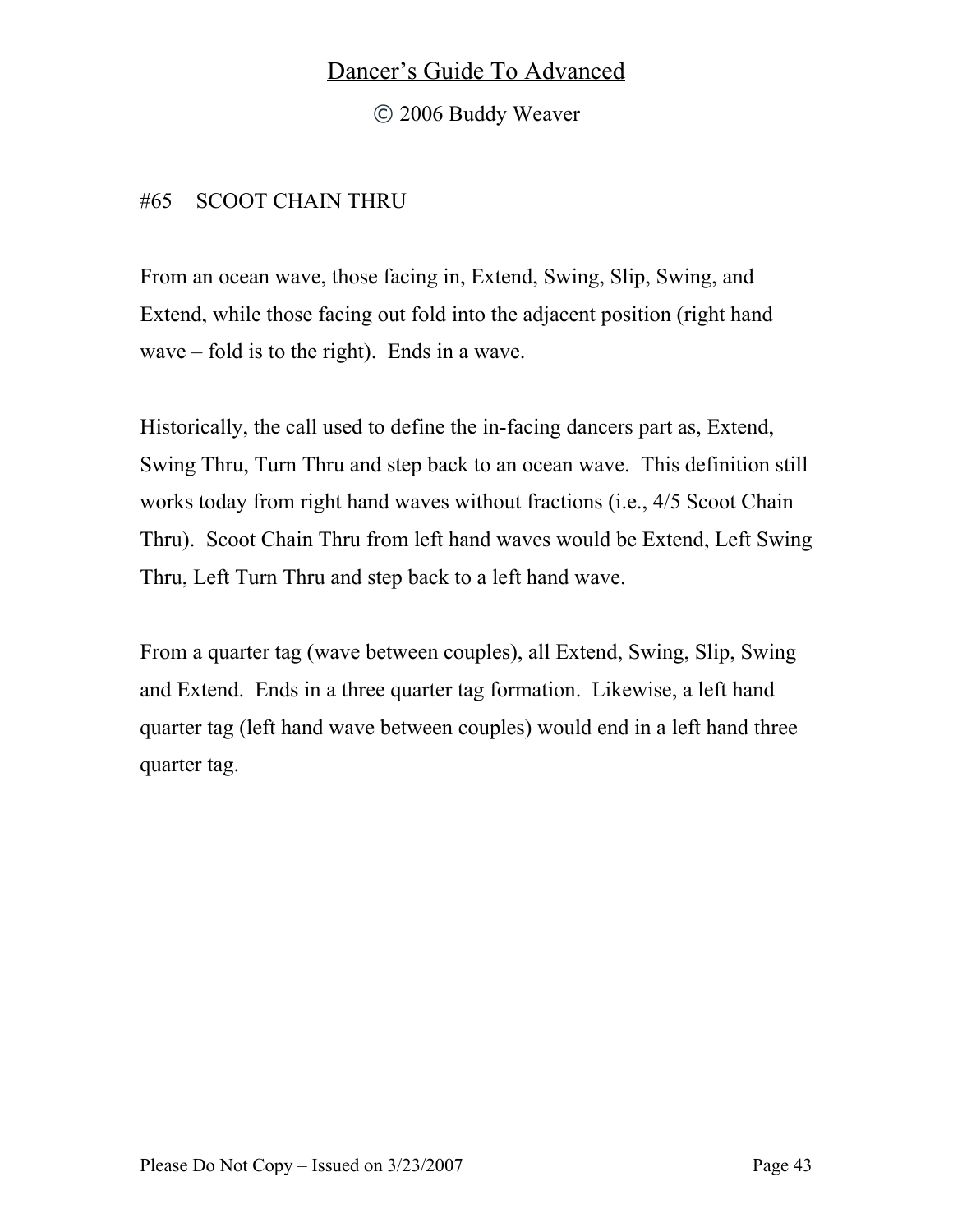© 2006 Buddy Weaver

### #66 SINGLE WHEEL

From a mini-wave, Single Hinge And Roll, as one smooth motion. You will end facing the wall that was originally behind you.

From a couple formation, Partner Hinge And Roll, again as one smooth motion. Note, the Belle "wheels" in first as the Beau "wheels" in behind (right shoulder to right shoulder pass while "wheeling").

Emphasis is on taking hands with new partner (beside you), if there is one.

### #67 SLIDE

From waves or lines with ends and center in a mini-wave, ends and adjacent center slide past each other, nose-to-nose. This action is similar to Spread, as in Follow Your Neighbor And Spread.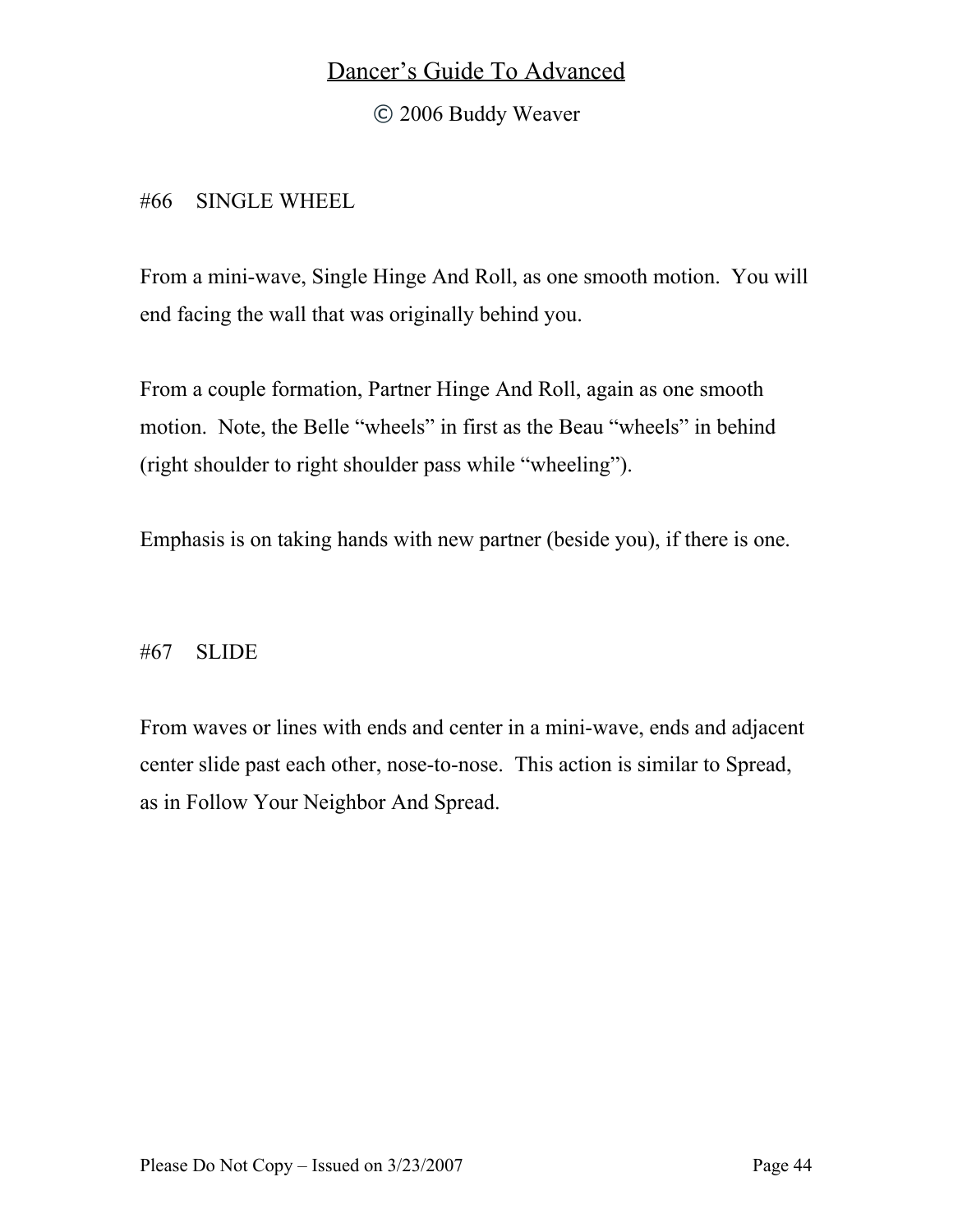## © 2006 Buddy Weaver

#68 SLIP

From waves or lines with centers in mini-waves, centers trade. This call is synonymous with Centers Trade.

### #69 SLITHER

From waves or lines with centers in mini-waves, centers slide past each other, nose-to-nose, to take each other's place. Smoothness of execution is dependent on caller's presentation (caller's timing).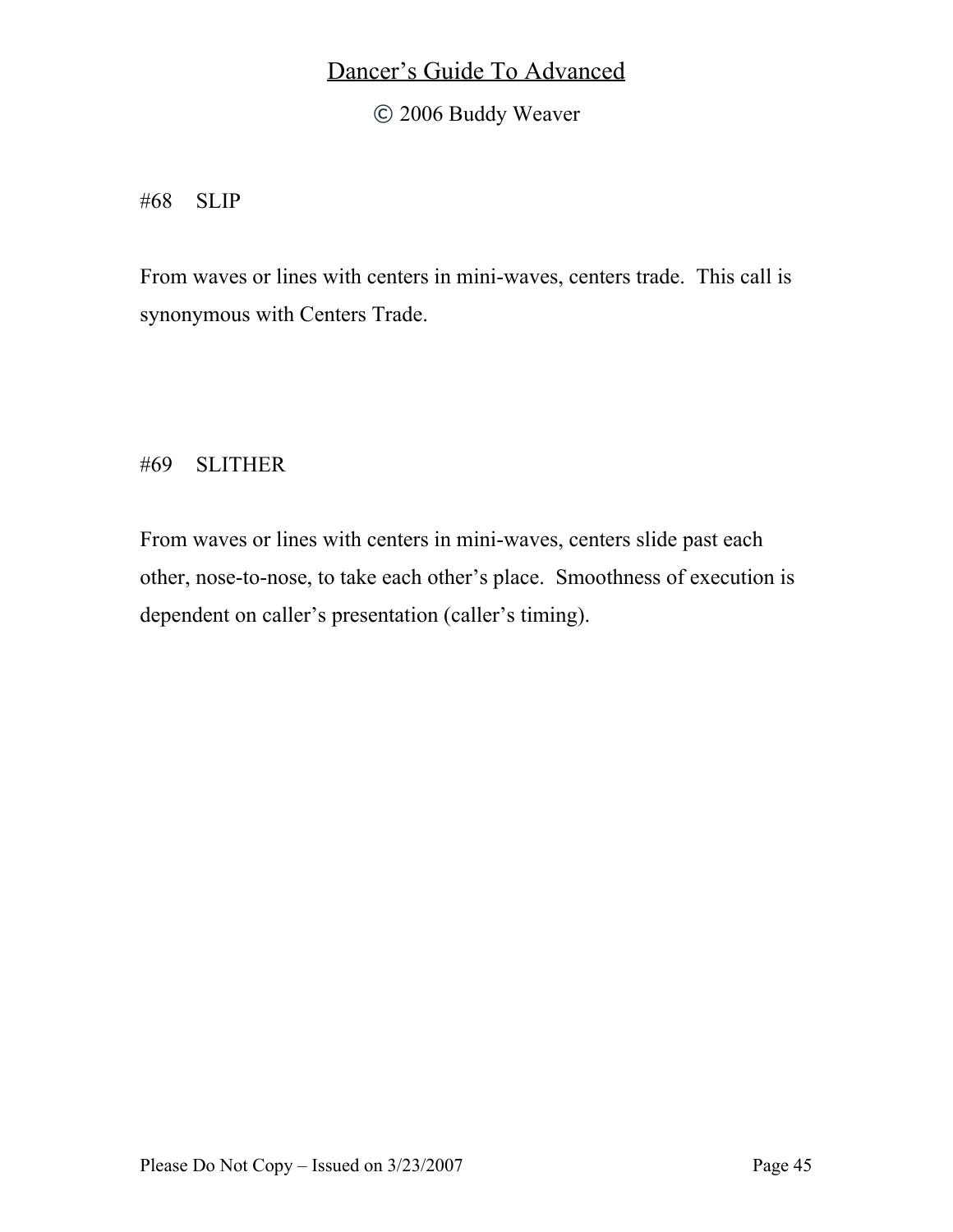© 2006 Buddy Weaver

## #70 SPIN THE WINDMILL

From any appropriate formation where there is a center wave or two facing couples in the center. Center dancers step to a wave (if necessary), Swing, Slip, and Cast Off ¾. Outside dancers receive a facing direction and then Circulate two positions.

Facing directions examples:

Spin the Windmill Right – outside dancers Face Right and Circulate two positions.

Spin the Windmill Left – outside dancers Face Left and Circulate two positions.

Spin the Windmill In – outside dancers Face In (towards each other) and Circulate two positions.

Spin the Windmill Out – outside dancers Face Out (away from each other) and Circulate two positions.

Spin the Windmill Forward (also call Spin the Windmill Straight Ahead) – outside dancers Circulate two positions in the direction they are already facing.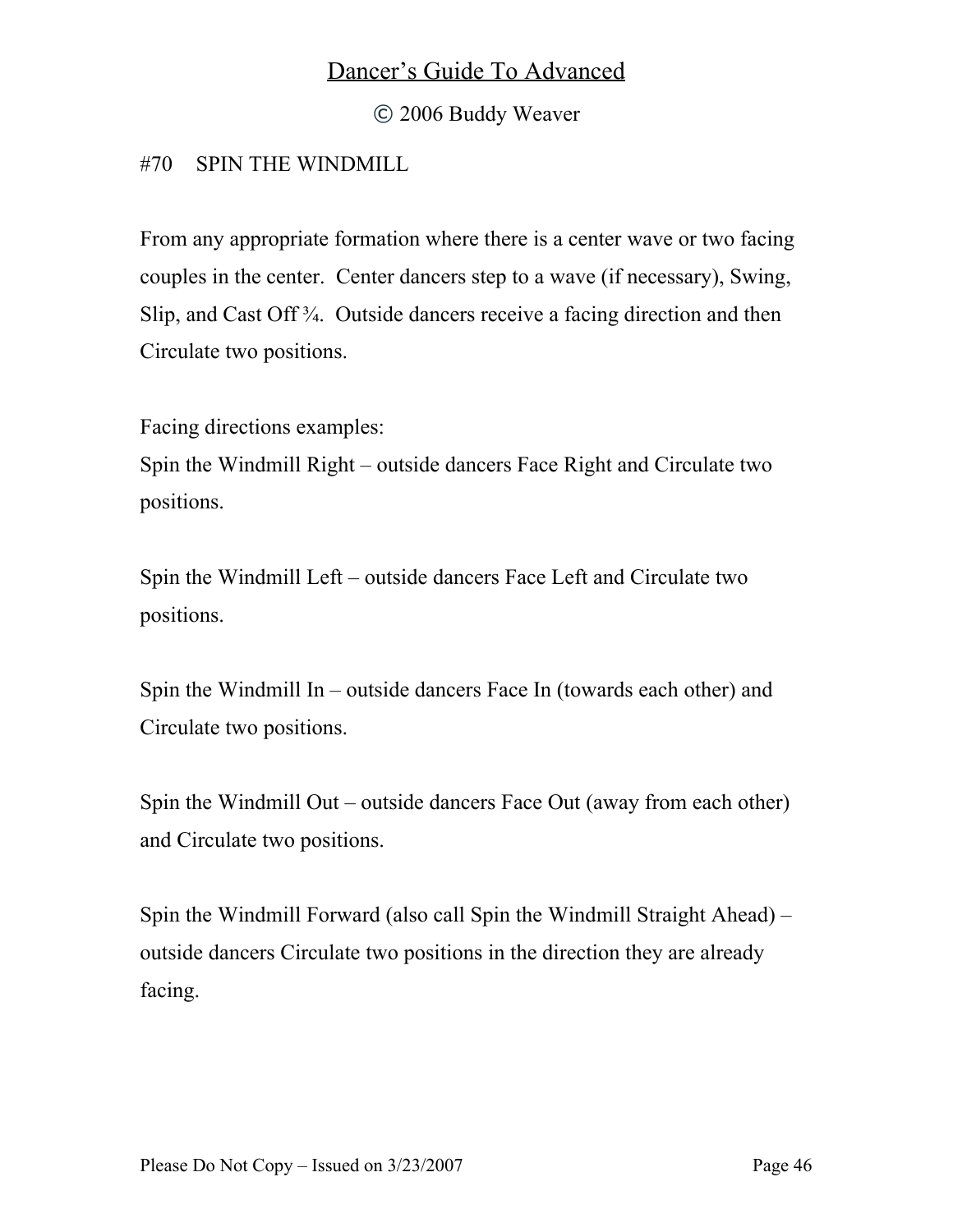© 2006 Buddy Weaver

### #71 SPLIT/ BOX COUNTER ROTATE

From parallel waves or column, Split Counter Rotate is danced in your half of the formation. Best remembered as, the leader in your box Quarter In and Box Circulate while the trailer Box Circulate and Quarter In, but it is *danced smoothly* from corner-to-corner, thus allowing for a ( ) Counter Rotate And Roll. Split or Box Counter Rotate is easy to "over turn", so emphasis is on waves becoming columns or columns becoming ocean waves.

Box Counter Rotates usually requires the caller to identify which box of four will do the action: leaders in the box Quarter In and Box Circulate while trailers Box Circulate and Quarter In. The entire box revolves around its center ninety degrees.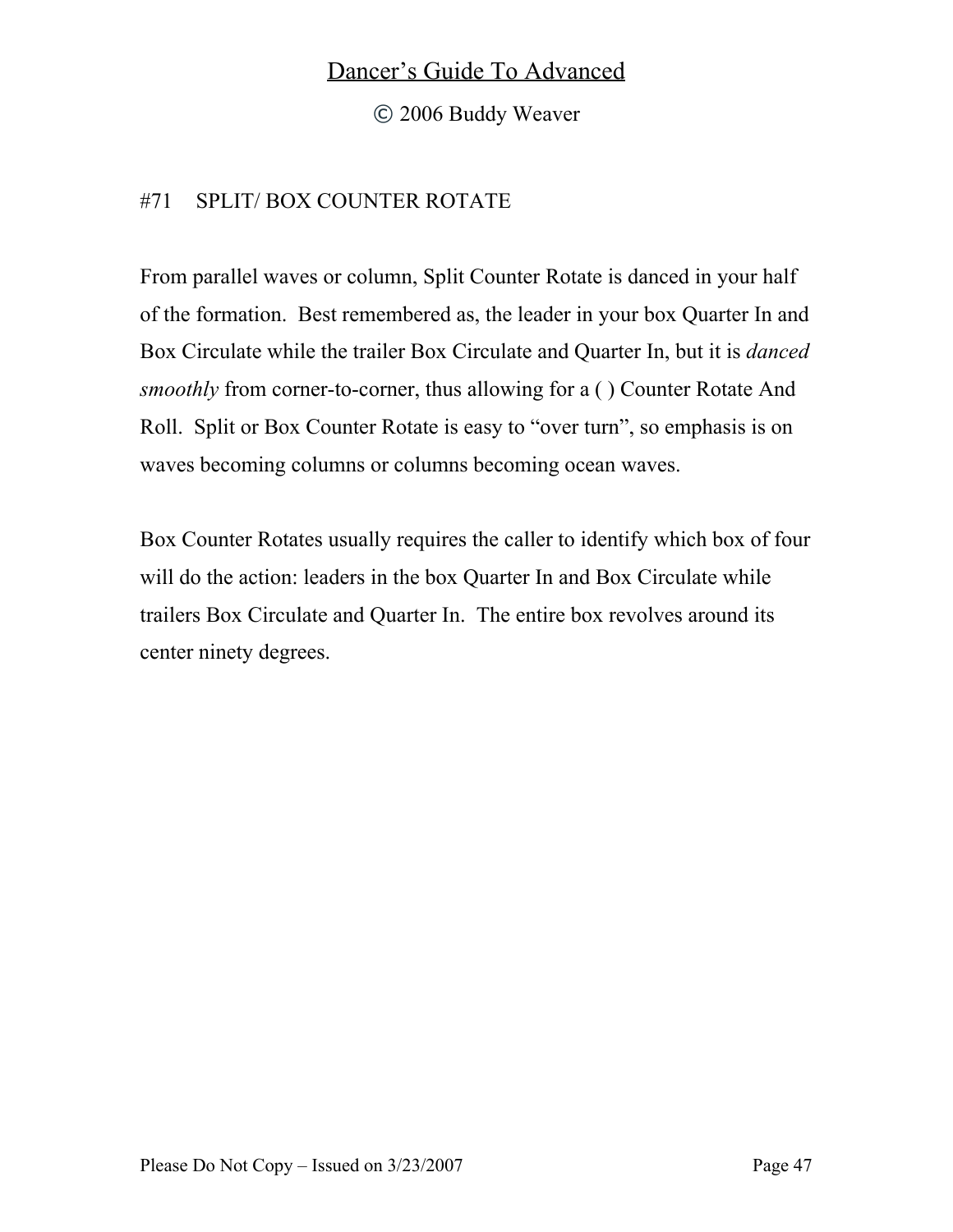© 2006 Buddy Weaver

## #72 SPLIT/ BOX TRANSFER

From parallel waves or column, Split Transfer is danced in your half of the formation. Leaders Box Circulate two positions and Quarter In, while the trailers Extend, Cast Off ¾, and Extend. Waves end in a column; a column ends in parallel ocean waves.

Box Transfer usually requires the caller to identify which box of four will do the action: leaders Box Circulate two positions and Quarter In, while the trailers Extend, Cast Off ¾, and Extend.

Since the trailing dancers do more turning (see notes on Cast Off), lead dancers should Box Circulate slightly further away from the box to give the centers more space.

A NOTE ON CAST OFFS – as Advanced dancers have adopted the "hands down" or handshake form of waves, mini-waves, and columns, it is sometimes difficult for dancers to transition from a handshake mini-wave to an arm turn cast off then back to a handshake mini-wave. In the absence of an arm turn cast off, dancers may establish a handshake mini-wave but bring their hands much *lower* than normal (about thigh height). This will prevent casting dancers from taking up too much space in the center of the set. "Hands low" should *not* be thought of as a replacement for handshake waves or columns.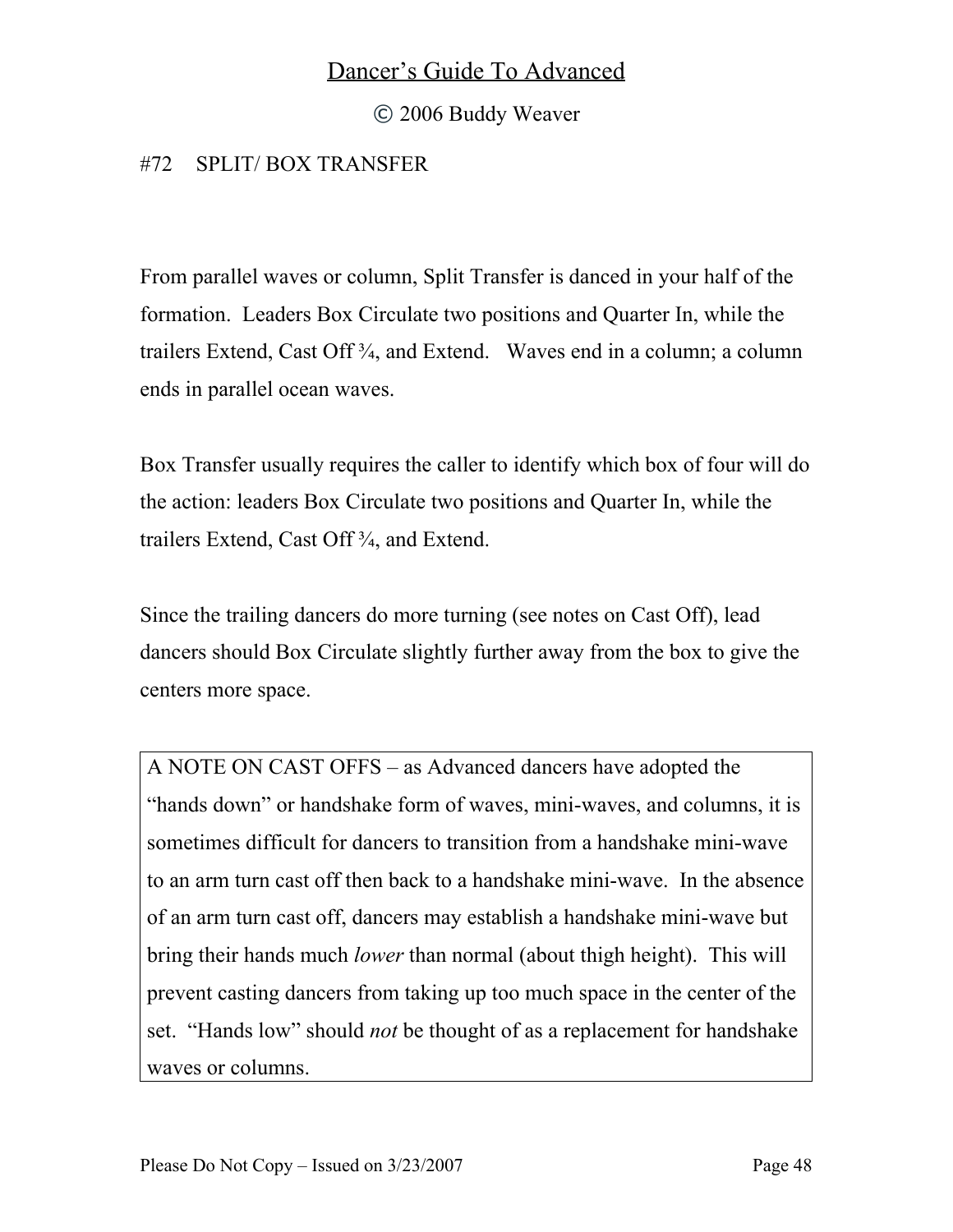## © 2006 Buddy Weaver

## #73 SPLIT SQUARE CHAIN THRU

It's important to recognize the "split" command will divide the square into two boxes of four dancers. From a squared set, designated dancers (for example - Heads) will step forward and right Pull By, Quarter In to your box of four, all Left Swing Thru, Left Turn Thru. Ends as couples back-to-back.

If the action starts from the outside, those facing Right Pull By, Quarter In (to face those who didn't pull by), and continue the action.

The starting Pull By should be done with a consciously light touch, think "touch and go". This is especially important with different arrangements or Left Split Square Chain Thru.

### #74 SWING

From waves or lines with ends and center in a mini-wave, each end and adjacent center turn  $\frac{1}{2}$  by the hand they have joined. Synonymous with Partner Trade (or Trade) in a mini-wave.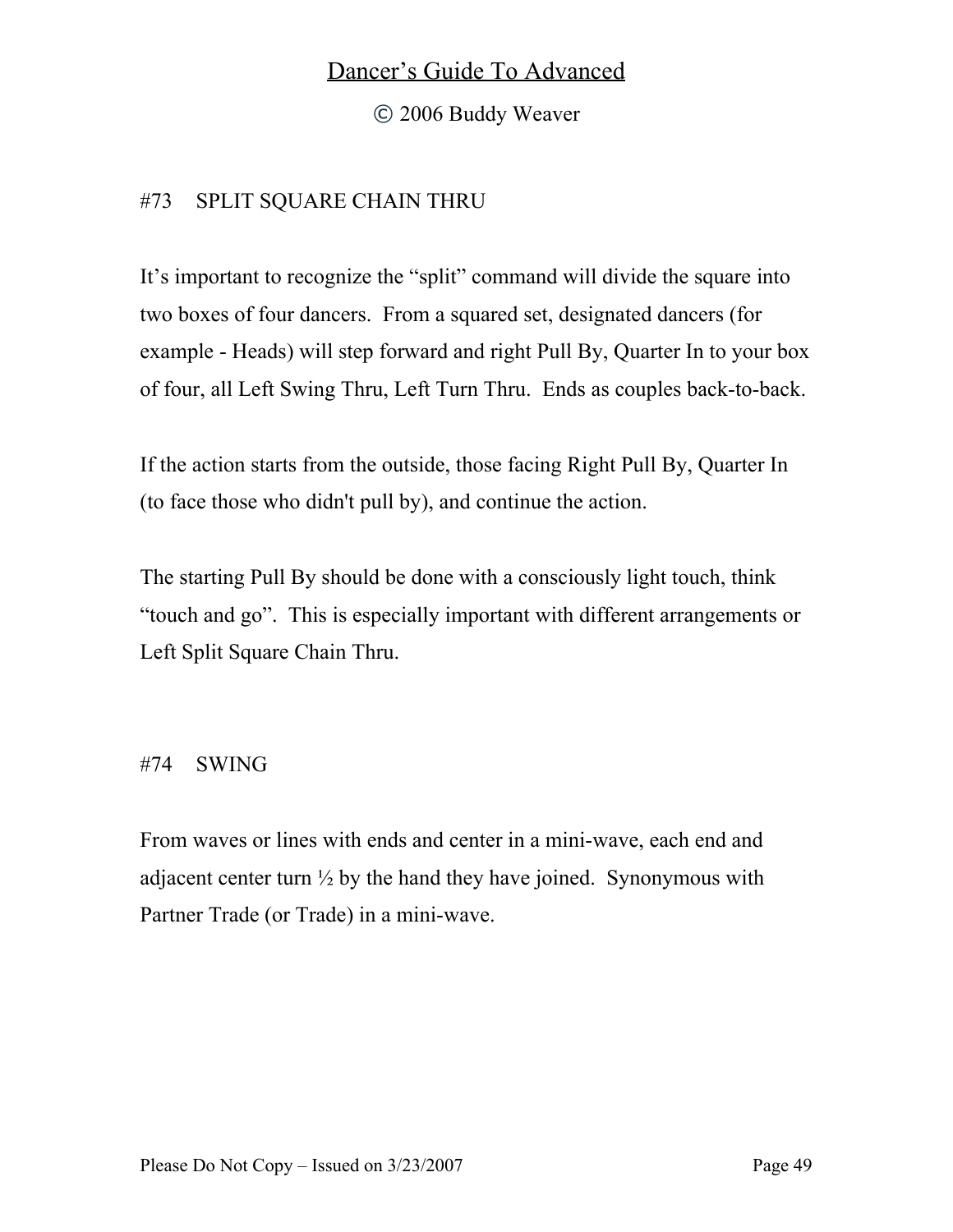© 2006 Buddy Weaver

### #75 SWITCH THE WAVE

From waves, centers Run while the ends Cross Run. Dancers stay with their group of four, start to finish. Ends in a two-faced line.

### #76 SWITCH TO A DIAMOND

From waves, centers Run to become points of a forming diamond, while the ends slide together and Hinge to become centers of a diamond. Right hand waves become right hand diamonds; left hand waves become left hand diamonds. Dancers stay with their group of four, start to finish.

## #77 SWITCH TO AN HOURGLASS

From waves, centers Run to become points of a forming hourglass, while the ends do their part of an Hourglass Circulate, becoming the center diamond. Right hand waves become a right-handed hourglass; left hand waves become a left-handed hourglass.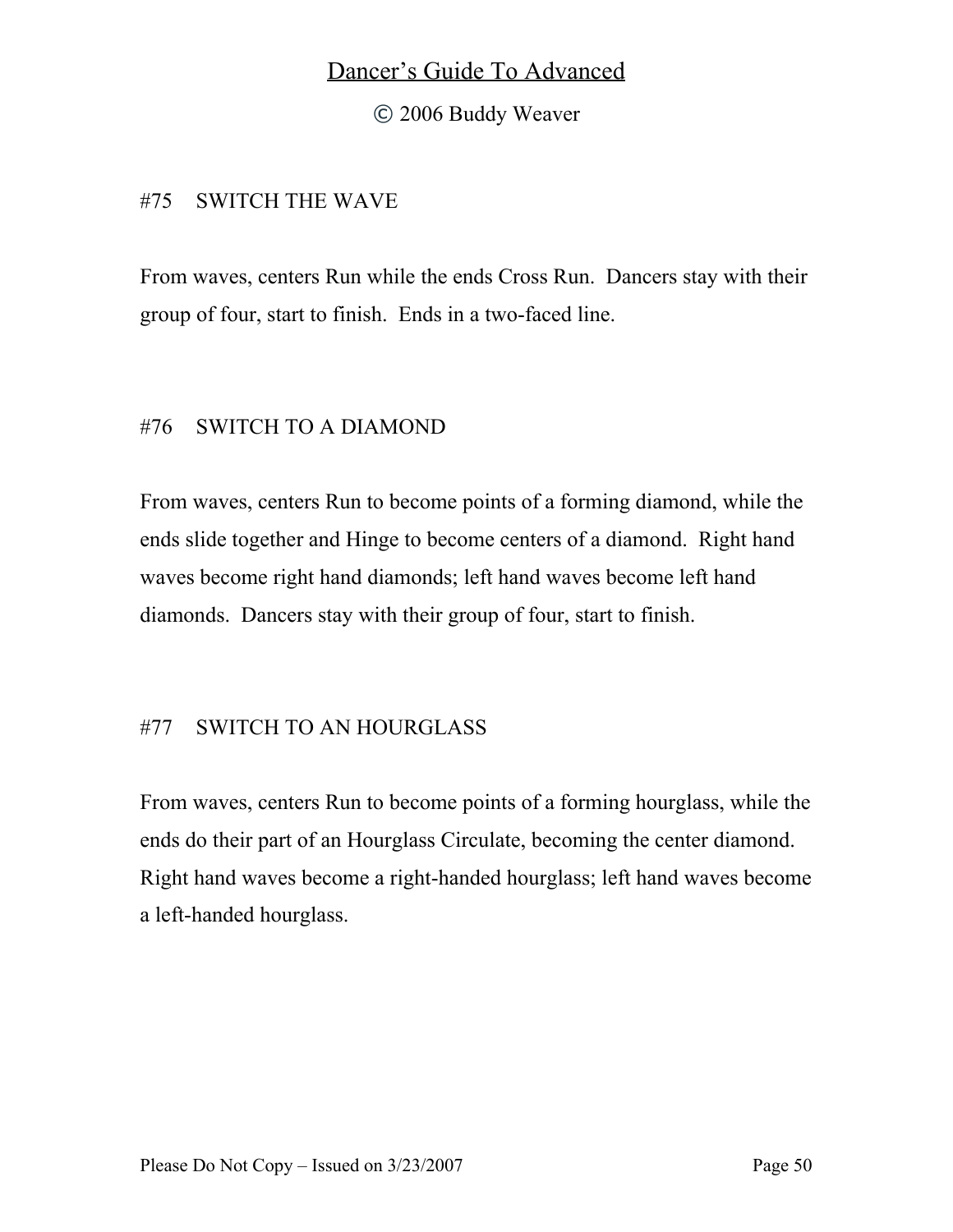© 2006 Buddy Weaver

### #78 TRADE CIRCULATE

From parallel ocean waves, dancers facing out Trade (as in Trade the Wave). Dancers facing in, identify the facing dancer in the opposite wave on their own side of the square and with them Circulate (right shoulder pass) to end facing out. Ends become centers and centers become ends. Right hand parallel waves end in left hand parallel waves. Synonymous with Cross Over Circulate from this formation.

From parallel two-faced lines, the couple facing out Partner Trade, while the dancers facing in Diagonal Pass Thru with each other (right shoulder pass). To help in execution, the couple facing out should use inside hands to exert slight pressure, down and back, to assist each other in trading.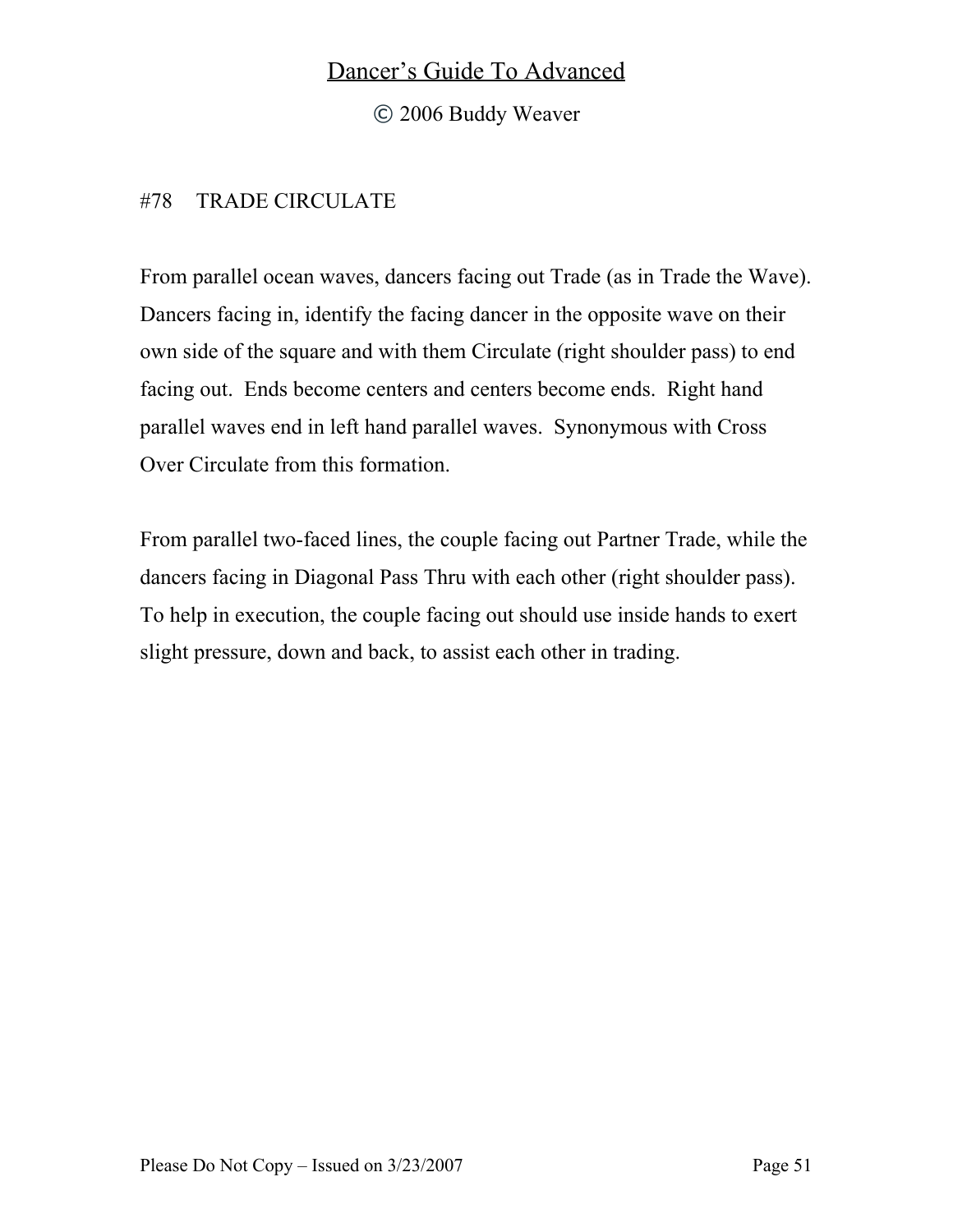© 2006 Buddy Weaver

### #79 TRAIL OFF

From a column or "z" formation, lead dancers Cross Peel Off (toward the formation) to become the ends of forming lines, while trailing dancers step forward (if necessary) and arm turn  $\frac{1}{2}$  to become the centers of forming lines.

From a completed Double Pass Thru or Double Pass Thru formation, lead dancers will Half Sashay and Peel Off as one smooth action (toward the center) and step forward to become the ends of forming lines. Trailing dancers Half Sashay and Peel Off as one smooth action to become the centers of forming lines. It is important to note the Half Sashay action is not a right shoulder pass and can *never be substituted for any right shoulder pass action.*

Generally speaking, leaders become ends of forming lines or waves while trailers become centers of forming lines or waves.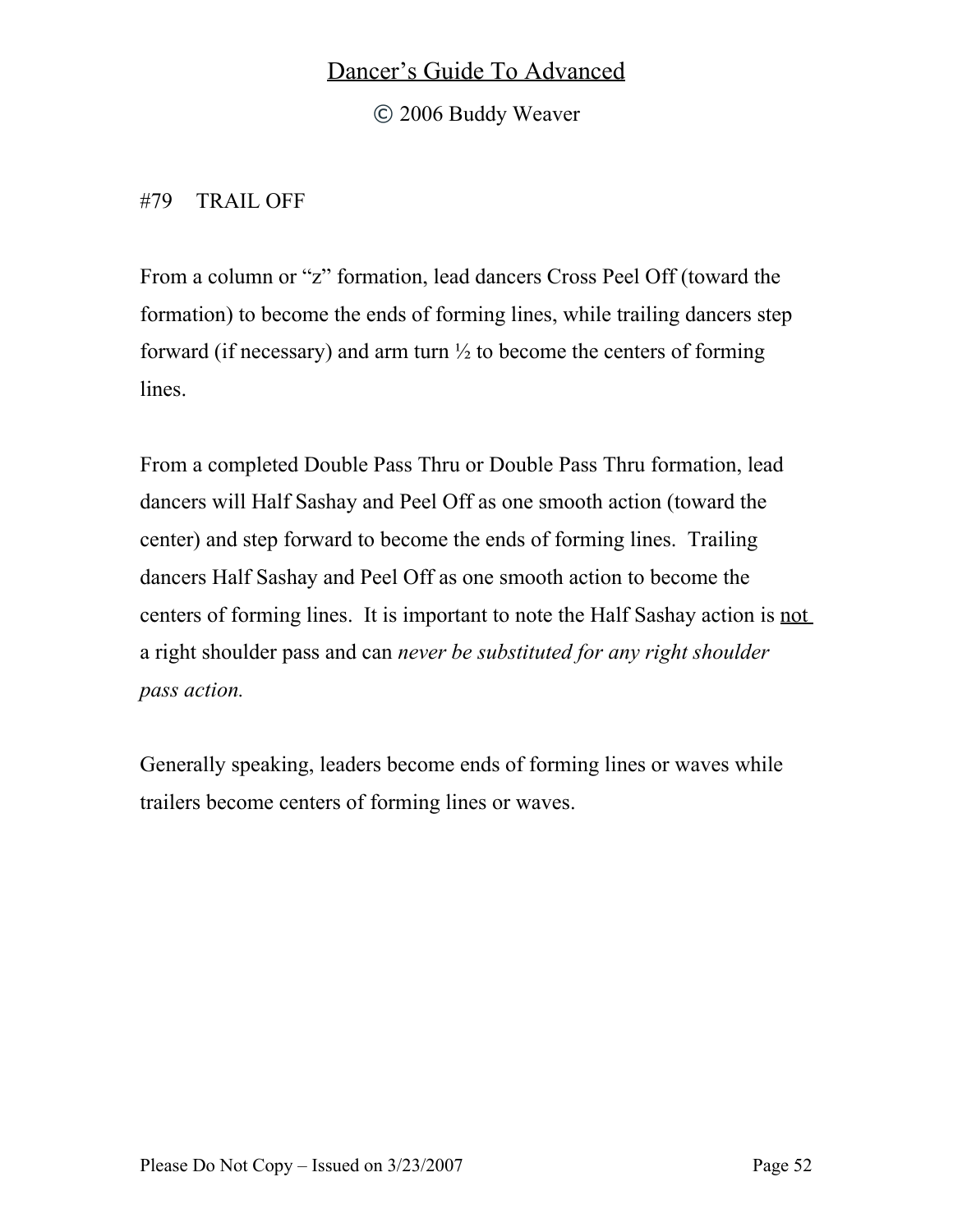© 2006 Buddy Weaver

### #80 TRANSFER AND (ANYTHING)

From columns, dancers #1 and #2 (lead two dancers) in each column Circulate 3 spots then Face In to end as a couple, facing in, while dancers #3 and #4 dancers Circulate (forming a box circulate formation in the center) and do the Anything call.

### Dance Examples:

Transfer and Scoot & Weave: dancers #1 & #2 Transfer the Column to end facing in as a couple, while dancers  $#3 \& #4$  Circulate one position, then Scoot & Weave (#3 scoots, #4 weaves). Ends in a quarter tag formation.

Transfer and Box Counter Rotate: dancers #1 & #2 Transfer the Column to end facing in as a couple, while dancers  $#3 \& #4$  Circulate one position, then Box Counter Rotate. Ends in a quarter box formation (box of four between couples)